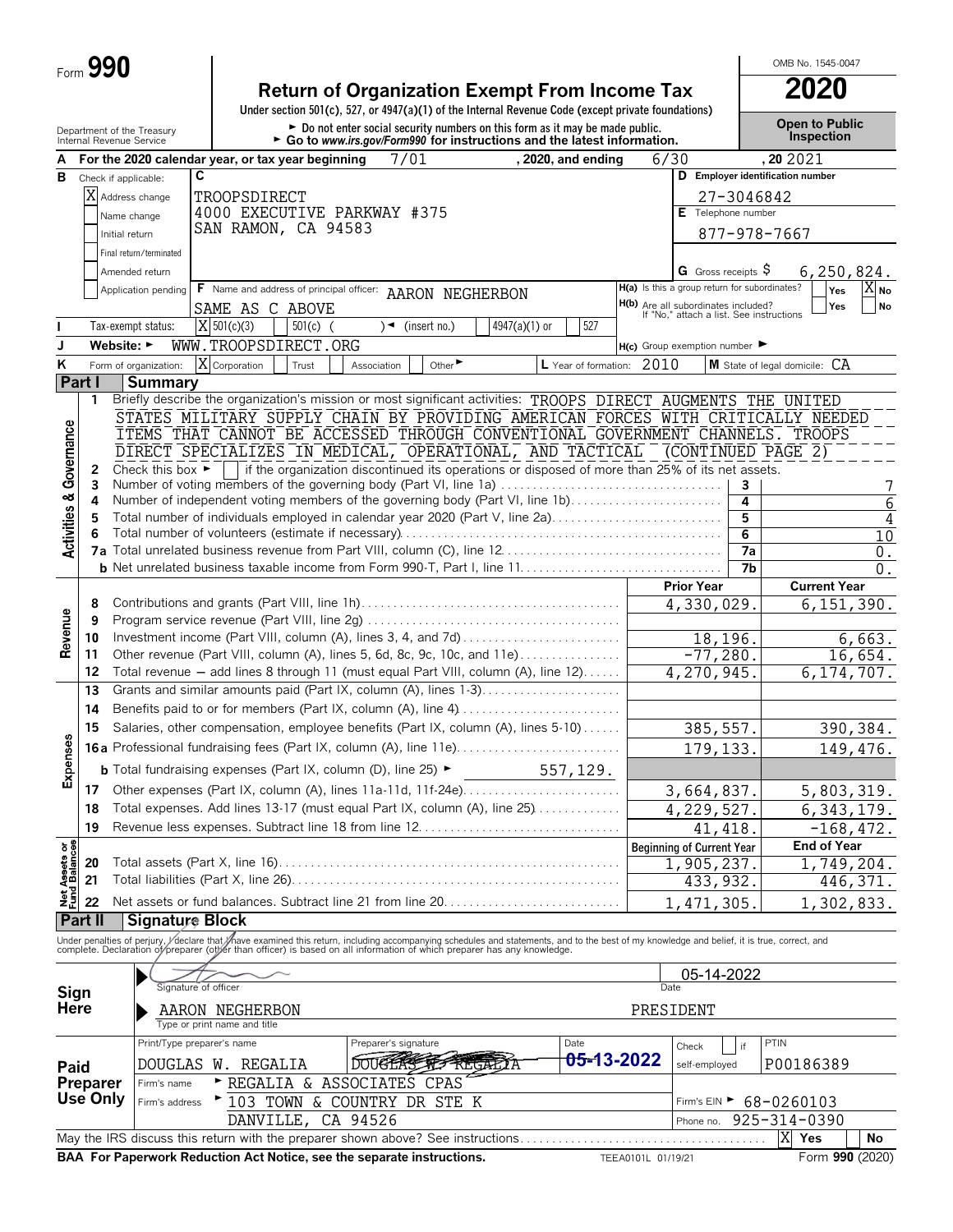|          | Form 990 (2020) | TROOPSDIRECT                                        |                        |                                                                                                                                                                                                     |            |                                   |                          |                           | 27-3046842 |                 |     | Page 2 |
|----------|-----------------|-----------------------------------------------------|------------------------|-----------------------------------------------------------------------------------------------------------------------------------------------------------------------------------------------------|------------|-----------------------------------|--------------------------|---------------------------|------------|-----------------|-----|--------|
| Part III |                 |                                                     |                        | <b>Statement of Program Service Accomplishments</b>                                                                                                                                                 |            |                                   |                          |                           |            |                 |     |        |
|          |                 | Briefly describe the organization's mission:        |                        | Check if Schedule O contains a response or note to any line in this Part III                                                                                                                        |            |                                   |                          |                           |            |                 |     |        |
|          |                 |                                                     |                        | SUPPORT WITH A FOCUS ON INCREASING MISSION EFFICACY AND THE SAFETY OF OUR SERVICE                                                                                                                   |            |                                   |                          |                           |            |                 |     |        |
|          |                 |                                                     |                        | MEMBERS. ADDITIONALLY, TROOPS DIRECT ADVOCATES FOR OUR MILITARY THROUGH PUBLIC                                                                                                                      |            |                                   |                          |                           |            |                 |     |        |
|          |                 |                                                     |                        | OUTREACH & EDUCATION REGARDING THE NEEDS AND RISKS                                                                                                                                                  |            |                                   |                          | (CONTINUED ON SCHEDULE O) |            |                 |     |        |
|          |                 |                                                     |                        | 2 Did the organization undertake any significant program services during the year which were not listed on the prior                                                                                |            |                                   |                          |                           |            |                 |     |        |
|          |                 | Form 990 or 990-EZ?                                 |                        |                                                                                                                                                                                                     | .          |                                   |                          |                           |            | Yes             | Χ   | No     |
|          |                 |                                                     |                        | If "Yes," describe these new services on Schedule O.                                                                                                                                                |            |                                   |                          |                           |            |                 |     |        |
|          |                 | If "Yes," describe these changes on Schedule O.     |                        | 3 Did the organization cease conducting, or make significant changes in how it conducts, any program services?                                                                                      |            |                                   |                          |                           |            | Yes             | X   | No     |
|          |                 |                                                     |                        | Describe the organization's program service accomplishments for each of its three largest program services, as measured by expenses.                                                                |            |                                   |                          |                           |            |                 |     |        |
|          |                 |                                                     |                        | Section 501(c)(3) and 501(c)(4) organizations are required to report the amount of grants and allocations to others, the total expenses,<br>and revenue, if any, for each program service reported. |            |                                   |                          |                           |            |                 |     |        |
|          |                 |                                                     |                        |                                                                                                                                                                                                     |            |                                   |                          |                           |            |                 |     |        |
|          | $4a$ (Code:     |                                                     | ) (Expenses $\sqrt{5}$ | 5, 290, 181. including grants of \$                                                                                                                                                                 |            |                                   |                          | ) (Revenue                | \$         |                 |     |        |
|          |                 |                                                     |                        | TROOPSDIRECT SUPPLIES GLOBALLY POSITIONED UNITED STATES MILITARY UNITS IN BULK WITH                                                                                                                 |            |                                   |                          |                           |            |                 |     |        |
|          |                 |                                                     |                        | ITEMS THAT MAY NOT BE ISSUED OR READILY AVAILABLE THROUGH GOVERNMENT CHANNELS.<br>TROOPSDIRECT FULFILLMENT MODEL IS REQUEST BASED AND PRIMARILY SHIPS MEDICAL,                                      |            |                                   |                          |                           |            |                 | THE |        |
|          |                 |                                                     |                        | NUTRITION, HYGIENE, EOUIPMENT AND CANINE ITEMS. THIS IS DONE AT NO EXPENSE TO THE                                                                                                                   |            |                                   |                          |                           |            |                 |     |        |
|          |                 |                                                     |                        | TAXPAYER OR THE REQUESTING UNITS                                                                                                                                                                    |            |                                   |                          |                           |            |                 |     |        |
|          |                 |                                                     |                        |                                                                                                                                                                                                     |            |                                   |                          |                           |            |                 |     |        |
|          |                 |                                                     |                        | TROOPSDIRECT IS THERE FIRST AND FOREMOST FOR THE SERVICE MEMBERS WHO ARE BASED OUT OF<br>-OR DEPLOYING TO- SMALLER OR MORE REMOTE POSITIONS WHERE NEEDED SUPPLIES ARE                               |            |                                   |                          |                           |            |                 |     |        |
|          |                 |                                                     |                        | NON-EXISTENT OR NOT READILY AVAILABLE. TROOPSDIRECT MAKES THE DIFFERENCENOW. NO RED                                                                                                                 |            |                                   |                          |                           |            |                 |     |        |
|          |                 |                                                     |                        | TAPE, BUREAUCRACIES OR CHAINS OF COMMAND. JUST A COMMITMENT TO THOSE WHO SERVE.                                                                                                                     |            |                                   |                          |                           |            |                 |     |        |
|          |                 |                                                     |                        |                                                                                                                                                                                                     |            |                                   |                          |                           |            |                 |     |        |
|          |                 |                                                     |                        |                                                                                                                                                                                                     |            |                                   |                          |                           |            |                 |     |        |
|          | $4b$ (Code:     |                                                     | ) (Expenses $\sqrt{5}$ | TROOPSDIRECT MAINTAINS SEVERAL DIFFERENT METHODS FOR CORRESPONDING WITH AMERICAN                                                                                                                    |            | including grants of $\frac{1}{2}$ |                          | ) (Revenue                | \$         |                 |     |        |
|          |                 |                                                     |                        | FORCES WHEREVER THEY MAY BE. WITHIN THESE METHODS, IS THE ABILITY FOR THEM TO REACH                                                                                                                 |            |                                   |                          |                           |            |                 |     |        |
|          |                 |                                                     |                        | US 24 HOURS A DAY FROM WHEREVER THEY HAVE COMMUNICATIONS EOUIPMENT. THESE LINES OF                                                                                                                  |            |                                   |                          |                           |            |                 |     |        |
|          |                 |                                                     |                        | COMMUNICATION ARE ESTABLISHED IN OUR PRE-DEPLOYMENT MEETINGS THAT ARE HELD HERE IN                                                                                                                  |            |                                   |                          |                           |            |                 |     |        |
|          |                 |                                                     |                        | THE UNITED STATES BEFORE THEY LEAVE FOR THEIR DEPLOYMENT OVERSEAS                                                                                                                                   |            |                                   |                          |                           |            |                 |     |        |
|          |                 |                                                     |                        |                                                                                                                                                                                                     |            |                                   |                          |                           |            |                 |     |        |
|          |                 |                                                     |                        |                                                                                                                                                                                                     |            |                                   |                          |                           |            |                 |     |        |
|          |                 |                                                     |                        |                                                                                                                                                                                                     |            |                                   |                          |                           |            |                 |     |        |
|          |                 |                                                     |                        |                                                                                                                                                                                                     |            |                                   |                          |                           |            |                 |     |        |
|          |                 |                                                     |                        |                                                                                                                                                                                                     |            |                                   |                          |                           |            |                 |     |        |
|          | $4c$ (Code:     |                                                     | ) (Expenses $\sqrt{5}$ |                                                                                                                                                                                                     |            | including grants of $\frac{1}{5}$ |                          | ) (Revenue                |            |                 |     |        |
|          |                 |                                                     |                        |                                                                                                                                                                                                     |            |                                   |                          |                           |            |                 |     |        |
|          |                 |                                                     |                        |                                                                                                                                                                                                     |            |                                   |                          |                           |            |                 |     |        |
|          |                 |                                                     |                        |                                                                                                                                                                                                     |            |                                   |                          |                           |            |                 |     |        |
|          |                 |                                                     |                        |                                                                                                                                                                                                     |            |                                   |                          |                           |            |                 |     |        |
|          |                 |                                                     |                        |                                                                                                                                                                                                     |            |                                   |                          |                           |            |                 |     |        |
|          |                 |                                                     |                        |                                                                                                                                                                                                     |            |                                   |                          |                           |            |                 |     |        |
|          |                 |                                                     |                        |                                                                                                                                                                                                     |            |                                   |                          |                           |            |                 |     |        |
|          |                 |                                                     |                        |                                                                                                                                                                                                     |            |                                   |                          |                           |            |                 |     |        |
|          |                 |                                                     |                        |                                                                                                                                                                                                     |            |                                   |                          |                           |            |                 |     |        |
|          |                 | 4d Other program services (Describe on Schedule O.) |                        |                                                                                                                                                                                                     |            |                                   |                          |                           |            |                 |     |        |
|          | (Expenses       | \$                                                  |                        | including grants of                                                                                                                                                                                 | Ş          |                                   | ) (Revenue $\frac{1}{2}$ |                           |            |                 |     |        |
|          |                 | 4e Total program service expenses                   |                        |                                                                                                                                                                                                     | 5,290,181. |                                   |                          |                           |            |                 |     |        |
| BAA      |                 |                                                     |                        |                                                                                                                                                                                                     |            | TEEA0102L 10/07/20                |                          |                           |            | Form 990 (2020) |     |        |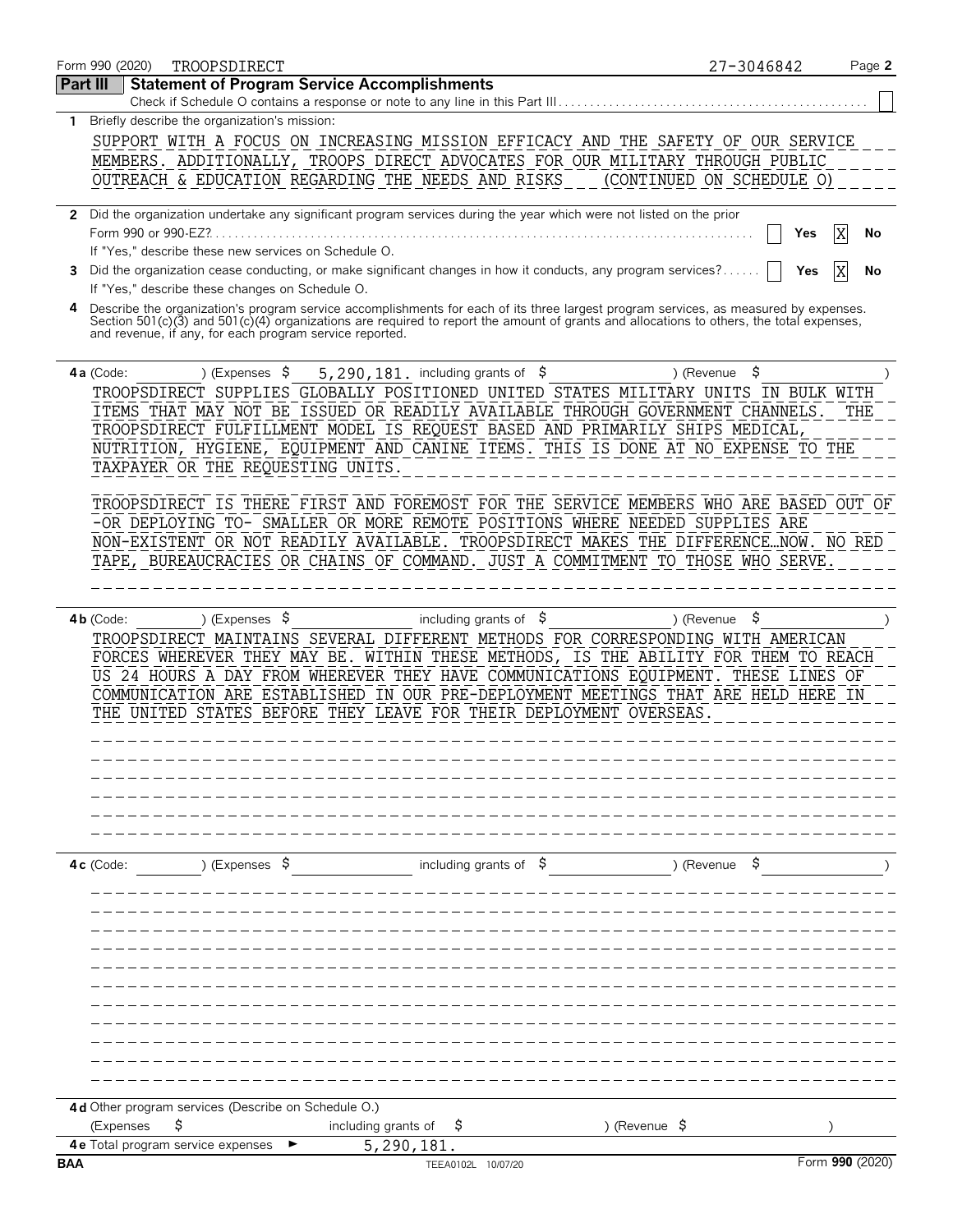Form 990 (2020) Page **3** TROOPSDIRECT 27-3046842

|                | <b>Checklist of Required Schedules</b><br><b>Part IV</b>                                                                                                                                                                                           |                 |            |    |
|----------------|----------------------------------------------------------------------------------------------------------------------------------------------------------------------------------------------------------------------------------------------------|-----------------|------------|----|
|                | Is the organization described in section 501(c)(3) or 4947(a)(1) (other than a private foundation)? If 'Yes,' complete                                                                                                                             |                 | <b>Yes</b> | No |
| 1              |                                                                                                                                                                                                                                                    | 1               | X          |    |
| 2              | Is the organization required to complete Schedule B, Schedule of Contributors See instructions?                                                                                                                                                    | $\overline{2}$  | X          |    |
| 3              | Did the organization engage in direct or indirect political campaign activities on behalf of or in opposition to candidates                                                                                                                        | 3               |            | Χ  |
| 4              | Section 501(c)(3) organizations. Did the organization engage in lobbying activities, or have a section 501(h) election                                                                                                                             | 4               |            | X  |
| 5              | Is the organization a section 501(c)(4), 501(c)(5), or 501(c)(6) organization that receives membership dues,<br>assessments, or similar amounts as defined in Revenue Procedure 98-19? If 'Yes,' complete Schedule C, Part III                     | 5               |            | Χ  |
| 6              | Did the organization maintain any donor advised funds or any similar funds or accounts for which donors have the right<br>to provide advice on the distribution or investment of amounts in such funds or accounts? If 'Yes,' complete Schedule D, | 6               |            | X  |
| $\overline{ }$ | Did the organization receive or hold a conservation easement, including easements to preserve open space, the                                                                                                                                      | $\overline{7}$  |            | Χ  |
| 8              | Did the organization maintain collections of works of art, historical treasures, or other similar assets? If 'Yes,'                                                                                                                                | 8               |            | Χ  |
| 9              | Did the organization report an amount in Part X, line 21, for escrow or custodial account liability, serve as a custodian<br>for amounts not listed in Part X; or provide credit counseling, debt management, credit repair, or debt negotiation   | 9               |            | X  |
|                | 10 Did the organization, directly or through a related organization, hold assets in donor-restricted endowments                                                                                                                                    | 10              |            | X  |
|                | 11 If the organization's answer to any of the following questions is 'Yes', then complete Schedule D, Parts VI, VII, VIII, IX,<br>or X as applicable.                                                                                              |                 |            |    |
|                | a Did the organization report an amount for land, buildings, and equipment in Part X, line 10? If 'Yes,' complete Schedule                                                                                                                         | 11 a            | X          |    |
|                | <b>b</b> Did the organization report an amount for investments – other securities in Part X, line 12, that is 5% or more of its total                                                                                                              | 11 b            |            | Χ  |
|                | c Did the organization report an amount for investments - program related in Part X, line 13, that is 5% or more of its total                                                                                                                      | 11c             |            | X  |
|                | d Did the organization report an amount for other assets in Part X, line 15, that is 5% or more of its total assets reported                                                                                                                       | 11d             |            | Χ  |
|                | e Did the organization report an amount for other liabilities in Part X, line 25? If 'Yes,' complete Schedule D, Part X                                                                                                                            | 11 <sub>e</sub> | X          |    |
|                | f Did the organization's separate or consolidated financial statements for the tax year include a footnote that addresses the organization's liability for uncertain tax positions under FIN 48 (ASC 740)? If 'Yes,' complete                      | 11f             | Χ          |    |
|                | 12a Did the organization obtain separate, independent audited financial statements for the tax year? If 'Yes,' complete                                                                                                                            | 12a             | Χ          |    |
|                | <b>b</b> Was the organization included in consolidated, independent audited financial statements for the tax year? If 'Yes,' and if the organization answered 'No' to line 12a, then completing Schedule D, Parts XI and XII is opt                | 12 <sub>b</sub> |            | Χ  |
|                |                                                                                                                                                                                                                                                    | 13              |            | X  |
|                |                                                                                                                                                                                                                                                    | 14a             |            | Χ  |
|                | <b>b</b> Did the organization have aggregate revenues or expenses of more than \$10,000 from grantmaking, fundraising,<br>business, investment, and program service activities outside the United States, or aggregate foreign investments valued  | 14b             |            | X  |
|                | 15 Did the organization report on Part IX, column (A), line 3, more than \$5,000 of grants or other assistance to or for any                                                                                                                       | 15              |            | Χ  |
| 16             | Did the organization report on Part IX, column (A), line 3, more than \$5,000 of aggregate grants or other assistance to                                                                                                                           | 16              |            | Χ  |
|                | 17 Did the organization report a total of more than \$15,000 of expenses for professional fundraising services on Part IX, column (A), lines 6 and 11e? If 'Yes,' complete Schedule G, Part I See instructions                                     | 17              | Χ          |    |
| 18             | Did the organization report more than \$15,000 total of fundraising event gross income and contributions on Part VIII,                                                                                                                             | 18              | Χ          |    |
|                | 19 Did the organization report more than \$15,000 of gross income from gaming activities on Part VIII, line 9a? If 'Yes,'                                                                                                                          |                 |            | Χ  |
|                |                                                                                                                                                                                                                                                    | 19<br>20a       |            | X  |
|                | <b>b</b> If 'Yes' to line 20a, did the organization attach a copy of its audited financial statements to this return?                                                                                                                              | 20 <sub>b</sub> |            |    |
|                |                                                                                                                                                                                                                                                    |                 |            |    |
| 21             | Did the organization report more than \$5,000 of grants or other assistance to any domestic organization or                                                                                                                                        | 21              |            | Χ  |

**BAA** TEEA0103L 10/07/20 Form **990** (2020)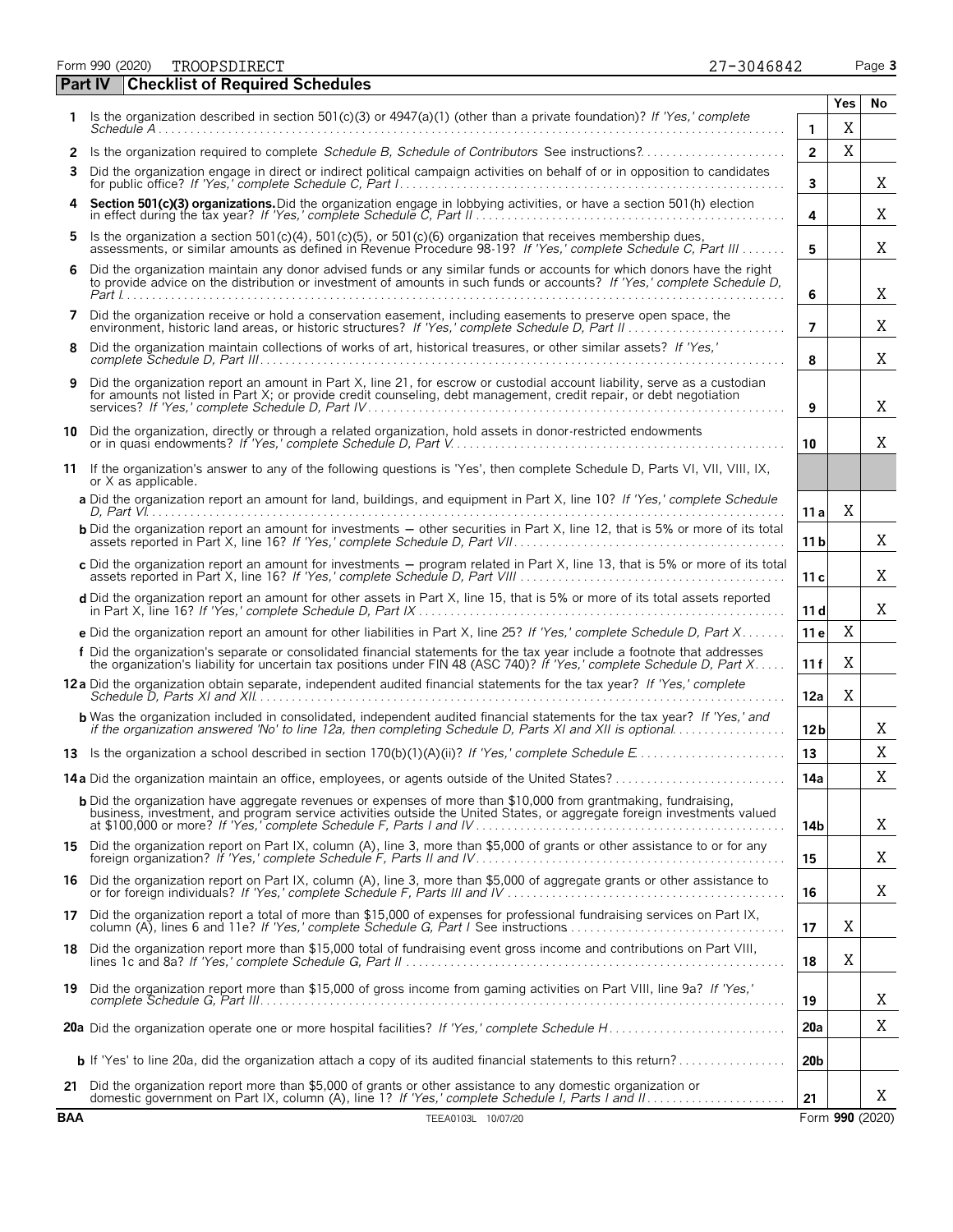Form 990 (2020) Page **4** TROOPSDIRECT 27-3046842

| 27-3046842 |  |  |
|------------|--|--|
|            |  |  |

|--|

|    | <b>Checklist of Required Schedules</b> (continued)<br><b>Part IV</b>                                                                                                                                                                                                                                                                  |                 |                       |                |
|----|---------------------------------------------------------------------------------------------------------------------------------------------------------------------------------------------------------------------------------------------------------------------------------------------------------------------------------------|-----------------|-----------------------|----------------|
|    |                                                                                                                                                                                                                                                                                                                                       |                 | <b>Yes</b>            | No             |
|    | 22 Did the organization report more than \$5,000 of grants or other assistance to or for domestic individuals on Part IX,                                                                                                                                                                                                             | 22              |                       | X              |
|    | 23 Did the organization answer 'Yes' to Part VII, Section A, line 3, 4, or 5 about compensation of the organization's current<br>and former officers, directors, trustees, key employees, and highest compensated employees? If 'Yes,' complete                                                                                       | 23              | X                     |                |
|    | 24 a Did the organization have a tax-exempt bond issue with an outstanding principal amount of more than \$100,000 as of<br>the last day of the year, that was issued after December 31, 2002? If Yes,' answer lines 24b through 24d and                                                                                              | 24a             |                       | Χ              |
|    |                                                                                                                                                                                                                                                                                                                                       | 24 <sub>b</sub> |                       |                |
|    | c Did the organization maintain an escrow account other than a refunding escrow at any time during the year to defease                                                                                                                                                                                                                | 24c             |                       |                |
|    | d Did the organization act as an 'on behalf of' issuer for bonds outstanding at any time during the year?                                                                                                                                                                                                                             | 24d             |                       |                |
|    | 25 a Section 501(c)(3), 501(c)(4), and 501(c)(29) organizations. Did the organization engage in an excess benefit                                                                                                                                                                                                                     | 25a             |                       | X              |
|    | b Is the organization aware that it engaged in an excess benefit transaction with a disqualified person in a prior year, and<br>that the transaction has not been reported on any of the organization's prior Forms 990 or 990-EZ? If 'Yes,' complete                                                                                 | 25 <sub>b</sub> |                       | X              |
| 26 | Did the organization report any amount on Part X, line 5 or 22, for receivables from or payables to any current or<br>former officer, director, trustee, key employee, creator or founder, substantial contributor, or 35% controlled entity                                                                                          | 26              |                       | X              |
| 27 | Did the organization provide a grant or other assistance to any current or former officer, director, trustee, key<br>employee, creator or founder, substantial contributor or employee thereof, a grant selection committee<br>member, or to a 35% controlled entity (including an employee thereof) or family member of any of these | 27              |                       | X              |
|    | 28 Was the organization a party to a business transaction with one of the following parties (see Schedule L, Part IV<br>instructions, for applicable filing thresholds, conditions, and exceptions):                                                                                                                                  |                 |                       |                |
|    | a A current or former officer, director, trustee, key employee, creator or founder, or substantial contributor? If                                                                                                                                                                                                                    | 28a             |                       | Χ              |
|    |                                                                                                                                                                                                                                                                                                                                       | 28 <sub>b</sub> |                       | X              |
|    | c A 35% controlled entity of one or more individuals and/or organizations described in lines 28a or 28b? If                                                                                                                                                                                                                           | 28c             |                       | Χ              |
| 29 |                                                                                                                                                                                                                                                                                                                                       | 29              | $\overline{X}$        |                |
| 30 | Did the organization receive contributions of art, historical treasures, or other similar assets, or qualified conservation                                                                                                                                                                                                           | 30              |                       | Χ              |
| 31 | Did the organization liquidate, terminate, or dissolve and cease operations? If 'Yes,' complete Schedule N, Part I                                                                                                                                                                                                                    | $\overline{31}$ |                       | $\overline{X}$ |
| 32 | Did the organization sell, exchange, dispose of, or transfer more than 25% of its net assets? If 'Yes,' complete                                                                                                                                                                                                                      | 32              |                       | Χ              |
| 33 | Did the organization own 100% of an entity disregarded as separate from the organization under Regulations sections                                                                                                                                                                                                                   | 33              |                       | Χ              |
| 34 | Was the organization related to any tax-exempt or taxable entity? If 'Yes,' complete Schedule R, Part II, III, or IV,                                                                                                                                                                                                                 | 34              |                       | Χ              |
|    |                                                                                                                                                                                                                                                                                                                                       | 35a             |                       | $\overline{X}$ |
|    | <b>b</b> If 'Yes' to line 35a, did the organization receive any payment from or engage in any transaction with a controlled entity within the meaning of section 512(b)(13)? If 'Yes,' complete Schedule R, Part V, line 2                                                                                                            | 35 <sub>b</sub> |                       |                |
| 36 | Section 501(c)(3) organizations. Did the organization make any transfers to an exempt non-charitable related                                                                                                                                                                                                                          | 36              |                       | Χ              |
|    | 37 Did the organization conduct more than 5% of its activities through an entity that is not a related organization and that is treated as a partnership for federal income tax purposes? If 'Yes,' complete Schedule R, Part                                                                                                         | 37              |                       | Χ              |
| 38 | Did the organization complete Schedule O and provide explanations in Schedule O for Part VI, lines 11b and 19?                                                                                                                                                                                                                        | 38              | Χ                     |                |
|    | Part V Statements Regarding Other IRS Filings and Tax Compliance                                                                                                                                                                                                                                                                      |                 |                       |                |
|    |                                                                                                                                                                                                                                                                                                                                       |                 | Yes                   | No             |
|    |                                                                                                                                                                                                                                                                                                                                       |                 |                       |                |
|    | <b>b</b> Enter the number of Forms W-2G included in line 1a. Enter -0- if not applicable<br>$^-1b$<br>$\Omega$                                                                                                                                                                                                                        |                 |                       |                |
|    | c Did the organization comply with backup withholding rules for reportable payments to vendors and reportable gaming                                                                                                                                                                                                                  | 1 с             | $\overline{\text{X}}$ |                |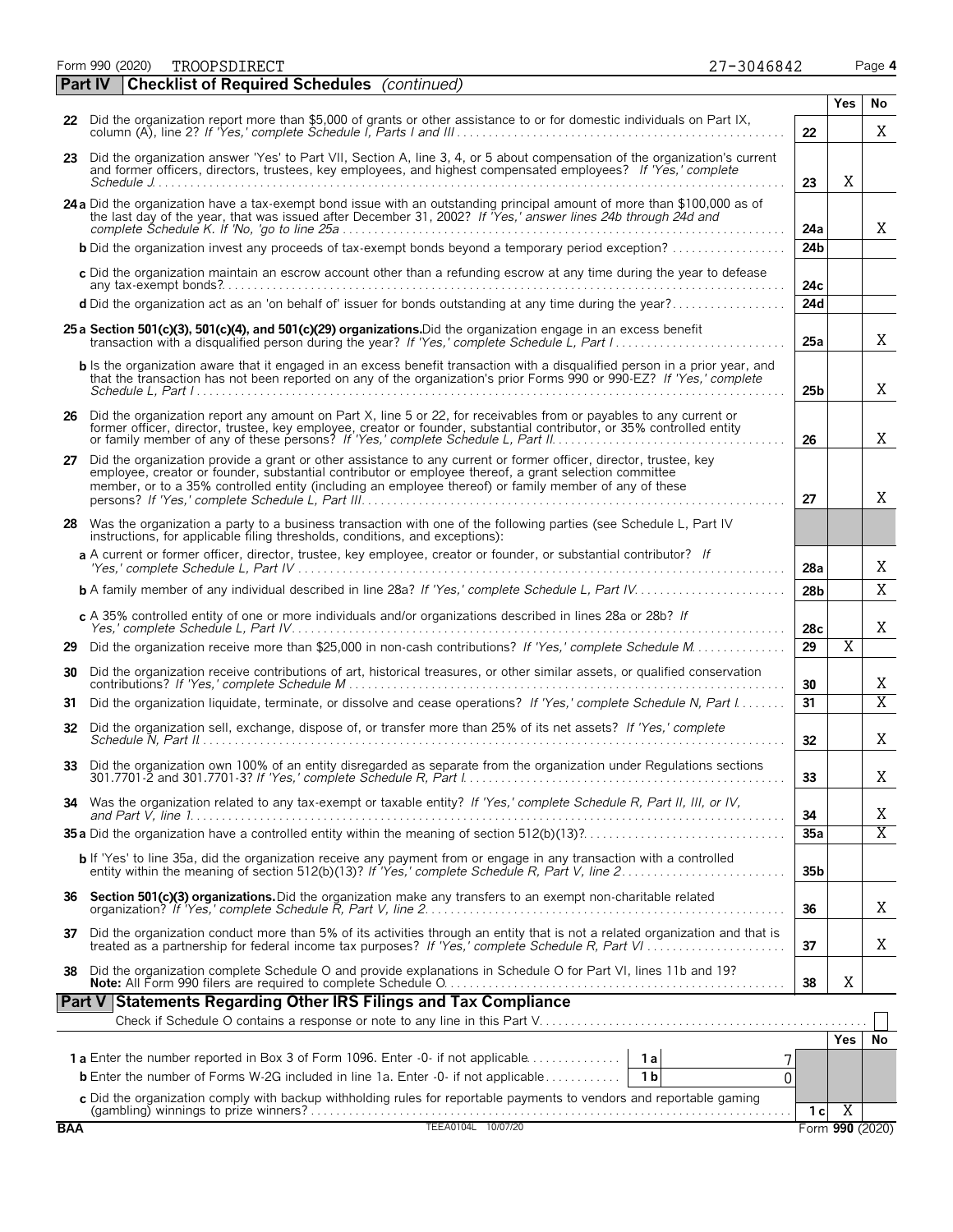|               | TROOPSDIRECT<br>Form 990 (2020)<br>27-3046842                                                                                                                                                                                                    |                |     | Page 5                |
|---------------|--------------------------------------------------------------------------------------------------------------------------------------------------------------------------------------------------------------------------------------------------|----------------|-----|-----------------------|
| <b>Part V</b> | Statements Regarding Other IRS Filings and Tax Compliance (continued)                                                                                                                                                                            |                |     |                       |
|               |                                                                                                                                                                                                                                                  |                | Yes | No                    |
|               | 2a Enter the number of employees reported on Form W-3, Transmittal of Wage and Tax State-<br>ments, filed for the calendar year ending with or within the year covered by this return<br>2a<br>4                                                 |                |     |                       |
|               |                                                                                                                                                                                                                                                  | 2 <sub>b</sub> | Χ   |                       |
|               | Note: If the sum of lines 1a and 2a is greater than 250, you may be required to e-file (see instructions)                                                                                                                                        |                |     |                       |
|               |                                                                                                                                                                                                                                                  | 3a             |     | Χ                     |
|               |                                                                                                                                                                                                                                                  | 3 <sub>b</sub> |     |                       |
|               | 4a At any time during the calendar year, did the organization have an interest in, or a signature or other authority over, a<br>financial account in a foreign country (such as a bank account, securities account, or other financial account)? | 4а             |     | Χ                     |
|               | <b>b</b> If 'Yes,' enter the name of the foreign country                                                                                                                                                                                         |                |     |                       |
|               | See instructions for filing requirements for FinCEN Form 114, Report of Foreign Bank and Financial Accounts (FBAR).                                                                                                                              |                |     |                       |
|               | <b>5a</b> Was the organization a party to a prohibited tax shelter transaction at any time during the tax year?                                                                                                                                  | 5a             |     | Χ                     |
|               | <b>b</b> Did any taxable party notify the organization that it was or is a party to a prohibited tax shelter transaction?                                                                                                                        | 5 <sub>b</sub> |     | $\overline{\text{X}}$ |
|               |                                                                                                                                                                                                                                                  | 5 c            |     |                       |
|               | 6 a Does the organization have annual gross receipts that are normally greater than \$100,000, and did the organization<br>solicit any contributions that were not tax deductible as charitable contributions?                                   | 6 a            | Χ   |                       |
|               | b If 'Yes,' did the organization include with every solicitation an express statement that such contributions or gifts were                                                                                                                      | 6 <sub>b</sub> | Χ   |                       |
|               | 7 Organizations that may receive deductible contributions under section 170(c).                                                                                                                                                                  |                |     |                       |
|               | a Did the organization receive a payment in excess of \$75 made partly as a contribution and partly for goods and                                                                                                                                | <b>7a</b>      |     | Χ                     |
|               | <b>b</b> If 'Yes,' did the organization notify the donor of the value of the goods or services provided? $\ldots$                                                                                                                                | 7 <sub>b</sub> |     |                       |
|               | c Did the organization sell, exchange, or otherwise dispose of tangible personal property for which it was required to file                                                                                                                      |                |     |                       |
|               |                                                                                                                                                                                                                                                  | 7 с            |     | Χ                     |
|               |                                                                                                                                                                                                                                                  |                |     |                       |
|               | e Did the organization receive any funds, directly or indirectly, to pay premiums on a personal benefit contract?                                                                                                                                | <b>7e</b>      |     | Χ                     |
|               |                                                                                                                                                                                                                                                  | 7f             |     | $\overline{\text{X}}$ |
|               | q If the organization received a contribution of qualified intellectual property, did the organization file Form 8899                                                                                                                            | 7 g            |     |                       |
|               | h If the organization received a contribution of cars, boats, airplanes, or other vehicles, did the organization file a<br>Form 1098-C?                                                                                                          | 7 h            |     |                       |
| 8             | Sponsoring organizations maintaining donor advised funds. Did a donor advised fund maintained by the sponsoring                                                                                                                                  |                |     |                       |
|               |                                                                                                                                                                                                                                                  | 8              |     |                       |
| 9             | Sponsoring organizations maintaining donor advised funds.                                                                                                                                                                                        |                |     |                       |
|               |                                                                                                                                                                                                                                                  | 9a             |     |                       |
|               | <b>b</b> Did the sponsoring organization make a distribution to a donor, donor advisor, or related person?                                                                                                                                       | 9 b            |     |                       |
|               | 10 Section 501(c)(7) organizations. Enter:                                                                                                                                                                                                       |                |     |                       |
|               | 10 a                                                                                                                                                                                                                                             |                |     |                       |
|               | <b>b</b> Gross receipts, included on Form 990, Part VIII, line 12, for public use of club facilities<br>10 b                                                                                                                                     |                |     |                       |
| 11.           | Section 501(c)(12) organizations. Enter:<br>11a                                                                                                                                                                                                  |                |     |                       |
|               | <b>b</b> Gross income from other sources (Do not net amounts due or paid to other sources                                                                                                                                                        |                |     |                       |
|               | 11 b                                                                                                                                                                                                                                             |                |     |                       |
|               | 12a Section 4947(a)(1) non-exempt charitable trusts. Is the organization filing Form 990 in lieu of Form 1041?                                                                                                                                   | 12a            |     |                       |
|               | <b>b</b> If 'Yes,' enter the amount of tax-exempt interest received or accrued during the year $\dots\dots$<br>12 <sub>b</sub>                                                                                                                   |                |     |                       |
|               | 13 Section 501(c)(29) qualified nonprofit health insurance issuers.                                                                                                                                                                              |                |     |                       |
|               |                                                                                                                                                                                                                                                  | 13 a           |     |                       |
|               | <b>Note:</b> See the instructions for additional information the organization must report on Schedule O.                                                                                                                                         |                |     |                       |
|               | <b>b</b> Enter the amount of reserves the organization is required to maintain by the states in<br>13 <sub>b</sub>                                                                                                                               |                |     |                       |
|               | 13c                                                                                                                                                                                                                                              |                |     |                       |
|               | 14a Did the organization receive any payments for indoor tanning services during the tax year?                                                                                                                                                   | 14 a           |     | Χ                     |
|               | <b>b</b> If 'Yes,' has it filed a Form 720 to report these payments? If 'No,' provide an explanation on Schedule O                                                                                                                               | 14 b           |     |                       |
|               | 15 Is the organization subject to the section 4960 tax on payment(s) of more than \$1,000,000 in remuneration or                                                                                                                                 | 15             |     | Χ                     |
|               | If 'Yes,' see instructions and file Form 4720, Schedule N.                                                                                                                                                                                       |                |     |                       |
|               | 16 Is the organization an educational institution subject to the section 4968 excise tax on net investment income?                                                                                                                               | 16             |     | Χ                     |
|               | If 'Yes,' complete Form 4720, Schedule O.                                                                                                                                                                                                        |                |     |                       |
| BAA           | TEEA0105L 10/07/20                                                                                                                                                                                                                               |                |     | Form 990 (2020)       |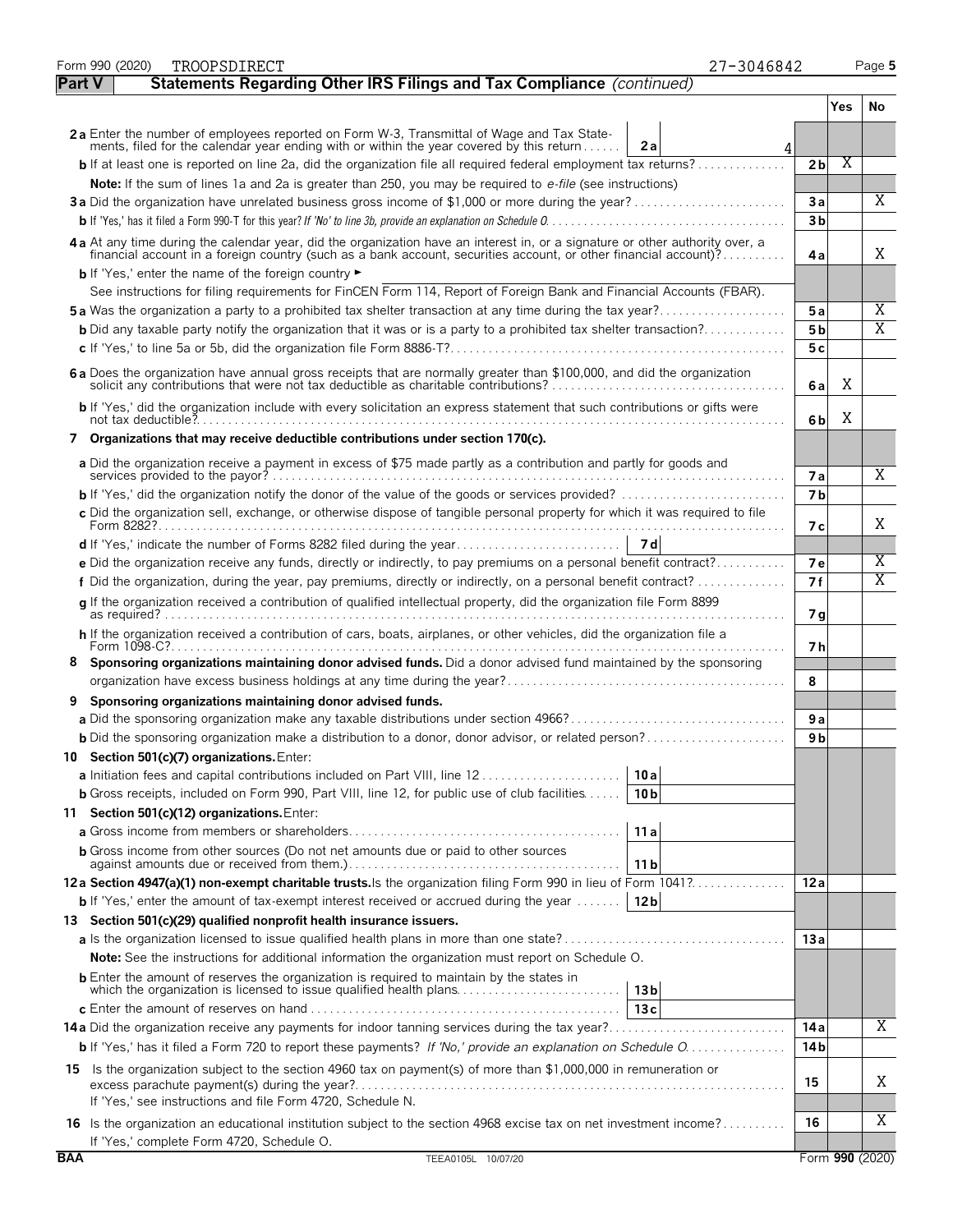|            | 3 Did the organization delegate control over management duties customarily performed by or under the direct supervision<br>of officers, directors, trustees, or key employees to a management company or other person?                   | 3               |                 | X                     |
|------------|------------------------------------------------------------------------------------------------------------------------------------------------------------------------------------------------------------------------------------------|-----------------|-----------------|-----------------------|
| 4          | Did the organization make any significant changes to its governing documents                                                                                                                                                             |                 |                 |                       |
|            |                                                                                                                                                                                                                                          | 4               |                 | Χ                     |
| 5          | Did the organization become aware during the year of a significant diversion of the organization's assets?                                                                                                                               | 5               |                 | $\overline{X}$        |
| 6          |                                                                                                                                                                                                                                          | 6               |                 | $\overline{\text{X}}$ |
|            | 7a Did the organization have members, stockholders, or other persons who had the power to elect or appoint one or more                                                                                                                   | 7а              |                 | Χ                     |
|            | <b>b</b> Are any governance decisions of the organization reserved to (or subject to approval by) members,                                                                                                                               |                 |                 |                       |
|            |                                                                                                                                                                                                                                          | <b>7b</b>       |                 | Χ                     |
| 8          | Did the organization contemporaneously document the meetings held or written actions undertaken during the year by<br>the following:                                                                                                     |                 |                 |                       |
|            |                                                                                                                                                                                                                                          | 8а              | X               |                       |
|            |                                                                                                                                                                                                                                          | 8b              | $\overline{X}$  |                       |
|            | 9 Is there any officer, director, trustee, or key employee listed in Part VII, Section A, who cannot be reached at the<br>organization's mailing address? If 'Yes,' provide the names and addresses on Schedule O                        | 9               |                 | X                     |
|            | Section B. Policies (This Section B requests information about policies not required by the Internal Revenue Code.)                                                                                                                      |                 |                 |                       |
|            |                                                                                                                                                                                                                                          |                 | <b>Yes</b>      | No                    |
|            |                                                                                                                                                                                                                                          | 10a             |                 | X                     |
|            | b If 'Yes,' did the organization have written policies and procedures governing the activities of such chapters, affiliates, and branches to ensure their                                                                                | 10 b            |                 |                       |
|            |                                                                                                                                                                                                                                          | 11a             | Χ               |                       |
|            | <b>b</b> Describe in Schedule O the process, if any, used by the organization to review this Form 990. SEE SCHEDULE O                                                                                                                    |                 |                 |                       |
|            |                                                                                                                                                                                                                                          | 12 a            | X               |                       |
|            | <b>b</b> Were officers, directors, or trustees, and key employees required to disclose annually interests that could give rise                                                                                                           | 12 <sub>b</sub> | Χ               |                       |
|            | c Did the organization regularly and consistently monitor and enforce compliance with the policy? If 'Yes,' describe in                                                                                                                  | 12c             | X               |                       |
| 13         |                                                                                                                                                                                                                                          | 13              | $\overline{X}$  |                       |
| 14         |                                                                                                                                                                                                                                          | 14              | $\overline{X}$  |                       |
| 15         | Did the process for determining compensation of the following persons include a review and approval by independent<br>persons, comparability data, and contemporaneous substantiation of the deliberation and decision?                  |                 |                 |                       |
|            | a The organization's CEO, Executive Director, or top management official SEE SCHEDULE . O                                                                                                                                                | 15a             | X               |                       |
|            |                                                                                                                                                                                                                                          | 15 <sub>b</sub> | $\overline{X}$  |                       |
|            | If 'Yes' to line 15a or 15b, describe the process in Schedule O (see instructions).                                                                                                                                                      |                 |                 |                       |
|            | 16 a Did the organization invest in, contribute assets to, or participate in a joint venture or similar arrangement with a                                                                                                               |                 |                 |                       |
|            |                                                                                                                                                                                                                                          | 16 a            |                 | X                     |
|            | <b>b</b> If 'Yes,' did the organization follow a written policy or procedure requiring the organization to evaluate its<br>participation in joint venture arrangements under applicable federal tax law, and take steps to safeguard the |                 |                 |                       |
|            |                                                                                                                                                                                                                                          | 16 <sub>b</sub> |                 |                       |
|            | <b>Section C. Disclosure</b>                                                                                                                                                                                                             |                 |                 |                       |
|            | 17 List the states with which a copy of this Form 990 is required to be filed $\blacktriangleright$<br><b>SEE SCHEDULE O</b>                                                                                                             |                 |                 |                       |
| 18         | Section 6104 requires an organization to make its Forms 1023 (1024 or 1024-A, if applicable), 990, and 990-T (Section 501(c)(3)s only)<br>available for public inspection. Indicate how you made these available. Check all that apply.  |                 |                 |                       |
|            | Another's website<br>Own website<br>X<br>IX<br>Upon request<br>Other (explain on Schedule O)                                                                                                                                             |                 |                 |                       |
| 19         | Describe on Schedule O whether (and if so, how) the organization made its governing documents, conflict of interest policy, and financial statements available to<br>the public during the tax year.<br>SEE SCHEDULE O                   |                 |                 |                       |
| 20         | State the name, address, and telephone number of the person who possesses the organization's books and records ▶                                                                                                                         |                 |                 |                       |
|            | AARON NEGHERBON 4000 EXECUTIVE PARKWAY #375 SAN RAMON CA 94583 510.599.5296                                                                                                                                                              |                 |                 |                       |
| <b>BAA</b> | TEEA0106L 10/07/20                                                                                                                                                                                                                       |                 | Form 990 (2020) |                       |

**Part VI Governance, Management, and Disclosure** *For each 'Yes' response to lines 2 through 7b below, and for*

officer, director, trustee, or key employee? . . . . . . . . . . . . . . . . . . . . . . . . . . . . . . . . . . . . . . . . . . . . . . . . . . . . . . . . . . . . . . . . . . . . . . . **2**

**1 a** Enter the number of voting members of the governing body at the end of the tax year . . . . . . **1 a** If there are material differences in voting rights among members

**b** Enter the number of voting members included on line 1a, above, who are independent. . . . . . **1b** 

**2** Did any officer, director, trustee, or key employee have a family relationship or a business relationship with any other

authority to an executive committee or similar committee, explain on Schedule O.

Check if Schedule O contains a response or note to any line in this Part VI . . . . . . . . . . . . . . . . . . . . . . . . . . . . . . . . . . . . . . . . . . . . . . . . .

*a 'No' response to line 8a, 8b, or 10b below, describe the circumstances, processes, or changes on*

6

7

**Yes No**

|  | 27-3046842 | $^$ oaqe 6 |
|--|------------|------------|
|--|------------|------------|

*Schedule O. See instructions.*

of the governing body, or if the governing body delegated broad

**Section A. Governing Body and Management**

X

X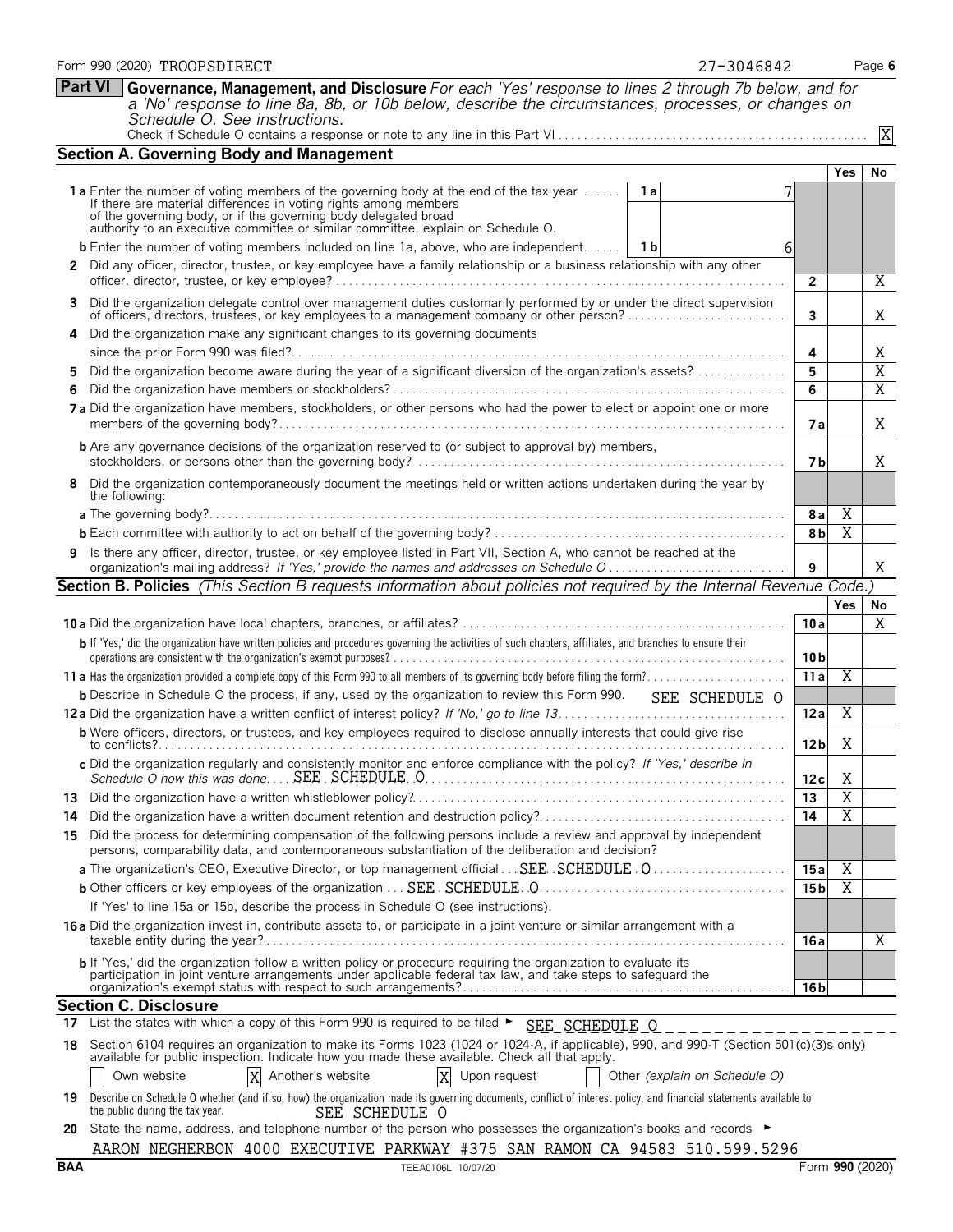| Form 990 (2020)          | TROOPSDIRECT                                                                                                                                                                                                                   | $27 - 3046842$ | Page 7 |
|--------------------------|--------------------------------------------------------------------------------------------------------------------------------------------------------------------------------------------------------------------------------|----------------|--------|
| <b>Part VII</b>          | Compensation of Officers, Directors, Trustees, Key Employees, Highest Compensated Employees, and<br><b>Independent Contractors</b>                                                                                             |                |        |
|                          |                                                                                                                                                                                                                                |                |        |
|                          | Section A. Officers, Directors, Trustees, Key Employees, and Highest Compensated Employees                                                                                                                                     |                |        |
| organization's tax year. | 1 a Complete this table for all persons required to be listed. Report compensation for the calendar year ending with or within the                                                                                             |                |        |
|                          | • List all of the organization's current officers, directors, trustees (whether individuals or organizations), regardless of amount of<br>compensation. Enter $-0$ - in columns (D), (E), and (F) if no compensation was paid. |                |        |
|                          | • List all of the organization's <b>current</b> key employees, if any. See instructions for definition of 'key employee.'                                                                                                      |                |        |

? List the organization's five **current** highest compensated employees (other than an officer, director, trustee, or key employee) who received reportable compensation (Box 5 of Form W-2 and/or Box 7 of Form 1099-MISC) of more than \$100,000 from the organization and any related organizations.

? List all of the organization's **former** officers, key employees, and highest compensated employees who received more than \$100,000 of reportable compensation from the organization and any related organizations.

? List all of the organization's **former directors or trustees** that received, in the capacity as a former director or trustee of the organization, more than \$10,000 of reportable compensation from the organization and any related organizations.

See instructions for the order in which to list the persons above.

Check this box if neither the organization nor any related organization compensated any current officer, director, or trustee.

|                                         |                                                                                             |                                   |                          | (C)     |                   |                                                            |                                                            |                                                                 |                                                                       |
|-----------------------------------------|---------------------------------------------------------------------------------------------|-----------------------------------|--------------------------|---------|-------------------|------------------------------------------------------------|------------------------------------------------------------|-----------------------------------------------------------------|-----------------------------------------------------------------------|
| (A)<br>Name and title                   | (B)<br>Average<br>hours<br>per                                                              |                                   | is both an officer and a |         | director/trustee) | Position (do not check more<br>than one box, unless person | (D)<br>Reportable<br>compensation from<br>the organization | (E)<br>Reportable<br>compensation from<br>related organizations | (F)<br>Estimated amount<br>of other                                   |
|                                         | week<br>(list any<br>hours for<br>related<br>organiza-<br>tions<br>below<br>dotted<br>line) | Individual trustee<br>or director | Institutional trustee    | Officer | Key employee      | Former<br>Highest compensated<br>employee                  | (W-2/1099-MISC)                                            | (W-2/1099-MISC)                                                 | compensation from<br>the organization<br>and related<br>organizations |
| (1) AARON NEGHERBON                     | 40                                                                                          |                                   |                          |         |                   |                                                            |                                                            |                                                                 |                                                                       |
| PRESIDENT                               | 0                                                                                           | Χ                                 |                          | Χ       |                   |                                                            | 156,000                                                    | 0                                                               | 30, 762.                                                              |
| (2) MIKE BEAVEN                         | $\overline{c}$                                                                              |                                   |                          |         |                   |                                                            |                                                            |                                                                 |                                                                       |
| SECRETARY                               | 0                                                                                           | Χ                                 |                          | Χ       |                   |                                                            | 0                                                          | 0                                                               | $\boldsymbol{0}$ .                                                    |
| (3) STEVE CANNATELLA<br><b>DIRECTOR</b> | $\overline{c}$<br>0                                                                         | Χ                                 |                          |         |                   |                                                            | 0                                                          | 0                                                               | $0$ .                                                                 |
| (4) KEITH FORKIN                        | $\overline{c}$                                                                              |                                   |                          |         |                   |                                                            |                                                            |                                                                 |                                                                       |
| <b>DIRECTOR</b>                         | 0                                                                                           | X                                 |                          |         |                   |                                                            | 0                                                          | 0                                                               | $0$ .                                                                 |
| (5) BILL HU                             | $\overline{c}$                                                                              |                                   |                          |         |                   |                                                            |                                                            |                                                                 |                                                                       |
| TREASURER                               | 0                                                                                           | X                                 |                          | X       |                   |                                                            | $\Omega$                                                   | 0                                                               | $0$ .                                                                 |
| (6) DON PEDERSON                        | 2                                                                                           |                                   |                          |         |                   |                                                            |                                                            |                                                                 |                                                                       |
| <b>DIRECTOR</b>                         | 0                                                                                           | Χ                                 |                          |         |                   |                                                            | 0                                                          | 0                                                               | $0$ .                                                                 |
| (7) JAKE ZWEIG                          | $\overline{c}$                                                                              |                                   |                          |         |                   |                                                            |                                                            |                                                                 |                                                                       |
| <b>DIRECTOR</b>                         | $\mathbf 0$                                                                                 | X                                 |                          |         |                   |                                                            | 0                                                          | 0                                                               | $0$ .                                                                 |
| (8)                                     |                                                                                             |                                   |                          |         |                   |                                                            |                                                            |                                                                 |                                                                       |
| (9)                                     |                                                                                             |                                   |                          |         |                   |                                                            |                                                            |                                                                 |                                                                       |
| (10)                                    |                                                                                             |                                   |                          |         |                   |                                                            |                                                            |                                                                 |                                                                       |
| (11)                                    |                                                                                             |                                   |                          |         |                   |                                                            |                                                            |                                                                 |                                                                       |
| (12)                                    |                                                                                             |                                   |                          |         |                   |                                                            |                                                            |                                                                 |                                                                       |
| (13)                                    |                                                                                             |                                   |                          |         |                   |                                                            |                                                            |                                                                 |                                                                       |
| (14)                                    |                                                                                             |                                   |                          |         |                   |                                                            |                                                            |                                                                 |                                                                       |
| <b>BAA</b>                              | TEEA0107L 10/07/20                                                                          |                                   |                          |         |                   |                                                            |                                                            |                                                                 | Form 990 (2020)                                                       |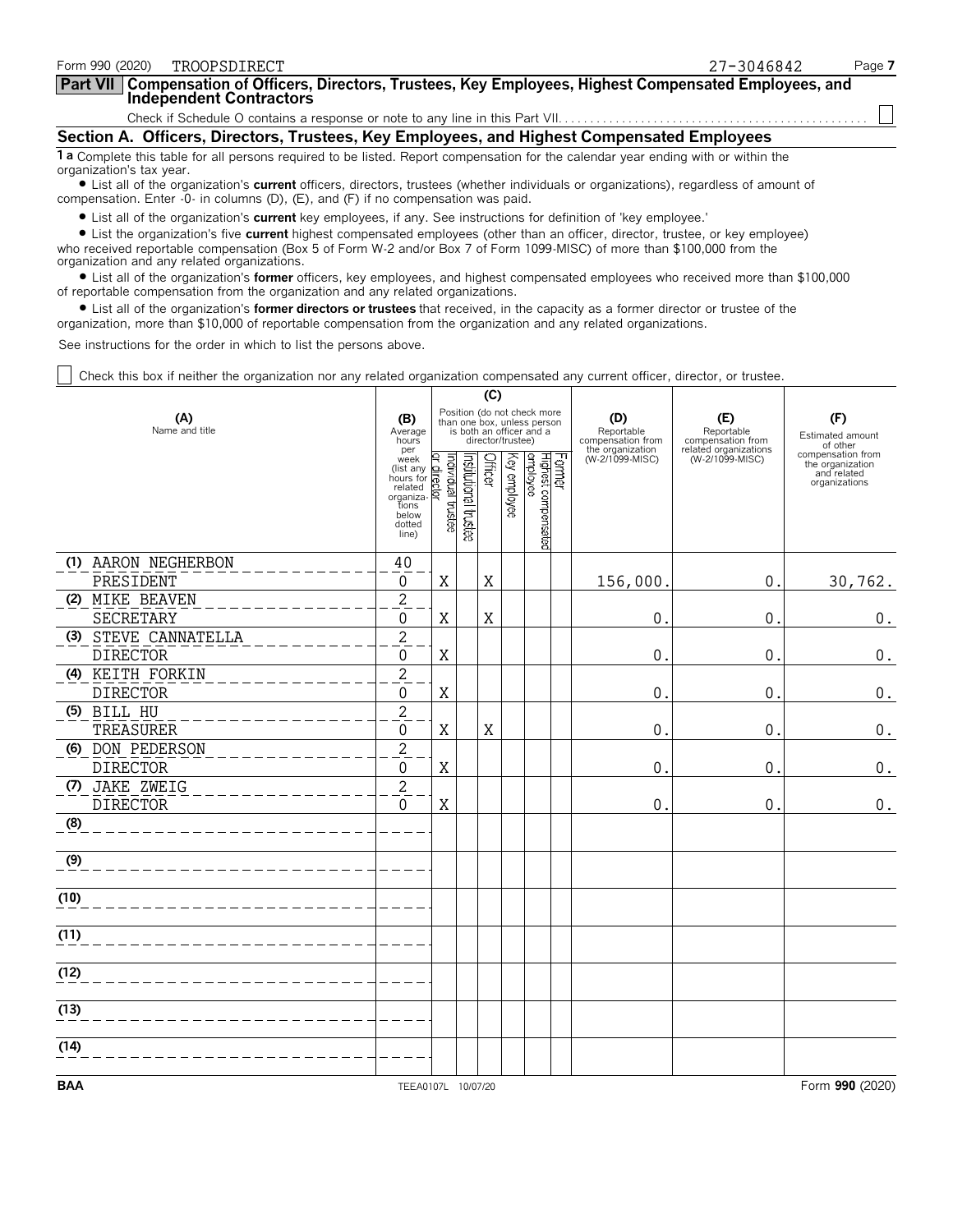#### Form 990 (2020) Page **8** TROOPSDIRECT 27-3046842

|      | Part VII Section A. Officers, Directors, Trustees, Key Employees, and Highest Compensated Employees (continued)                                                                                                                                                                                     |                                                                                         |                                                                                                             |                      |         |              |                                        |                                        |                                     |                                          |              |                                                                       |          |
|------|-----------------------------------------------------------------------------------------------------------------------------------------------------------------------------------------------------------------------------------------------------------------------------------------------------|-----------------------------------------------------------------------------------------|-------------------------------------------------------------------------------------------------------------|----------------------|---------|--------------|----------------------------------------|----------------------------------------|-------------------------------------|------------------------------------------|--------------|-----------------------------------------------------------------------|----------|
|      |                                                                                                                                                                                                                                                                                                     | (B)                                                                                     |                                                                                                             |                      | (C)     |              |                                        |                                        |                                     |                                          |              |                                                                       |          |
|      | (A)<br>Name and title                                                                                                                                                                                                                                                                               | Average<br>hours<br>per<br>week                                                         | Position<br>(do not check more than one<br>box, unless person is both an<br>officer and a director/trustee) |                      |         |              | (D)<br>Reportable<br>compensation from | (E)<br>Reportable<br>compensation from |                                     | (F)<br>Estimated amount<br>of other      |              |                                                                       |          |
|      |                                                                                                                                                                                                                                                                                                     | (list any<br>hours<br>for<br>related<br>organiza<br>- tions<br>below<br>dotted<br>line) | ⊆<br>Չ<br>ndividual trustee<br><b>irector</b>                                                               | nstitutional trustee | Officer | Key employee | Highest compensated<br>employee        | Former                                 | the organization<br>(W-2/1099-MISC) | related organizations<br>(W-2/1099-MISC) |              | compensation from<br>the organization<br>and related<br>organizations |          |
| (15) |                                                                                                                                                                                                                                                                                                     |                                                                                         |                                                                                                             |                      |         |              |                                        |                                        |                                     |                                          |              |                                                                       |          |
| (16) |                                                                                                                                                                                                                                                                                                     |                                                                                         |                                                                                                             |                      |         |              |                                        |                                        |                                     |                                          |              |                                                                       |          |
| (17) |                                                                                                                                                                                                                                                                                                     |                                                                                         |                                                                                                             |                      |         |              |                                        |                                        |                                     |                                          |              |                                                                       |          |
| (18) |                                                                                                                                                                                                                                                                                                     |                                                                                         |                                                                                                             |                      |         |              |                                        |                                        |                                     |                                          |              |                                                                       |          |
| (19) |                                                                                                                                                                                                                                                                                                     |                                                                                         |                                                                                                             |                      |         |              |                                        |                                        |                                     |                                          |              |                                                                       |          |
| (20) |                                                                                                                                                                                                                                                                                                     |                                                                                         |                                                                                                             |                      |         |              |                                        |                                        |                                     |                                          |              |                                                                       |          |
| (21) |                                                                                                                                                                                                                                                                                                     |                                                                                         |                                                                                                             |                      |         |              |                                        |                                        |                                     |                                          |              |                                                                       |          |
| (22) |                                                                                                                                                                                                                                                                                                     |                                                                                         |                                                                                                             |                      |         |              |                                        |                                        |                                     |                                          |              |                                                                       |          |
| (23) |                                                                                                                                                                                                                                                                                                     |                                                                                         |                                                                                                             |                      |         |              |                                        |                                        |                                     |                                          |              |                                                                       |          |
| (24) |                                                                                                                                                                                                                                                                                                     |                                                                                         |                                                                                                             |                      |         |              |                                        |                                        |                                     |                                          |              |                                                                       |          |
| (25) |                                                                                                                                                                                                                                                                                                     |                                                                                         |                                                                                                             |                      |         |              |                                        |                                        |                                     |                                          |              |                                                                       |          |
|      |                                                                                                                                                                                                                                                                                                     |                                                                                         |                                                                                                             |                      |         |              |                                        |                                        | 156,000.                            | 0.                                       | 30, 762.     |                                                                       |          |
|      | c Total from continuation sheets to Part VII, Section A                                                                                                                                                                                                                                             |                                                                                         |                                                                                                             |                      |         |              |                                        |                                        | 0.                                  | 0.                                       |              |                                                                       | 0.       |
|      |                                                                                                                                                                                                                                                                                                     |                                                                                         |                                                                                                             |                      |         |              |                                        |                                        | 156,000.                            | $\overline{0}$ .                         |              |                                                                       | 30, 762. |
|      | 2 Total number of individuals (including but not limited to those listed above) who received more than \$100,000 of reportable compensation<br>from the organization $\blacktriangleright$<br>1                                                                                                     |                                                                                         |                                                                                                             |                      |         |              |                                        |                                        |                                     |                                          |              |                                                                       |          |
|      | Did the organization list any <b>former</b> officer, director, trustee, key employee, or highest compensated employee                                                                                                                                                                               |                                                                                         |                                                                                                             |                      |         |              |                                        |                                        |                                     |                                          |              | Yes                                                                   | No       |
| 4    | For any individual listed on line 1a, is the sum of reportable compensation and other compensation from                                                                                                                                                                                             |                                                                                         |                                                                                                             |                      |         |              |                                        |                                        |                                     |                                          | 3            |                                                                       | X        |
|      | the organization and related organizations greater than \$150,000? If 'Yes,' complete Schedule J for                                                                                                                                                                                                |                                                                                         |                                                                                                             |                      |         |              |                                        |                                        |                                     |                                          | 4            | Χ                                                                     |          |
| 5    | Did any person listed on line 1a receive or accrue compensation from any unrelated organization or individual                                                                                                                                                                                       |                                                                                         |                                                                                                             |                      |         |              |                                        |                                        |                                     |                                          | 5            |                                                                       | X        |
|      | <b>Section B. Independent Contractors</b><br>Complete this table for your five highest compensated independent contractors that received more than \$100,000 of<br>compensation from the organization. Report compensation for the calendar year ending with or within the organization's tax year. |                                                                                         |                                                                                                             |                      |         |              |                                        |                                        |                                     |                                          |              |                                                                       |          |
|      | (A)<br>Name and business address                                                                                                                                                                                                                                                                    |                                                                                         |                                                                                                             |                      |         |              |                                        |                                        | (B)<br>Description of services      |                                          | Compensation | (C)                                                                   |          |
|      | FUND RAISING STRATEGIES, INC. 1420 SPRING HILL ROAD #490 MCLEAN, VA                                                                                                                                                                                                                                 |                                                                                         |                                                                                                             |                      |         |              |                                        |                                        | FUNDRAISING                         |                                          |              |                                                                       | 149,476. |
|      |                                                                                                                                                                                                                                                                                                     |                                                                                         |                                                                                                             |                      |         |              |                                        |                                        |                                     |                                          |              |                                                                       |          |
|      |                                                                                                                                                                                                                                                                                                     |                                                                                         |                                                                                                             |                      |         |              |                                        |                                        |                                     |                                          |              |                                                                       |          |
|      | 2 Total number of independent contractors (including but not limited to those listed above) who received more than<br>\$100,000 of compensation from the organization ▶                                                                                                                             |                                                                                         |                                                                                                             |                      |         |              |                                        |                                        |                                     |                                          |              |                                                                       |          |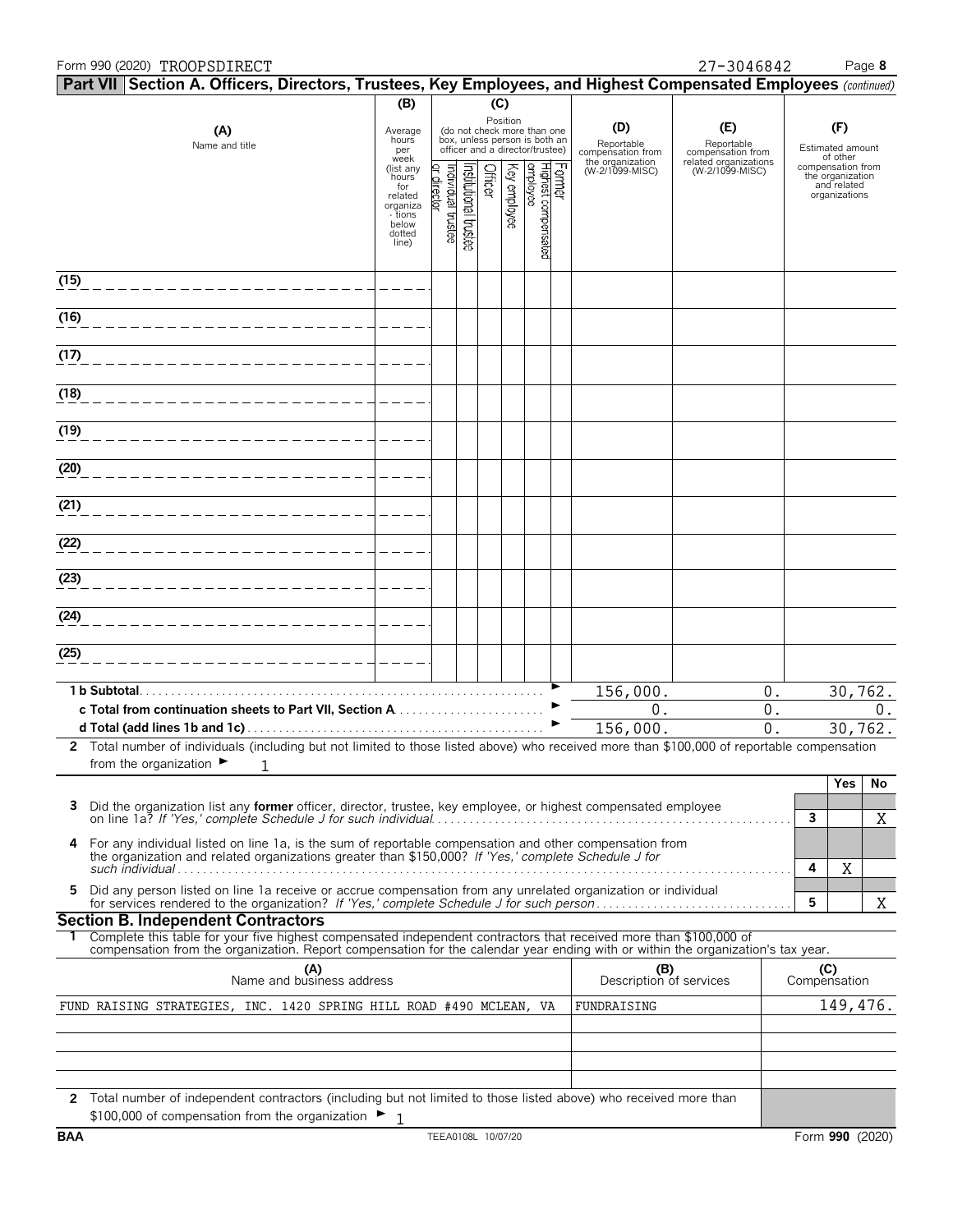| <u>. art vill</u>                                         |      | <b>PRIGRAME DE LA PROPITACIÓN</b>                                                                                       |                                |                      |                                                    |                                         |                                                                  |
|-----------------------------------------------------------|------|-------------------------------------------------------------------------------------------------------------------------|--------------------------------|----------------------|----------------------------------------------------|-----------------------------------------|------------------------------------------------------------------|
|                                                           |      |                                                                                                                         |                                | (A)<br>Total revenue | (B)<br>Related or<br>exempt<br>function<br>revenue | (C)<br>Unrelated<br>business<br>revenue | (D)<br>Revenue<br>excluded from tax<br>under sections<br>512-514 |
|                                                           |      | 1a Federated campaigns<br>1a                                                                                            |                                |                      |                                                    |                                         |                                                                  |
| Contributions, Gifts, Grants<br>and Other Similar Amounts |      | <b>b</b> Membership dues<br>1 <sub>b</sub>                                                                              |                                |                      |                                                    |                                         |                                                                  |
|                                                           |      | $c$ Fundraising events<br>1 <sub>c</sub>                                                                                | 75,484.                        |                      |                                                    |                                         |                                                                  |
|                                                           |      | d Related organizations<br>1 <sub>d</sub>                                                                               |                                |                      |                                                    |                                         |                                                                  |
|                                                           |      | 1 <sub>e</sub><br><b>e</b> Government grants (contributions). $\ldots$<br>f All other contributions, gifts, grants, and |                                |                      |                                                    |                                         |                                                                  |
|                                                           |      | similar amounts not included above.<br>1f                                                                               | 6,075,906.                     |                      |                                                    |                                         |                                                                  |
|                                                           |      | g Noncash contributions included in<br>1 <sub>g</sub><br>lines 1a-1f                                                    | 3,870,351                      |                      |                                                    |                                         |                                                                  |
|                                                           |      | h Total. Add lines 1a-1f                                                                                                |                                | 6, 151, 390.         |                                                    |                                         |                                                                  |
|                                                           |      |                                                                                                                         | <b>Business Code</b>           |                      |                                                    |                                         |                                                                  |
| Program Service Revenue                                   | 2 a  | ________________                                                                                                        |                                |                      |                                                    |                                         |                                                                  |
|                                                           | b    | _ _ _ _ _ _ _ _ _ _ _ _ _ _ _ _ _                                                                                       |                                |                      |                                                    |                                         |                                                                  |
|                                                           | C    |                                                                                                                         |                                |                      |                                                    |                                         |                                                                  |
|                                                           | d    |                                                                                                                         |                                |                      |                                                    |                                         |                                                                  |
|                                                           |      | _____________                                                                                                           |                                |                      |                                                    |                                         |                                                                  |
|                                                           |      | f All other program service revenue                                                                                     |                                |                      |                                                    |                                         |                                                                  |
|                                                           |      |                                                                                                                         | $\blacktriangleright$          |                      |                                                    |                                         |                                                                  |
|                                                           | 3    | Investment income (including dividends, interest, and                                                                   |                                | 6,663.               |                                                    |                                         | 6,663.                                                           |
|                                                           | 4    | Income from investment of tax-exempt bond proceeds                                                                      |                                |                      |                                                    |                                         |                                                                  |
|                                                           | 5    |                                                                                                                         |                                | 44,886.              |                                                    |                                         | 44,886.                                                          |
|                                                           |      | (i) Real                                                                                                                | (ii) Personal                  |                      |                                                    |                                         |                                                                  |
|                                                           |      | 6a Gross rents<br>6a                                                                                                    |                                |                      |                                                    |                                         |                                                                  |
|                                                           |      | <b>b</b> Less: rental expenses<br>6b                                                                                    |                                |                      |                                                    |                                         |                                                                  |
|                                                           |      | c Rental income or (loss) $6c$                                                                                          |                                |                      |                                                    |                                         |                                                                  |
|                                                           |      | d Net rental income or (loss)<br>(i) Securities                                                                         | ▶<br>(ii) Other                |                      |                                                    |                                         |                                                                  |
|                                                           |      | <b>7 a</b> Gross amount from<br>sales of assets                                                                         |                                |                      |                                                    |                                         |                                                                  |
|                                                           |      | 7a<br>other than inventory                                                                                              |                                |                      |                                                    |                                         |                                                                  |
|                                                           |      | <b>b</b> Less: cost or other basis<br>7b<br>and sales expenses                                                          |                                |                      |                                                    |                                         |                                                                  |
|                                                           |      | <b>c</b> Gain or (loss) $\ldots$ .<br>7с                                                                                |                                |                      |                                                    |                                         |                                                                  |
|                                                           |      |                                                                                                                         |                                |                      |                                                    |                                         |                                                                  |
|                                                           |      | 8 a Gross income from fundraising events                                                                                |                                |                      |                                                    |                                         |                                                                  |
|                                                           |      | (not including $\zeta$<br>75,484.                                                                                       |                                |                      |                                                    |                                         |                                                                  |
|                                                           |      | of contributions reported on line 1c).                                                                                  |                                |                      |                                                    |                                         |                                                                  |
|                                                           |      | See Part IV, line 18<br><b>b</b> Less: direct expenses $\ldots$ .                                                       | 8а<br>47,885.<br>8b<br>76,117. |                      |                                                    |                                         |                                                                  |
| <b>Other Revenue</b>                                      |      | c Net income or (loss) from fundraising events                                                                          |                                | $-28, 232.$          |                                                    |                                         |                                                                  |
|                                                           |      | 9 a Gross income from gaming activities.                                                                                |                                |                      |                                                    |                                         |                                                                  |
|                                                           |      | See Part IV, line 19                                                                                                    | 9а                             |                      |                                                    |                                         |                                                                  |
|                                                           |      | <b>b</b> Less: direct expenses $\ldots$ .                                                                               | 9 <sub>b</sub>                 |                      |                                                    |                                         |                                                                  |
|                                                           |      | c Net income or (loss) from gaming activities                                                                           |                                |                      |                                                    |                                         |                                                                  |
|                                                           |      | 10 a Gross sales of inventory, less                                                                                     |                                |                      |                                                    |                                         |                                                                  |
|                                                           |      | returns and allowances                                                                                                  | 10a                            |                      |                                                    |                                         |                                                                  |
|                                                           |      | <b>b</b> Less: cost of goods sold<br>c Net income or (loss) from sales of inventory                                     | 10 b                           |                      |                                                    |                                         |                                                                  |
|                                                           |      |                                                                                                                         | <b>Business Code</b>           |                      |                                                    |                                         |                                                                  |
|                                                           | 11 a |                                                                                                                         |                                |                      |                                                    |                                         |                                                                  |
| Revenue                                                   |      |                                                                                                                         |                                |                      |                                                    |                                         |                                                                  |
|                                                           |      |                                                                                                                         |                                |                      |                                                    |                                         |                                                                  |
| Miscellaneous                                             |      |                                                                                                                         |                                |                      |                                                    |                                         |                                                                  |
|                                                           |      | e Total. Add lines 11a-11d                                                                                              | ▶                              |                      |                                                    |                                         |                                                                  |
|                                                           | 12   |                                                                                                                         | $\blacktriangleright$          | 6, 174, 707.         | $\mathbf{0}$ .                                     | 0.                                      | 51,549.                                                          |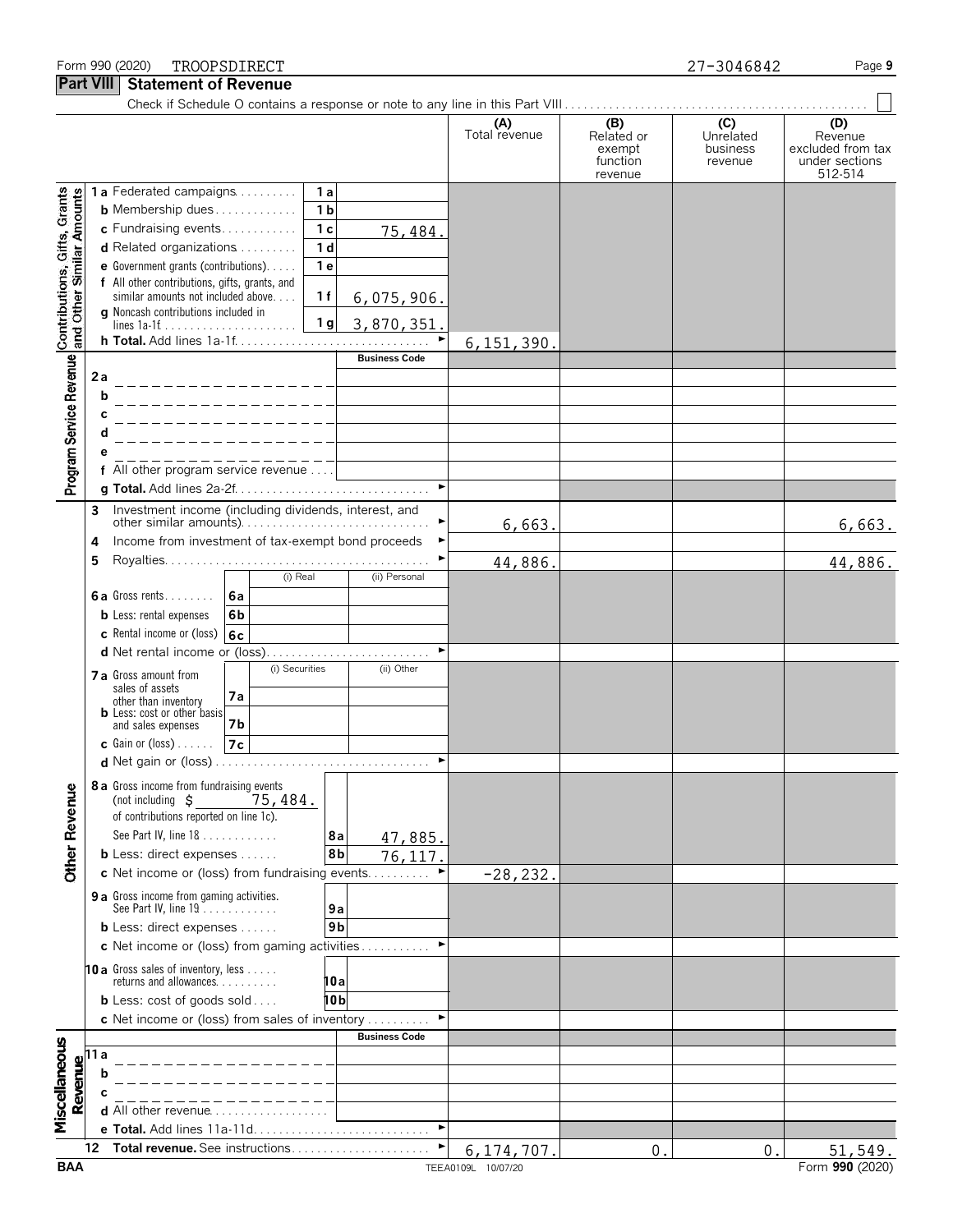|                | Section 501(c)(3) and 501(c)(4) organizations must complete all columns. All other organizations must complete column (A).                                                                                                                                                                          |                       |                                    |                                           |                                |
|----------------|-----------------------------------------------------------------------------------------------------------------------------------------------------------------------------------------------------------------------------------------------------------------------------------------------------|-----------------------|------------------------------------|-------------------------------------------|--------------------------------|
|                |                                                                                                                                                                                                                                                                                                     |                       |                                    |                                           |                                |
|                | Do not include amounts reported on lines<br>6b, 7b, 8b, 9b, and 10b of Part VIII.                                                                                                                                                                                                                   | (A)<br>Total expenses | (B)<br>Program service<br>expenses | (C)<br>Management and<br>general expenses | (D)<br>Fundraising<br>expenses |
| 1.             | Grants and other assistance to domestic<br>organizations and domestic governments.                                                                                                                                                                                                                  |                       |                                    |                                           |                                |
| $\mathfrak{p}$ | Grants and other assistance to domestic<br>individuals. See Part IV, line 22.                                                                                                                                                                                                                       |                       |                                    |                                           |                                |
|                | 3 Grants and other assistance to foreign<br>organizations, foreign governments, and for-<br>eign individuals. See Part IV, lines 15 and 16.                                                                                                                                                         |                       |                                    |                                           |                                |
| 4              | Benefits paid to or for members                                                                                                                                                                                                                                                                     |                       |                                    |                                           |                                |
| 5              | Compensation of current officers, directors,<br>trustees, and key employees                                                                                                                                                                                                                         | 156,000.              | 93,600.                            | 31,200.                                   | 31,200.                        |
| 6              | Compensation not included above to<br>disqualified persons (as defined under<br>section $4958(f)(1)$ and persons described                                                                                                                                                                          | 0.                    | 0.                                 | 0.                                        | 0.                             |
| 7              | Other salaries and wages                                                                                                                                                                                                                                                                            | 176,500.              | 141,200.                           | 18,000.                                   | 17,300.                        |
| 8              | Pension plan accruals and contributions<br>(include section 401(k) and 403(b)<br>employer contributions)                                                                                                                                                                                            |                       |                                    |                                           |                                |
| 9              | Other employee benefits                                                                                                                                                                                                                                                                             | 33,448.               | 23,620.                            | 4,949.                                    | 4,879.                         |
| 10             | Payroll taxes                                                                                                                                                                                                                                                                                       | 24,436.               | 17,256.                            | 3,616.                                    | 3,564.                         |
|                | 11 Fees for services (nonemployees):                                                                                                                                                                                                                                                                |                       |                                    |                                           |                                |
|                | a Management                                                                                                                                                                                                                                                                                        |                       |                                    |                                           |                                |
|                |                                                                                                                                                                                                                                                                                                     |                       |                                    |                                           |                                |
|                |                                                                                                                                                                                                                                                                                                     | 33,026.               |                                    | 33,026.                                   |                                |
|                | d Lobbying                                                                                                                                                                                                                                                                                          |                       |                                    |                                           |                                |
|                | e Professional fundraising services. See Part IV, line 17.                                                                                                                                                                                                                                          | 149,476.              |                                    |                                           | 149,476.                       |
|                | f Investment management fees                                                                                                                                                                                                                                                                        |                       |                                    |                                           |                                |
|                | g Other. (If line 11g amount exceeds 10% of line 25, column<br>(A) amount, list line 11g expenses on Schedule 0.).                                                                                                                                                                                  | 78,340.               | 30,270.                            | 30,070.                                   | 18,000.                        |
|                | 12 Advertising and promotion                                                                                                                                                                                                                                                                        | 6,072.                | 6,072.                             |                                           |                                |
| 13             |                                                                                                                                                                                                                                                                                                     | 26,384.               | 17,296.                            | 3,624.                                    | 5,464.                         |
| 14             | Information technology                                                                                                                                                                                                                                                                              | 22,907.               | 16,176.                            | 3,390.                                    | 3,341.                         |
| 15             |                                                                                                                                                                                                                                                                                                     |                       |                                    |                                           |                                |
| 16             |                                                                                                                                                                                                                                                                                                     | 18,185.               | 12,841                             | 2,691.                                    | 2,653.                         |
| 17             |                                                                                                                                                                                                                                                                                                     | 24,397.               | 6,645.                             | 672.                                      | 17,080.                        |
| 18             | Payments of travel or entertainment<br>expenses for any federal, state, or local<br>public officials                                                                                                                                                                                                |                       |                                    |                                           |                                |
| 19<br>20       | Conferences, conventions, and meetings<br>$Interest. \ldots \ldots \ldots \ldots \ldots \ldots \ldots \ldots \ldots \ldots \ldots \ldots \ldots$                                                                                                                                                    |                       |                                    |                                           |                                |
| 21             | Payments to affiliates                                                                                                                                                                                                                                                                              |                       |                                    |                                           |                                |
| 22             | Depreciation, depletion, and amortization                                                                                                                                                                                                                                                           | 1,230.                |                                    | 1,230.                                    |                                |
| 23<br>24       | $insurance. \ldots \ldots \ldots \ldots \ldots \ldots \ldots \ldots \ldots \ldots$<br>Other expenses. Itemize expenses not<br>covered above (List miscellaneous expenses<br>on line 24e. If line 24e amount exceeds 10%<br>of line 25, column (A) amount, list line 24e<br>expenses on Schedule O.) | 1,635.                |                                    | 1,635.                                    |                                |
|                | a <b>PRODUCT ACQUISITION &amp; DISTRIB.</b>                                                                                                                                                                                                                                                         | 4,428,836.            | 4,428,836.                         |                                           |                                |
| b              | DIRECT MAIL-PRINTING & PREMIUM                                                                                                                                                                                                                                                                      | 512,509.              | 247,905.                           | 111,508.                                  | 153,096.                       |
| C              | DIRECT MAIL-POSTAGE & MAILING                                                                                                                                                                                                                                                                       | 393,509.              | 190, 343.                          | 85,617                                    | 117,549.                       |
| d              | DIRECT MAIL-ADMINISTRATIVE COS                                                                                                                                                                                                                                                                      | 108,378.              |                                    | 108,378.                                  |                                |
|                | e All other expenses                                                                                                                                                                                                                                                                                | 147, 911.             | 58,121.                            | 56,263.                                   | 33,527.                        |
| 25             | Total functional expenses. Add lines 1 through 24e                                                                                                                                                                                                                                                  | 6, 343, 179.          | 5,290,181.                         | 495,869.                                  | 557,129.                       |
| 26             | Joint costs. Complete this line only if<br>the organization reported in column (B)<br>joint costs from a combined educational<br>campaign and fundraising solicitation.<br>$\overline{X}$ if following<br>Check here $\blacktriangleright$<br>SOP 98-2 (ASC 958-720)                                |                       |                                    |                                           |                                |

**Part IX | Statement of Functional Expenses**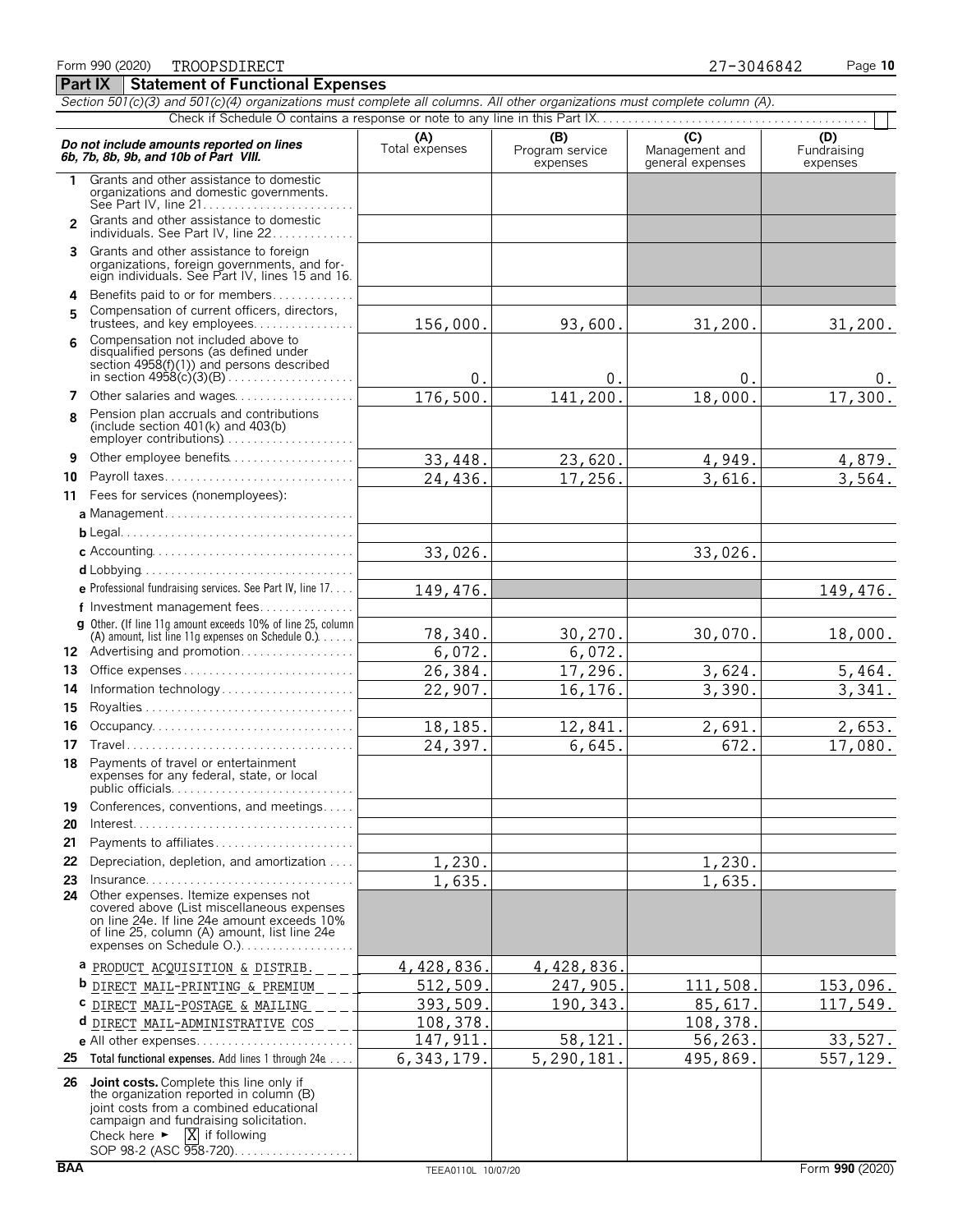#### Form 990 (2020) Page **11** TROOPSDIRECT 27-3046842

Assets

Liabilities

|                             |    |                                                                                                                                                                                                                       |                    |                  | (A)<br>Beginning of year |                | (B)<br>End of year |
|-----------------------------|----|-----------------------------------------------------------------------------------------------------------------------------------------------------------------------------------------------------------------------|--------------------|------------------|--------------------------|----------------|--------------------|
|                             | 1  |                                                                                                                                                                                                                       |                    |                  | 266,194.                 | $\mathbf{1}$   | 156,331.           |
|                             | 2  |                                                                                                                                                                                                                       |                    |                  | 1,497,842.               | 2              | 1,392,782.         |
|                             | 3  |                                                                                                                                                                                                                       |                    |                  |                          | 3              |                    |
|                             | 4  |                                                                                                                                                                                                                       |                    |                  | 1,807.                   | 4              | 18,440.            |
|                             | 5  | Loans and other receivables from any current or former officer, director,<br>trustee, key employee, creator or founder, substantial contributor, or 35%<br>controlled entity or family member of any of these persons |                    | 5                |                          |                |                    |
|                             | 6  | Loans and other receivables from other disqualified persons (as defined under                                                                                                                                         |                    |                  |                          |                |                    |
|                             |    | section $4958(f)(1)$ , and persons described in section $4958(c)(3)(B)$                                                                                                                                               |                    |                  |                          | 6              |                    |
|                             | 7  |                                                                                                                                                                                                                       |                    |                  |                          | $\overline{ }$ |                    |
|                             | 8  |                                                                                                                                                                                                                       |                    |                  |                          | 8              |                    |
| Assets                      | 9  |                                                                                                                                                                                                                       |                    |                  | 126,265.                 | 9              | 172,146.           |
|                             |    |                                                                                                                                                                                                                       |                    |                  |                          |                |                    |
|                             |    |                                                                                                                                                                                                                       | 10 <sub>b</sub>    | 3,691.<br>3,075. |                          |                |                    |
|                             |    |                                                                                                                                                                                                                       | 1,846              | 10c              | 616.                     |                |                    |
|                             | 11 |                                                                                                                                                                                                                       |                    |                  |                          | 11             |                    |
|                             | 12 |                                                                                                                                                                                                                       |                    |                  |                          | 12             |                    |
|                             | 13 |                                                                                                                                                                                                                       |                    |                  |                          | 13             |                    |
|                             | 14 |                                                                                                                                                                                                                       |                    | 14               |                          |                |                    |
|                             | 15 |                                                                                                                                                                                                                       |                    |                  |                          |                |                    |
|                             | 16 | Total assets. Add lines 1 through 15 (must equal line 33)                                                                                                                                                             |                    |                  | 1,905,237.               | 16             | 1,749,204.         |
|                             | 17 |                                                                                                                                                                                                                       | 433, 932.          | 17               | 374,829.                 |                |                    |
|                             | 18 |                                                                                                                                                                                                                       |                    |                  |                          | 18             |                    |
|                             | 19 |                                                                                                                                                                                                                       |                    |                  |                          | 19             |                    |
|                             | 20 |                                                                                                                                                                                                                       |                    |                  |                          | 20             |                    |
|                             | 21 | Escrow or custodial account liability. Complete Part IV of Schedule D.                                                                                                                                                |                    |                  |                          | 21             |                    |
| Liabilities                 | 22 | Loans and other payables to any current or former officer, director, trustee,<br>key employee, creator or founder, substantial contributor, or 35%<br>controlled entity or family member of any of these persons      |                    |                  |                          | 22             |                    |
|                             | 23 | Secured mortgages and notes payable to unrelated third parties                                                                                                                                                        |                    |                  |                          | 23             |                    |
|                             | 24 | Unsecured notes and loans payable to unrelated third parties                                                                                                                                                          |                    |                  |                          | 24             |                    |
|                             | 25 | Other liabilities (including federal income tax, payables to related third parties, and other liabilities not included on lines 17-24). Complete Part X of Schedule D                                                 |                    |                  |                          | 25             | 71,542.            |
|                             | 26 |                                                                                                                                                                                                                       |                    |                  | 433,932                  | 26             | 446,371.           |
|                             |    | Organizations that follow FASB ASC 958, check here ►<br>and complete lines 27, 28, 32, and 33.                                                                                                                        | $\overline{X}$     |                  |                          |                |                    |
|                             | 27 |                                                                                                                                                                                                                       |                    |                  | 1,401,305                | 27             | 1,282,833.         |
|                             | 28 |                                                                                                                                                                                                                       |                    |                  | 70,000                   | 28             | 20,000.            |
| Net Assets or Fund Balances |    | Organizations that do not follow FASB ASC 958, check here ►                                                                                                                                                           |                    |                  |                          |                |                    |
|                             |    | and complete lines 29 through 33.                                                                                                                                                                                     |                    |                  |                          | 29             |                    |
|                             | 29 |                                                                                                                                                                                                                       |                    |                  |                          |                |                    |
|                             | 30 | Paid-in or capital surplus, or land, building, or equipment fund                                                                                                                                                      |                    |                  | 30                       |                |                    |
|                             | 31 | Retained earnings, endowment, accumulated income, or other funds                                                                                                                                                      |                    |                  |                          | 31             |                    |
|                             | 32 |                                                                                                                                                                                                                       |                    |                  | 1,471,305                | 32             | 1,302,833.         |
|                             | 33 | Total liabilities and net assets/fund balances                                                                                                                                                                        |                    |                  | 1,905,237.               | 33             | 1,749,204.         |
| BAA                         |    |                                                                                                                                                                                                                       | TEEA0111L 10/07/20 |                  |                          |                | Form 990 (2020)    |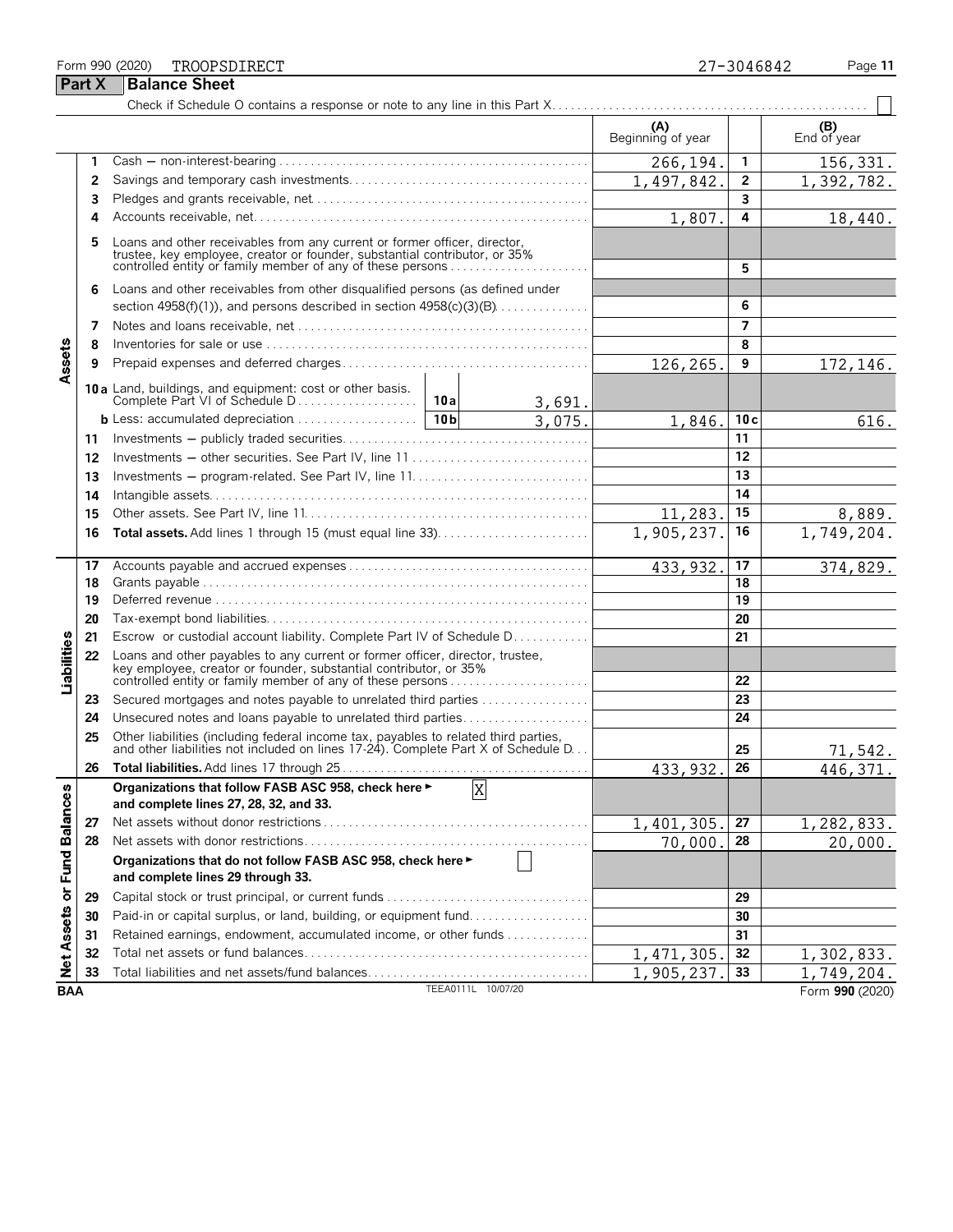|            | Form 990 (2020)<br>TROOPSDIRECT                                                                                                                                                                                                                      | 27-3046842              |                |            | Page 12         |
|------------|------------------------------------------------------------------------------------------------------------------------------------------------------------------------------------------------------------------------------------------------------|-------------------------|----------------|------------|-----------------|
|            | <b>Part XI</b><br>Reconciliation of Net Assets                                                                                                                                                                                                       |                         |                |            |                 |
|            |                                                                                                                                                                                                                                                      |                         |                |            |                 |
| 1          |                                                                                                                                                                                                                                                      | $\mathbf{1}$            | 6, 174, 707.   |            |                 |
| 2          |                                                                                                                                                                                                                                                      | $\overline{2}$          | 6, 343, 179.   |            |                 |
| 3          |                                                                                                                                                                                                                                                      | $\overline{3}$          |                |            | $-168,472.$     |
| 4          | Net assets or fund balances at beginning of year (must equal Part X, line 32, column (A))                                                                                                                                                            | $\overline{\mathbf{A}}$ | 1,471,305.     |            |                 |
| 5          |                                                                                                                                                                                                                                                      | 5                       |                |            |                 |
| 6          |                                                                                                                                                                                                                                                      | 6                       |                |            |                 |
| 7          |                                                                                                                                                                                                                                                      | $\overline{7}$          |                |            |                 |
| 8          |                                                                                                                                                                                                                                                      | 8                       |                |            |                 |
| 9          |                                                                                                                                                                                                                                                      | 9                       |                |            | 0.              |
| 10         | Net assets or fund balances at end of year. Combine lines 3 through 9 (must equal Part X, line 32,                                                                                                                                                   | 10                      | 1,302,833.     |            |                 |
|            | <b>Part XII Financial Statements and Reporting</b>                                                                                                                                                                                                   |                         |                |            |                 |
|            |                                                                                                                                                                                                                                                      |                         |                |            |                 |
|            |                                                                                                                                                                                                                                                      |                         |                | <b>Yes</b> | No              |
|            | Accounting method used to prepare the Form 990:<br>Cash<br>X Accrual<br>Other                                                                                                                                                                        |                         |                |            |                 |
|            | If the organization changed its method of accounting from a prior year or checked 'Other,' explain<br>in Schedule O.                                                                                                                                 |                         |                |            |                 |
|            | 2a Were the organization's financial statements compiled or reviewed by an independent accountant?                                                                                                                                                   |                         | 2a             |            | X               |
|            | If 'Yes,' check a box below to indicate whether the financial statements for the year were compiled or reviewed on a<br>separate basis, consolidated basis, or both:<br>Both consolidated and separate basis<br>Separate basis<br>Consolidated basis |                         |                |            |                 |
|            | <b>b</b> Were the organization's financial statements audited by an independent accountant?                                                                                                                                                          |                         | 2 <sub>b</sub> | X          |                 |
|            | If 'Yes,' check a box below to indicate whether the financial statements for the year were audited on a separate<br>basis, consolidated basis, or both:<br>X<br>Both consolidated and separate basis<br>Separate basis<br>Consolidated basis         |                         |                |            |                 |
|            | c If 'Yes' to line 2a or 2b, does the organization have a committee that assumes responsibility for oversight of the audit,                                                                                                                          |                         | 2 c            | Χ          |                 |
|            | If the organization changed either its oversight process or selection process during the tax year, explain<br>on Schedule O.                                                                                                                         |                         |                |            |                 |
|            | 3a As a result of a federal award, was the organization required to undergo an audit or audits as set forth in the Single                                                                                                                            |                         | Зa             |            | Χ               |
|            | <b>b</b> If 'Yes,' did the organization undergo the required audit or audits? If the organization did not undergo the required audit<br>or audits, explain why on Schedule O and describe any steps taken to undergo such audits                     |                         | 3 <sub>b</sub> |            |                 |
| <b>BAA</b> | TEEA0112L 10/19/20                                                                                                                                                                                                                                   |                         |                |            | Form 990 (2020) |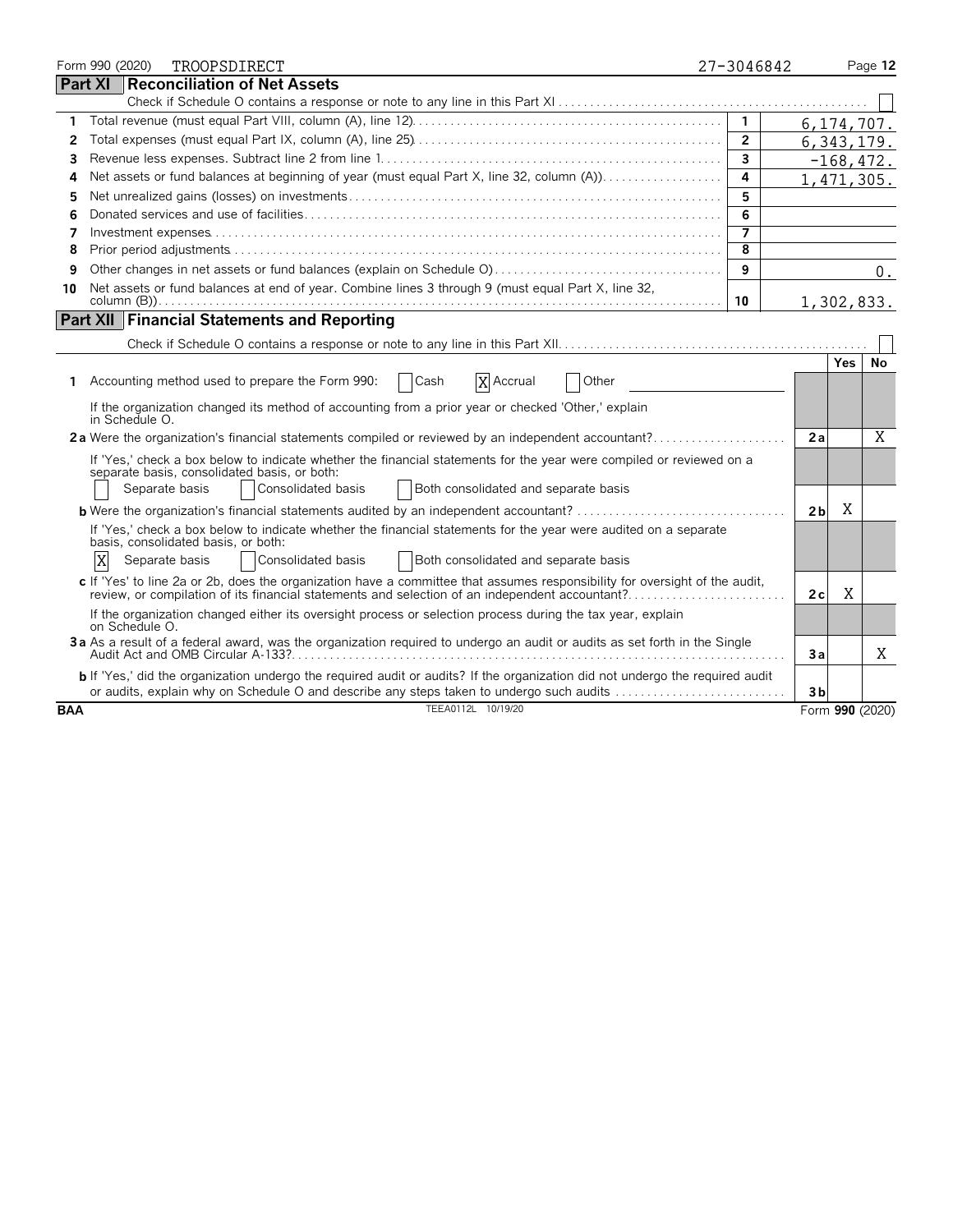# **CHEDULE A** Public Charity Status and Public Support<br>
(Form 990 or 990-EZ) Complete if the organization is a section 501(c)(3) organization or a section

**(Form 990 or 990-EZ) Complete if the organization is a section 501(c)(3) organization or a section 2020 4947(a)(1) nonexempt charitable trust.**

► Attach to Form 990 or Form 990-EZ.<br>gov/Form990 for instructions and the latest information. **Democial condensation** Department of the Treasury **Go to** *www.irs.gov/Form990* **for instructions and the latest information.**<br>Internal Revenue Service

|  | Name of the organization |
|--|--------------------------|

| Name of the organization                                                                                                                                                                                                                                                                                                                                                                                                                                                               |                                                                                           |                                                                                     |                     |                                                 | <b>Employer identification number</b>                |                                                    |  |
|----------------------------------------------------------------------------------------------------------------------------------------------------------------------------------------------------------------------------------------------------------------------------------------------------------------------------------------------------------------------------------------------------------------------------------------------------------------------------------------|-------------------------------------------------------------------------------------------|-------------------------------------------------------------------------------------|---------------------|-------------------------------------------------|------------------------------------------------------|----------------------------------------------------|--|
| TROOPSDIRECT                                                                                                                                                                                                                                                                                                                                                                                                                                                                           |                                                                                           |                                                                                     |                     |                                                 | 27-3046842                                           |                                                    |  |
| <b>Reason for Public Charity Status.</b> (All organizations must complete this part.) See instructions.<br>Part I                                                                                                                                                                                                                                                                                                                                                                      |                                                                                           |                                                                                     |                     |                                                 |                                                      |                                                    |  |
| The organization is not a private foundation because it is: (For lines 1 through 12, check only one box.)                                                                                                                                                                                                                                                                                                                                                                              |                                                                                           |                                                                                     |                     |                                                 |                                                      |                                                    |  |
| A church, convention of churches, or association of churches described in section 170(b)(1)(A)(i).<br>1                                                                                                                                                                                                                                                                                                                                                                                |                                                                                           |                                                                                     |                     |                                                 |                                                      |                                                    |  |
| 2                                                                                                                                                                                                                                                                                                                                                                                                                                                                                      | A school described in section 170(b)(1)(A)(ii). (Attach Schedule E (Form 990 or 990-EZ).) |                                                                                     |                     |                                                 |                                                      |                                                    |  |
| 3<br>A hospital or a cooperative hospital service organization described in section 170(b)(1)(A)(iii).                                                                                                                                                                                                                                                                                                                                                                                 |                                                                                           |                                                                                     |                     |                                                 |                                                      |                                                    |  |
| A medical research organization operated in conjunction with a hospital described in section 170(b)(1)(A)(iii). Enter the hospital's<br>4                                                                                                                                                                                                                                                                                                                                              |                                                                                           |                                                                                     |                     |                                                 |                                                      |                                                    |  |
| name, city, and state:                                                                                                                                                                                                                                                                                                                                                                                                                                                                 |                                                                                           |                                                                                     |                     |                                                 |                                                      |                                                    |  |
| 5<br>An organization operated for the benefit of a college or university owned or operated by a governmental unit described in<br>section 170(b)(1)(A)(iv). (Complete Part II.)                                                                                                                                                                                                                                                                                                        |                                                                                           |                                                                                     |                     |                                                 |                                                      |                                                    |  |
| A federal, state, or local government or governmental unit described in section 170(b)(1)(A)(v).<br>6                                                                                                                                                                                                                                                                                                                                                                                  |                                                                                           |                                                                                     |                     |                                                 |                                                      |                                                    |  |
| 7<br>Χ<br>An organization that normally receives a substantial part of its support from a governmental unit or from the general public described<br>in section 170(b)(1)(A)(vi). (Complete Part II.)                                                                                                                                                                                                                                                                                   |                                                                                           |                                                                                     |                     |                                                 |                                                      |                                                    |  |
| A community trust described in section 170(b)(1)(A)(vi). (Complete Part II.)<br>8                                                                                                                                                                                                                                                                                                                                                                                                      |                                                                                           |                                                                                     |                     |                                                 |                                                      |                                                    |  |
| An agricultural research organization described in section 170(b)(1)(A)(ix) operated in conjunction with a land-grant college<br>9<br>or university or a non-land-grant college of agriculture (see instructions). Enter the name, city, and state of the college or                                                                                                                                                                                                                   |                                                                                           |                                                                                     |                     |                                                 |                                                      |                                                    |  |
|                                                                                                                                                                                                                                                                                                                                                                                                                                                                                        |                                                                                           |                                                                                     |                     |                                                 |                                                      |                                                    |  |
| 10<br>An organization that normally receives (1) more than 33-1/3% of its support from contributions, membership fees, and gross receipts<br>from activities related to its exempt functions, subject to certain exceptions; and (2) no more than 33-1/3% of its support from gross<br>investment income and unrelated business taxable income (less section 511 tax) from businesses acquired by the organization after<br>June 30, 1975. See section 509(a)(2). (Complete Part III.) |                                                                                           |                                                                                     |                     |                                                 |                                                      |                                                    |  |
| 11<br>An organization organized and operated exclusively to test for public safety. See section 509(a)(4).                                                                                                                                                                                                                                                                                                                                                                             |                                                                                           |                                                                                     |                     |                                                 |                                                      |                                                    |  |
| 12<br>An organization organized and operated exclusively for the benefit of, to perform the functions of, or to carry out the purposes of one<br>or more publicly supported organizations described in section $509(a)(1)$ or section $509(a)(2)$ . See section $509(a)(3)$ . Check the box in<br>lines 12a through 12d that describes the type of supporting organization and complete lines 12e, 12f, and 12g.                                                                       |                                                                                           |                                                                                     |                     |                                                 |                                                      |                                                    |  |
| Type I. A supporting organization operated, supervised, or controlled by its supported organization(s), typically by giving the supported<br>a<br>organization(s) the power to regularly appoint or elect a majority of the directors or trustees of the supporting organization. You must<br>complete Part IV, Sections A and B.                                                                                                                                                      |                                                                                           |                                                                                     |                     |                                                 |                                                      |                                                    |  |
| b<br>Type II. A supporting organization supervised or controlled in connection with its supported organization(s), by having control or<br>management of the supporting organization vested in the same persons that control or manage the supported organization(s). You<br>must complete Part IV, Sections A and C.                                                                                                                                                                  |                                                                                           |                                                                                     |                     |                                                 |                                                      |                                                    |  |
| c<br>Type III functionally integrated. A supporting organization operated in connection with, and functionally integrated with, its supported<br>organization(s) (see instructions). You must complete Part IV, Sections A, D, and E.                                                                                                                                                                                                                                                  |                                                                                           |                                                                                     |                     |                                                 |                                                      |                                                    |  |
| d<br>Type III non-functionally integrated. A supporting organization operated in connection with its supported organization(s) that is not<br>functionally integrated. The organization generally must satisfy a distribution requirement and an attentiveness requirement (see                                                                                                                                                                                                        |                                                                                           |                                                                                     |                     |                                                 |                                                      |                                                    |  |
| instructions). You must complete Part IV, Sections A and D, and Part V.<br>Check this box if the organization received a written determination from the IRS that it is a Type I, Type II, Type III functionally<br>е<br>integrated, or Type III non-functionally integrated supporting organization.                                                                                                                                                                                   |                                                                                           |                                                                                     |                     |                                                 |                                                      |                                                    |  |
|                                                                                                                                                                                                                                                                                                                                                                                                                                                                                        |                                                                                           |                                                                                     |                     |                                                 |                                                      |                                                    |  |
| g Provide the following information about the supported organization(s).                                                                                                                                                                                                                                                                                                                                                                                                               |                                                                                           |                                                                                     |                     |                                                 |                                                      |                                                    |  |
| (i) Name of supported organization                                                                                                                                                                                                                                                                                                                                                                                                                                                     | (ii) EIN                                                                                  | (iii) Type of organization<br>(described on lines 1-10<br>above (see instructions)) | organization listed | $(iv)$ is the<br>in your governing<br>document? | (v) Amount of monetary<br>support (see instructions) | (vi) Amount of other<br>support (see instructions) |  |
|                                                                                                                                                                                                                                                                                                                                                                                                                                                                                        |                                                                                           |                                                                                     | Yes                 | No                                              |                                                      |                                                    |  |
|                                                                                                                                                                                                                                                                                                                                                                                                                                                                                        |                                                                                           |                                                                                     |                     |                                                 |                                                      |                                                    |  |
| (A)                                                                                                                                                                                                                                                                                                                                                                                                                                                                                    |                                                                                           |                                                                                     |                     |                                                 |                                                      |                                                    |  |
| (B)                                                                                                                                                                                                                                                                                                                                                                                                                                                                                    |                                                                                           |                                                                                     |                     |                                                 |                                                      |                                                    |  |
|                                                                                                                                                                                                                                                                                                                                                                                                                                                                                        |                                                                                           |                                                                                     |                     |                                                 |                                                      |                                                    |  |
| (C)                                                                                                                                                                                                                                                                                                                                                                                                                                                                                    |                                                                                           |                                                                                     |                     |                                                 |                                                      |                                                    |  |
| (D)                                                                                                                                                                                                                                                                                                                                                                                                                                                                                    |                                                                                           |                                                                                     |                     |                                                 |                                                      |                                                    |  |
| (E)                                                                                                                                                                                                                                                                                                                                                                                                                                                                                    |                                                                                           |                                                                                     |                     |                                                 |                                                      |                                                    |  |
| <b>Total</b>                                                                                                                                                                                                                                                                                                                                                                                                                                                                           |                                                                                           |                                                                                     |                     |                                                 |                                                      |                                                    |  |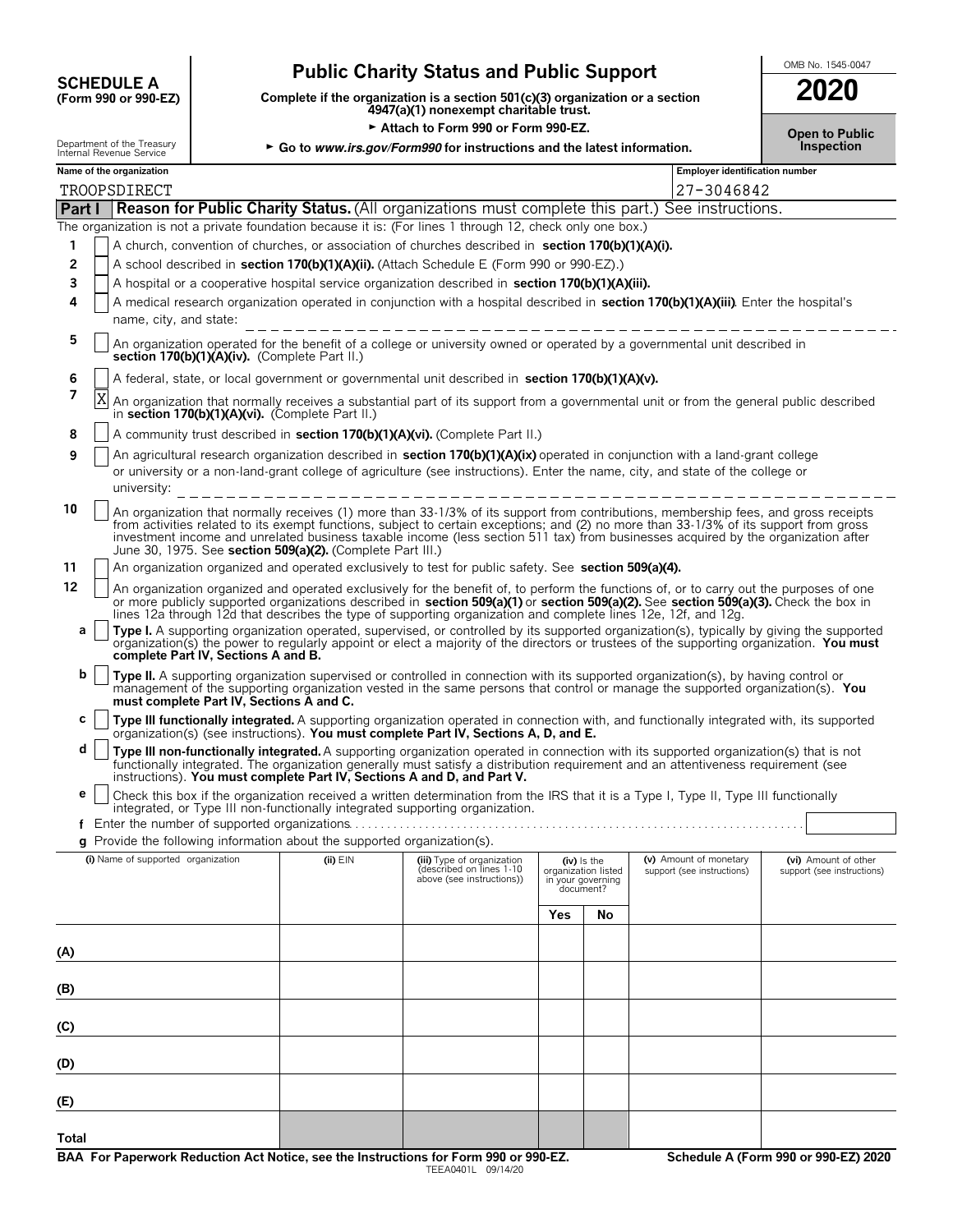## **Part II Support Schedule for Organizations Described in Sections 170(b)(1)(A)(iv) and 170(b)(1)(A)(vi)**

(Complete only if you checked the box on line 5, 7, or 8 of Part I or if the organization failed to qualify under Part III. If the organization fails to qualify under the tests listed below, please complete Part III.)

|              | <b>Section A. Public Support</b>                                                                                                                                                                                                                                                                                                                                                            |            |            |                                                     |            |            |                           |  |
|--------------|---------------------------------------------------------------------------------------------------------------------------------------------------------------------------------------------------------------------------------------------------------------------------------------------------------------------------------------------------------------------------------------------|------------|------------|-----------------------------------------------------|------------|------------|---------------------------|--|
|              | Calendar year (or fiscal year<br>beginning in) $\blacktriangleright$                                                                                                                                                                                                                                                                                                                        | (a) 2016   | $(b)$ 2017 | $(c)$ 2018                                          | $(d)$ 2019 | $(e)$ 2020 | (f) Total                 |  |
| $\mathbf{1}$ | Gifts, grants, contributions, and<br>membership fees received. (Do not<br>include any 'unusual grants.').                                                                                                                                                                                                                                                                                   | 4,638,660. |            | $\vert$ 3,479,498. 3,476,343. 4,330,029. 6,151,390. |            |            | 22,075,920.               |  |
|              | 2 Tax revenues levied for the<br>organization's benefit and<br>either paid to or expended<br>on its behalf                                                                                                                                                                                                                                                                                  |            |            |                                                     |            |            | $0$ .                     |  |
|              | <b>3</b> The value of services or<br>facilities furnished by a<br>governmental unit to the<br>organization without charge                                                                                                                                                                                                                                                                   |            |            |                                                     |            |            | $0$ .                     |  |
| 5.           | 4 Total. Add lines 1 through 3<br>The portion of total<br>contributions by each person<br>(other than a governmental<br>unit or publicly supported<br>organization) included on line 1<br>that exceeds 2% of the amount<br>shown on line 11, column (f)                                                                                                                                     | 4,638,660. | 3,479,498. | $3,476,343.$ 4, 330, 029.                           |            | 6,151,390. | 22,075,920.<br>6,999,304. |  |
|              | 6 Public support. Subtract line 5<br>from line $4$                                                                                                                                                                                                                                                                                                                                          |            |            |                                                     |            |            | 15,076,616.               |  |
|              | <b>Section B. Total Support</b>                                                                                                                                                                                                                                                                                                                                                             |            |            |                                                     |            |            |                           |  |
|              | Calendar year (or fiscal year<br>beginning in) $\rightarrow$                                                                                                                                                                                                                                                                                                                                | (a) 2016   | (b) $2017$ | $(c)$ 2018                                          | $(d)$ 2019 | (e) 2020   | (f) Total                 |  |
|              | <b>7</b> Amounts from line 4                                                                                                                                                                                                                                                                                                                                                                | 4,638,660. | 3,479,498. | 3,476,343.                                          | 4,330,029. | 6,151,390  | 22,075,920.               |  |
| 8            | Gross income from interest,<br>dividends, payments received<br>on securities loans, rents,<br>royalties, and income from<br>similar sources                                                                                                                                                                                                                                                 | 174.       | 781.       | 11,877.                                             | 18,196.    | 6,663.     | 37,691.                   |  |
| 9            | Net income from unrelated<br>business activities, whether or<br>not the business is regularly<br>carried on $\ldots$ , $\ldots$ ,                                                                                                                                                                                                                                                           |            |            |                                                     |            |            | 0.                        |  |
| 10           | Other income. Do not include<br>gain or loss from the sale of<br>capital assets (Explain in<br>Part VI.                                                                                                                                                                                                                                                                                     |            |            |                                                     |            |            | $0$ .                     |  |
|              | 11 Total support. Add lines 7                                                                                                                                                                                                                                                                                                                                                               |            |            |                                                     |            |            | 22, 113, 611.             |  |
|              | 12 Gross receipts from related activities, etc. (see instructions).                                                                                                                                                                                                                                                                                                                         |            |            |                                                     |            | 12         | 419,785.                  |  |
|              | 13 First 5 years. If the Form 990 is for the organization's first, second, third, fourth, or fifth tax year as a section 501(c)(3)                                                                                                                                                                                                                                                          |            |            |                                                     |            |            | - ⊡                       |  |
|              | <b>Section C. Computation of Public Support Percentage</b>                                                                                                                                                                                                                                                                                                                                  |            |            |                                                     |            |            |                           |  |
|              |                                                                                                                                                                                                                                                                                                                                                                                             |            |            |                                                     |            | 14         | 68.18%                    |  |
|              |                                                                                                                                                                                                                                                                                                                                                                                             |            |            |                                                     |            | 15         | 73.99%                    |  |
|              | 16a 33-1/3% support test-2020. If the organization did not check the box on line 13, and line 14 is 33-1/3% or more, check this box                                                                                                                                                                                                                                                         |            |            |                                                     |            |            | $\boldsymbol{X}$          |  |
|              | <b>b 33-1/3% support test-2019.</b> If the organization did not check a box on line 13 or 16a, and line 15 is 33-1/3% or more, check this box                                                                                                                                                                                                                                               |            |            |                                                     |            |            |                           |  |
|              | 17a 10%-facts-and-circumstances test-2020. If the organization did not check a box on line 13, 16a, or 16b, and line 14 is 10%<br>or more, and if the organization meets the facts-and-circumstances test, check this box and stop here. Explain in Part VI how<br>the organization meets the facts-and-circumstances test. The organization qualifies as a publicly supported organization |            |            |                                                     |            |            |                           |  |
|              | <b>b 10%-facts-and-circumstances test-2019.</b> If the organization did not check a box on line 13, 16a, 16b, or 17a, and line 15 is 10%<br>or more, and if the organization meets the facts-and-circumstances test, check this box and stop here. Explain in Part VI how the organization meets the 'facts-and-circumstances' test. The organization qualifies as a publi                  |            |            |                                                     |            |            |                           |  |
|              | 18 Private foundation. If the organization did not check a box on line 13, 16a, 16b, 17a, or 17b, check this box and see instructions                                                                                                                                                                                                                                                       |            |            |                                                     |            |            |                           |  |

**BAA Schedule A (Form 990 or 990-EZ) 2020**

j.

l,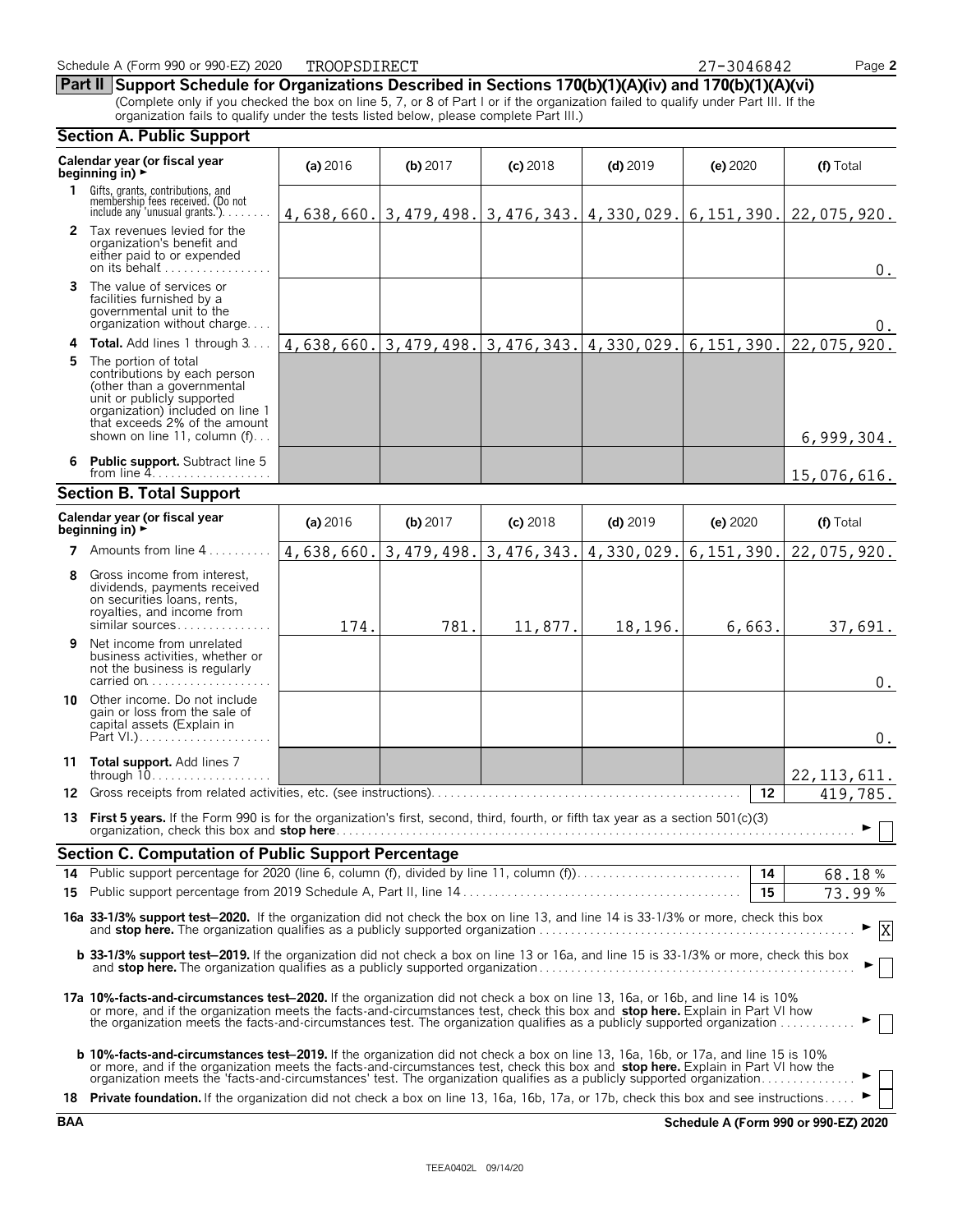#### **Part III Support Schedule for Organizations Described in Section 509(a)(2)**

(Complete only if you checked the box on line 10 of Part I or if the organization failed to qualify under Part II. If the organization fails to qualify under the tests listed below, please complete Part II.)

|    | <b>Section A. Public Support</b>                                                                                                                                                                                                                                                |          |            |            |            |            |           |
|----|---------------------------------------------------------------------------------------------------------------------------------------------------------------------------------------------------------------------------------------------------------------------------------|----------|------------|------------|------------|------------|-----------|
|    | Calendar year (or fiscal year beginning in) ►<br>1 Gifts, grants, contributions, and membership fees<br>received. (Do not include                                                                                                                                               | (a) 2016 | (b) $2017$ | $(c)$ 2018 | $(d)$ 2019 | (e) $2020$ | (f) Total |
|    | any 'unusual grants.')<br>2 Gross receipts from admissions,<br>merchandise sold or services<br>performed, or facilities<br>furnished in any activity that is<br>related to the organization's<br>$tax\text{-}exempt \text{ purpose.} \dots \dots \dots$                         |          |            |            |            |            |           |
| 3. | Gross receipts from activities<br>that are not an unrelated trade<br>or business under section 513.                                                                                                                                                                             |          |            |            |            |            |           |
| 4  | Tax revenues levied for the<br>organization's benefit and<br>either paid to or expended on<br>its behalf                                                                                                                                                                        |          |            |            |            |            |           |
| 5  | The value of services or<br>facilities furnished by a<br>governmental unit to the<br>organization without charge                                                                                                                                                                |          |            |            |            |            |           |
| 6  | <b>Total.</b> Add lines 1 through 5.<br><b>7a</b> Amounts included on lines 1.<br>2, and 3 received from                                                                                                                                                                        |          |            |            |            |            |           |
|    | <b>b</b> Amounts included on lines 2<br>and 3 received from other than<br>disqualified persons that<br>exceed the greater of \$5,000 or<br>1% of the amount on line 13                                                                                                          |          |            |            |            |            |           |
|    | c Add lines 7a and 7b                                                                                                                                                                                                                                                           |          |            |            |            |            |           |
| 8  | <b>Public support.</b> (Subtract line<br>7c from line 6.).                                                                                                                                                                                                                      |          |            |            |            |            |           |
|    | <b>Section B. Total Support</b>                                                                                                                                                                                                                                                 |          |            |            |            |            |           |
|    | Calendar year (or fiscal year beginning in) $\blacktriangleright$                                                                                                                                                                                                               | (a) 2016 | $(b)$ 2017 | $(c)$ 2018 | $(d)$ 2019 | (e) 2020   | (f) Total |
| 9. | Amounts from line 6                                                                                                                                                                                                                                                             |          |            |            |            |            |           |
|    | <b>10a</b> Gross income from interest, dividends,<br>payments received on securities loans,<br>rents, royalties, and income from<br>$similar$ sources.<br><b>b</b> Unrelated business taxable<br>income (less section 511<br>taxes) from businesses                             |          |            |            |            |            |           |
|    | acquired after June 30, 1975                                                                                                                                                                                                                                                    |          |            |            |            |            |           |
| 11 | c Add lines 10a and $10b$<br>Net income from unrelated business<br>activities not included in line 10b,<br>whether or not the business is                                                                                                                                       |          |            |            |            |            |           |
|    | 12 Other income. Do not include<br>gain or loss from the sale of<br>capital assets (Explain in                                                                                                                                                                                  |          |            |            |            |            |           |
|    | 13 Total support. (Add lines 9,<br>10c, 11, and 12.)                                                                                                                                                                                                                            |          |            |            |            |            |           |
|    | 14 First 5 years. If the Form 990 is for the organization's first, second, third, fourth, or fifth tax year as a section 501(c)(3)<br>organization, check this box and stop here                                                                                                |          |            |            |            |            |           |
|    | <b>Section C. Computation of Public Support Percentage</b>                                                                                                                                                                                                                      |          |            |            |            |            |           |
|    | 15 Public support percentage for 2020 (line 8, column (f), divided by line 13, column (f)                                                                                                                                                                                       |          |            |            |            | 15         | နွ        |
|    |                                                                                                                                                                                                                                                                                 |          |            |            |            | 16         | နွ        |
|    | Section D. Computation of Investment Income Percentage                                                                                                                                                                                                                          |          |            |            |            |            |           |
| 17 |                                                                                                                                                                                                                                                                                 |          |            |            |            | 17         | %         |
| 18 |                                                                                                                                                                                                                                                                                 |          |            |            |            | 18         | ०७        |
|    | 19a 33-1/3% support tests-2020. If the organization did not check the box on line 14, and line 15 is more than 33-1/3%, and line 17<br>is not more than 33-1/3%, check this box and stop here. The organization qualifies as a publicly supported organization. $\ldots \ldots$ |          |            |            |            |            |           |
|    | <b>b</b> 33-1/3% support tests-2019. If the organization did not check a box on line 14 or line 19a, and line 16 is more than 33-1/3%, and<br>line 18 is not more than 33-1/3%, check this box and stop here. The organization qualifies as a publicly supported organization   |          |            |            |            |            |           |
|    | 20 Private foundation. If the organization did not check a box on line 14, 19a, or 19b, check this box and see instructions                                                                                                                                                     |          |            |            |            |            |           |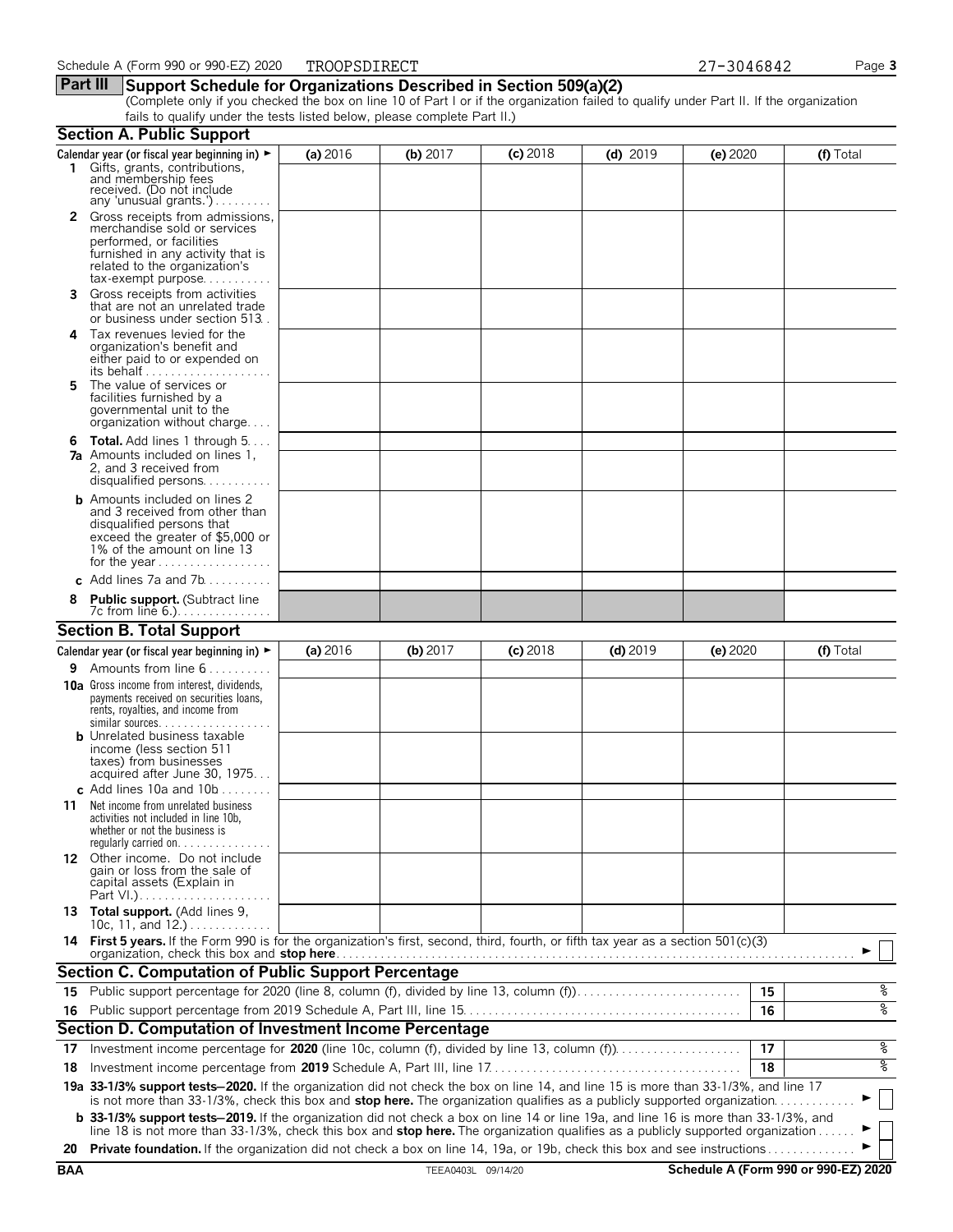#### **Part IV Supporting Organizations**

(Complete only if you checked a box in line 12 on Part I. If you checked box 12a, Part I, complete Sections A and B. If you checked box 12b, Part I, complete Sections A and C. If you checked box 12c, Part I, complete Sections A, D, and E. If you checked box 12d, Part I, complete Sections A and D, and complete Part V.)

## **Section A. All Supporting Organizations**

| <b>BAA</b>     | Schedule A (Form 990 or 990-EZ) 2020<br>TEEA0404L 01/20/21                                                                                                                                                                                                                                                                                                                                                                                                                                                                                           |                 |  |
|----------------|------------------------------------------------------------------------------------------------------------------------------------------------------------------------------------------------------------------------------------------------------------------------------------------------------------------------------------------------------------------------------------------------------------------------------------------------------------------------------------------------------------------------------------------------------|-----------------|--|
|                | <b>b</b> Did the organization have any excess business holdings in the tax year? (Use Schedule C, Form 4720, to determine<br>whether the organization had excess business holdings.).                                                                                                                                                                                                                                                                                                                                                                | 10 <sub>b</sub> |  |
|                | 10a Was the organization subject to the excess business holdings rules of section 4943 because of section 4943(f) (regarding<br>certain Type II supporting organizations, and all Type III non-functionally integrated supporting organizations)? If 'Yes,'<br>answer line 10b below.                                                                                                                                                                                                                                                                | 10a             |  |
|                | c Did a disqualified person (as defined in line 9a) have an ownership interest in, or derive any personal benefit from,<br>assets in which the supporting organization also had an interest? If 'Yes,' provide detail in Part VI.                                                                                                                                                                                                                                                                                                                    | 9с              |  |
|                | <b>b</b> Did one or more disqualified persons (as defined in line 9a) hold a controlling interest in any entity in which the<br>supporting organization had an interest? If 'Yes,' provide detail in Part VI.                                                                                                                                                                                                                                                                                                                                        | 9b              |  |
|                | 9a Was the organization controlled directly or indirectly at any time during the tax year by one or more disqualified persons,<br>as defined in section 4946 (other than foundation managers and organizations described in section 509(a)(1) or (2))?<br>If 'Yes,' provide detail in Part VI.                                                                                                                                                                                                                                                       | 9a              |  |
|                | Did the organization make a loan to a disqualified person (as defined in section 4958) not described in line 7? If 'Yes,'<br>complete Part I of Schedule L (Form 990 or 990-EZ).                                                                                                                                                                                                                                                                                                                                                                     | 8               |  |
| $\overline{7}$ | Did the organization provide a grant, loan, compensation, or other similar payment to a substantial contributor<br>(as defined in section $4958(c)(3)(C)$ ), a family member of a substantial contributor, or a 35% controlled entity with<br>regard to a substantial contributor? If 'Yes,' complete Part I of Schedule L (Form 990 or 990-EZ).                                                                                                                                                                                                     | $\overline{7}$  |  |
|                | Did the organization provide support (whether in the form of grants or the provision of services or facilities) to<br>anyone other than (i) its supported organizations, (ii) individuals that are part of the charitable class benefited by one<br>or more of its supported organizations, or (iii) other supporting organizations that also support or benefit one or more of<br>the filing organization's supported organizations? If 'Yes,' provide detail in Part VI.                                                                           | 6               |  |
|                | c Substitutions only. Was the substitution the result of an event beyond the organization's control?                                                                                                                                                                                                                                                                                                                                                                                                                                                 | 5с              |  |
|                | <b>b</b> Type I or Type II only. Was any added or substituted supported organization part of a class already designated in the<br>organization's organizing document?                                                                                                                                                                                                                                                                                                                                                                                | 5b              |  |
|                | 5a Did the organization add, substitute, or remove any supported organizations during the tax year? If 'Yes,' answer lines<br>5b and 5c below (if applicable). Also, provide detail in <b>Part VI</b> , including (i) the names and EIN numbers of the<br>supported organizations added, substituted, or removed; (ii) the reasons for each such action; (iii) the<br>authority under the organization's organizing document authorizing such action; and (iv) how the action was<br>accomplished (such as by amendment to the organizing document). | 5a              |  |
|                | c Did the organization support any foreign supported organization that does not have an IRS determination under<br>sections 501(c)(3) and 509(a)(1) or (2)? If 'Yes,' explain in <b>Part VI</b> what controls the organization used to ensure that<br>all support to the foreign supported organization was used exclusively for section $170(c)(2)(B)$ purposes.                                                                                                                                                                                    | 4c              |  |
|                | <b>b</b> Did the organization have ultimate control and discretion in deciding whether to make grants to the foreign supported<br>organization? If 'Yes,' describe in Part VI how the organization had such control and discretion despite being controlled<br>or supervised by or in connection with its supported organizations.                                                                                                                                                                                                                   | 4b              |  |
|                | 4a Was any supported organization not organized in the United States ('foreign supported organization')? If 'Yes' and<br>if you checked box 12a or 12b in Part I, answer lines 4b and 4c below.                                                                                                                                                                                                                                                                                                                                                      | 4a              |  |
|                | <b>c</b> Did the organization ensure that all support to such organizations was used exclusively for section 170(c)(2)(B)<br>purposes? If 'Yes,' explain in Part VI what controls the organization put in place to ensure such use.                                                                                                                                                                                                                                                                                                                  | 3c              |  |
|                | <b>b</b> Did the organization confirm that each supported organization qualified under section 501(c)(4), (5), or (6) and<br>satisfied the public support tests under section 509( $a$ )(2)? If 'Yes,' describe in Part VI when and how the organization<br>made the determination.                                                                                                                                                                                                                                                                  | 3b              |  |
|                | 3a Did the organization have a supported organization described in section 501(c)(4), (5), or (6)? If 'Yes,' answer lines 3b<br>and 3c below.                                                                                                                                                                                                                                                                                                                                                                                                        | За              |  |
|                | 2 Did the organization have any supported organization that does not have an IRS determination of status under section<br>509(a)(1) or (2)? If 'Yes,' explain in Part VI how the organization determined that the supported organization was<br>described in section $509(a)(1)$ or (2).                                                                                                                                                                                                                                                             | $\mathbf{2}$    |  |
|                | 1 Are all of the organization's supported organizations listed by name in the organization's governing documents?<br>If 'No,' describe in Part VI how the supported organizations are designated. If designated by class or purpose, describe<br>the designation. If historic and continuing relationship, explain.                                                                                                                                                                                                                                  | $\mathbf{1}$    |  |
|                |                                                                                                                                                                                                                                                                                                                                                                                                                                                                                                                                                      |                 |  |

**Yes No**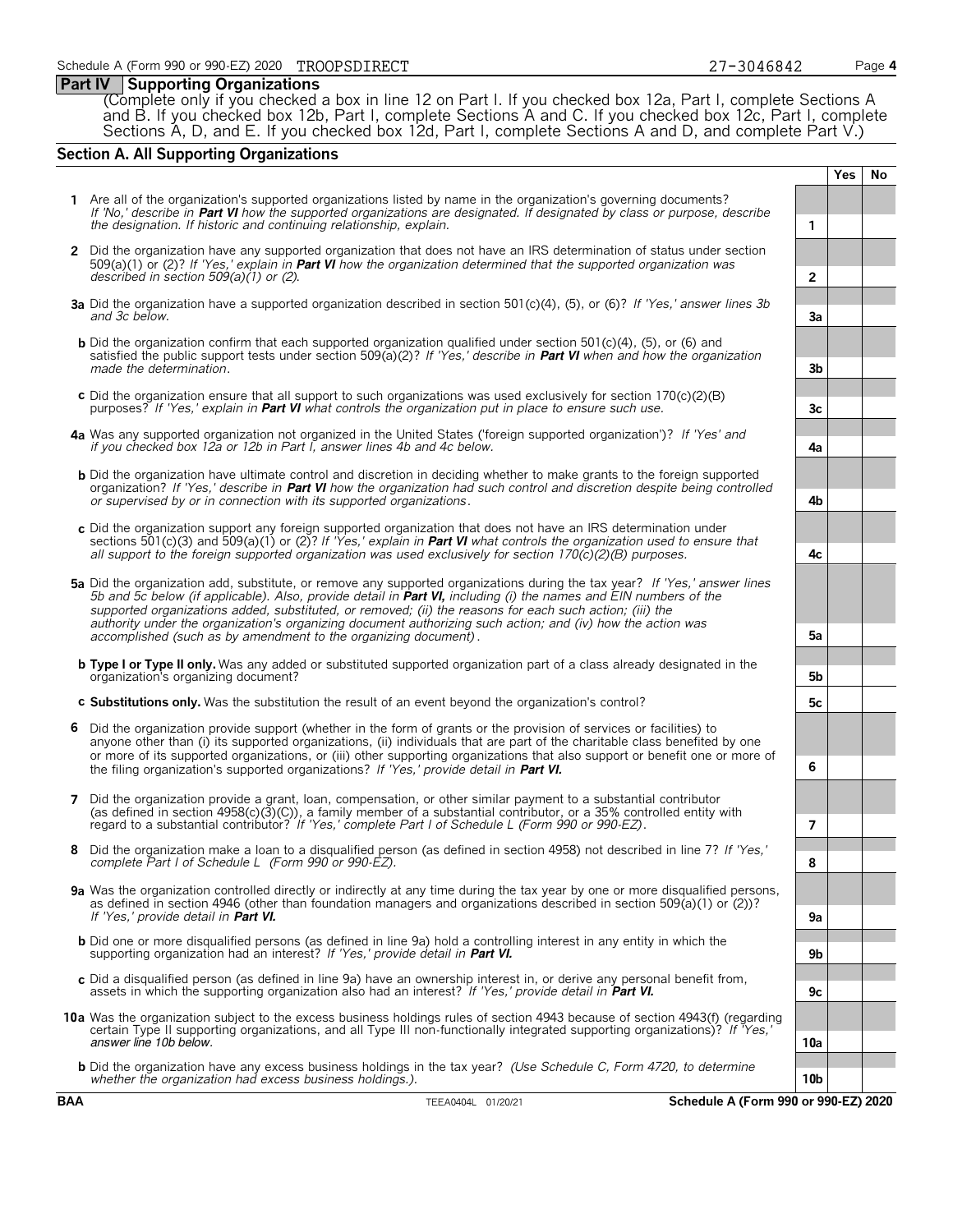| 11 Has the organization accepted a gift or contribution from any of the following persons?                                              |                 |  |  |  |
|-----------------------------------------------------------------------------------------------------------------------------------------|-----------------|--|--|--|
| a A person who directly or indirectly controls, either alone or together with persons described in lines 11b and 11c below,             |                 |  |  |  |
| the governing body of a supported organization?<br>11a                                                                                  |                 |  |  |  |
| <b>b</b> A family member of a person described in line 11a above?                                                                       | 11 <sub>b</sub> |  |  |  |
| C A 35% controlled entity of a person described in line 11a or 11b above? If 'Yes' to line 11a, 11b, or 11c, provide detail in Part VI. | 11c             |  |  |  |
| . .<br>. .                                                                                                                              |                 |  |  |  |

#### **Section B. Type I Supporting Organizations**

- **1** Did the governing body, members of the governing body, officers acting in their official capacity, or membership of one or more supported organizations have the power to regularly appoint or elect at least a majority of the organization's officers, directors, or trustees at all times during the tax year? *If 'No,' describe in* **Part VI** *how the supported organization(s) effectively operated, supervised, or controlled the organization's activities. If the organization had more than one supported organization, describe how the powers to appoint and/or remove officers, directors, or trustees were allocated among the supported organizations and what conditions or restrictions, if any, applied to such powers* **1** *during the tax* year.
- **2** Did the organization operate for the benefit of any supported organization other than the supported organization(s) that operated, supervised, or controlled the supporting organization? *If 'Yes,' explain in* **Part VI** *how providing such benefit carried out the purposes of the supported organization(s) that operated, supervised, or controlled the supporting organization.* **2**

#### **Section C. Type II Supporting Organizations**

**Yes No 1** Were a majority of the organization's directors or trustees during the tax year also a majority of the directors or trustees of each of the organization's supported organization(s)? *If 'No,' describe in* **Part VI** *how control or management of the supporting organization was vested in the same persons that controlled or managed the supported organization(s).* **1**

#### **Section D. All Type III Supporting Organizations**

|                                                                                                                                                                                                                                                                                                                                                                                |  | res) |  |  |  |
|--------------------------------------------------------------------------------------------------------------------------------------------------------------------------------------------------------------------------------------------------------------------------------------------------------------------------------------------------------------------------------|--|------|--|--|--|
| Did the organization provide to each of its supported organizations, by the last day of the fifth month of the<br>organization's tax year, (i) a written notice describing the type and amount of support provided during the prior tax<br>year, (ii) a copy of the Form 990 that was most recently filed as of the date of notification, and (iii) copies of the              |  |      |  |  |  |
| organization's governing documents in effect on the date of notification, to the extent not previously provided?                                                                                                                                                                                                                                                               |  |      |  |  |  |
| 2 Were any of the organization's officers, directors, or trustees either (i) appointed or elected by the supported                                                                                                                                                                                                                                                             |  |      |  |  |  |
| organization(s) or (ii) serving on the governing body of a supported organization? If 'No,' explain in <b>Part VI</b> how the organization maintained a close and continuous working relationship with the supported organization(s                                                                                                                                            |  |      |  |  |  |
| 3 By reason of the relationship described in line 2, above, did the organization's supported organizations have a significant<br>voice in the organization's investment policies and in directing the use of the organization's income or assets at<br>all times during the tax year? If 'Yes,' describe in Part VI the role the organization's supported organizations played |  |      |  |  |  |
| in this regard.                                                                                                                                                                                                                                                                                                                                                                |  |      |  |  |  |

#### **Section E. Type III Functionally Integrated Supporting Organizations**

- **1** *Check the box next to the method that the organization used to satisfy the Integral Part Test during the year* (see instructions).
- **a** The organization satisfied the Activities Test. *Complete line 2 below.*
- **b** The organization is the parent of each of its supported organizations. *Complete line 3 below.*
- **c** The organization supported a governmental entity. *Describe in* **Part VI** *how you supported a governmental entity (see instructions).*

#### **2** Activities Test. **Answer lines 2a and 2b below. Yes No**

- **a** Did substantially all of the organization's activities during the tax year directly further the exempt purposes of the supported organization(s) to which the organization was responsive? *If 'Yes,' then in* **Part VI identify those supported organizations and explain** *how these activities directly furthered their exempt purposes, how the organization was responsive to those supported organizations, and how the organization determined that these activities constituted substantially all of its activities.* **2a**
- **b** Did the activities described in line 2a, above, constitute activities that, but for the organization's involvement, one or more of the organization's supported organization(s) would have been engaged in? If 'Yes,' explain in **Part VI** *the reasons for the organization's position that its supported organization(s) would have engaged in these activities but for the organization's involvement.* **2b**
- **3** Parent of Supported Organizations. **Answer lines 3a and 3b below.**
- **a** Did the organization have the power to regularly appoint or elect a majority of the officers, directors, or trustees of each of the supported organizations? *If 'Yes' or 'No,' provide details in* **Part VI. 3a**
- **b** Did the organization exercise a substantial degree of direction over the policies, programs, and activities of each of its supported organizations? *If 'Yes,' describe in* **Part VI** *the role played by the organization in this regard.* **3b**

**Yes No**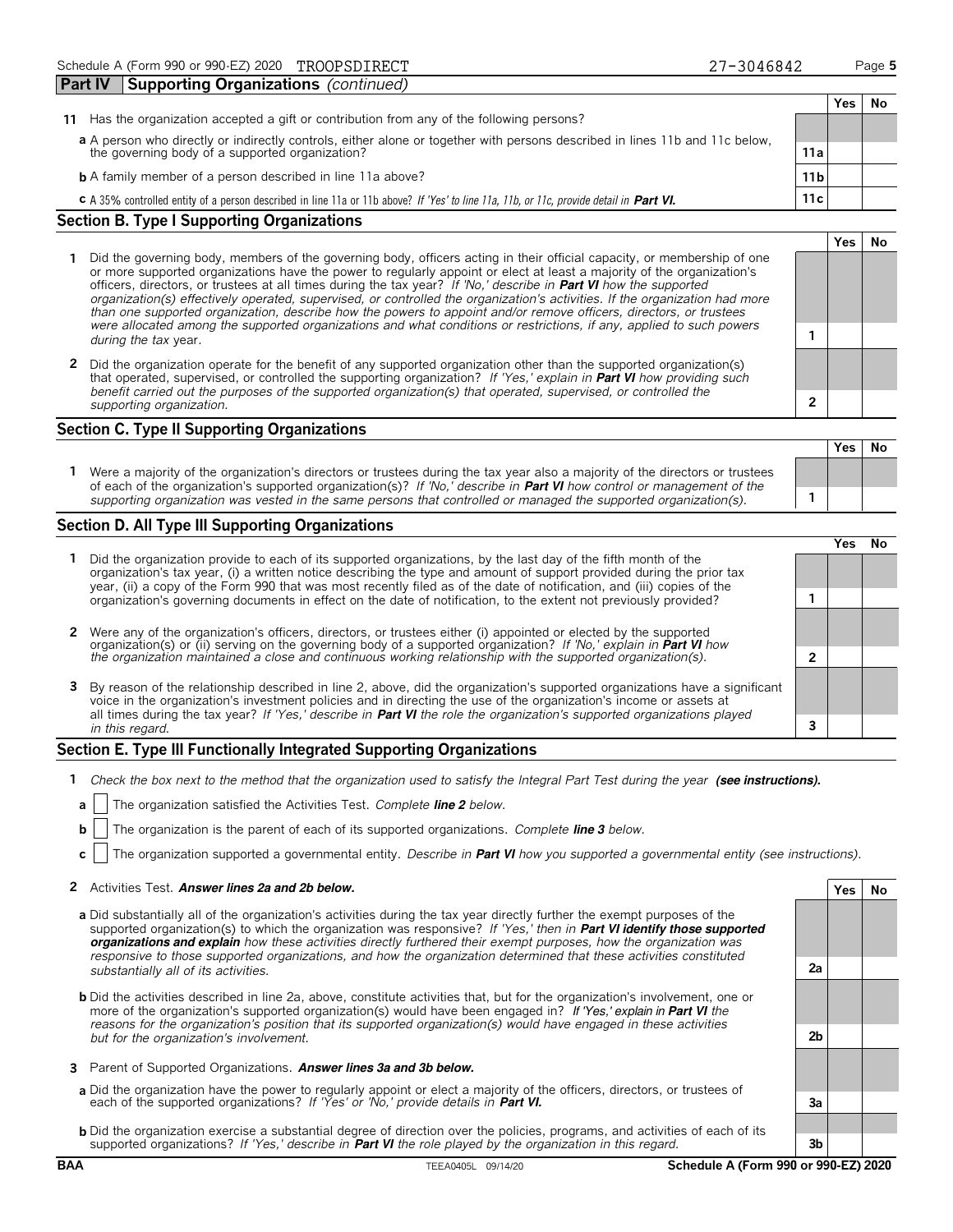|              | Section A - Adjusted Net Income                                                                                                                                                                                |                | (A) Prior Year | (B) Current Year<br>(optional) |
|--------------|----------------------------------------------------------------------------------------------------------------------------------------------------------------------------------------------------------------|----------------|----------------|--------------------------------|
| $\mathbf{1}$ | Net short-term capital gain                                                                                                                                                                                    | 1              |                |                                |
| 2            | Recoveries of prior-year distributions                                                                                                                                                                         | $\overline{2}$ |                |                                |
| 3            | Other gross income (see instructions)                                                                                                                                                                          | 3              |                |                                |
| 4            | Add lines 1 through 3.                                                                                                                                                                                         | 4              |                |                                |
| 5            | Depreciation and depletion                                                                                                                                                                                     | 5              |                |                                |
| 6            | Portion of operating expenses paid or incurred for production or collection of gross<br>income or for management, conservation, or maintenance of property held for<br>production of income (see instructions) | 6              |                |                                |
|              | 7 Other expenses (see instructions)                                                                                                                                                                            | $\overline{7}$ |                |                                |
| 8            | <b>Adjusted Net Income</b> (subtract lines 5, 6, and 7 from line 4)                                                                                                                                            | 8              |                |                                |
|              | <b>Section B - Minimum Asset Amount</b>                                                                                                                                                                        |                | (A) Prior Year | (B) Current Year<br>(optional) |
|              | 1 Aggregate fair market value of all non-exempt-use assets (see instructions for short<br>tax year or assets held for part of year):                                                                           |                |                |                                |
|              | <b>a</b> Average monthly value of securities                                                                                                                                                                   | 1a             |                |                                |
|              | <b>b</b> Average monthly cash balances                                                                                                                                                                         | 1b             |                |                                |
|              | c Fair market value of other non-exempt-use assets                                                                                                                                                             | 1c             |                |                                |
|              | <b>d Total</b> (add lines 1a, 1b, and 1c)                                                                                                                                                                      | 1d             |                |                                |
|              | <b>e Discount</b> claimed for blockage or other factors<br>(explain in detail in <b>Part VI</b> ):                                                                                                             |                |                |                                |
|              | <b>2</b> Acquisition indebtedness applicable to non-exempt-use assets                                                                                                                                          | $\overline{2}$ |                |                                |
| 3            | Subtract line 2 from line 1d.                                                                                                                                                                                  | 3              |                |                                |
| 4            | Cash deemed held for exempt use. Enter 0.015 of line 3 (for greater amount,<br>see instructions)                                                                                                               | 4              |                |                                |
| 5.           | Net value of non-exempt-use assets (subtract line 4 from line 3)                                                                                                                                               | 5              |                |                                |
| 6            | Multiply line 5 by 0.035.                                                                                                                                                                                      | 6              |                |                                |
| 7            | Recoveries of prior-year distributions                                                                                                                                                                         | $\overline{7}$ |                |                                |
| 8            | Minimum Asset Amount (add line 7 to line 6)                                                                                                                                                                    | 8              |                |                                |
|              | Section C - Distributable Amount                                                                                                                                                                               |                |                | <b>Current Year</b>            |
| $\mathbf{1}$ | Adjusted net income for prior year (from Section A, line 8, column A)                                                                                                                                          | 1              |                |                                |
| 2            | Enter 0.85 of line 1.                                                                                                                                                                                          | $\overline{2}$ |                |                                |
| 3            | Minimum asset amount for prior year (from Section B, line 8, column A)                                                                                                                                         | 3              |                |                                |
| 4            | Enter greater of line 2 or line 3.                                                                                                                                                                             | 4              |                |                                |
| 5            | Income tax imposed in prior year                                                                                                                                                                               | 5              |                |                                |
| 6            | <b>Distributable Amount.</b> Subtract line 5 from line 4, unless subject to emergency<br>temporary reduction (see instructions).                                                                               | 6              |                |                                |

**7**  $\Box$  Check here if the current year is the organization's first as a non-functionally integrated Type III supporting organization (see instructions).

**BAA Schedule A (Form 990 or 990-EZ) 2020**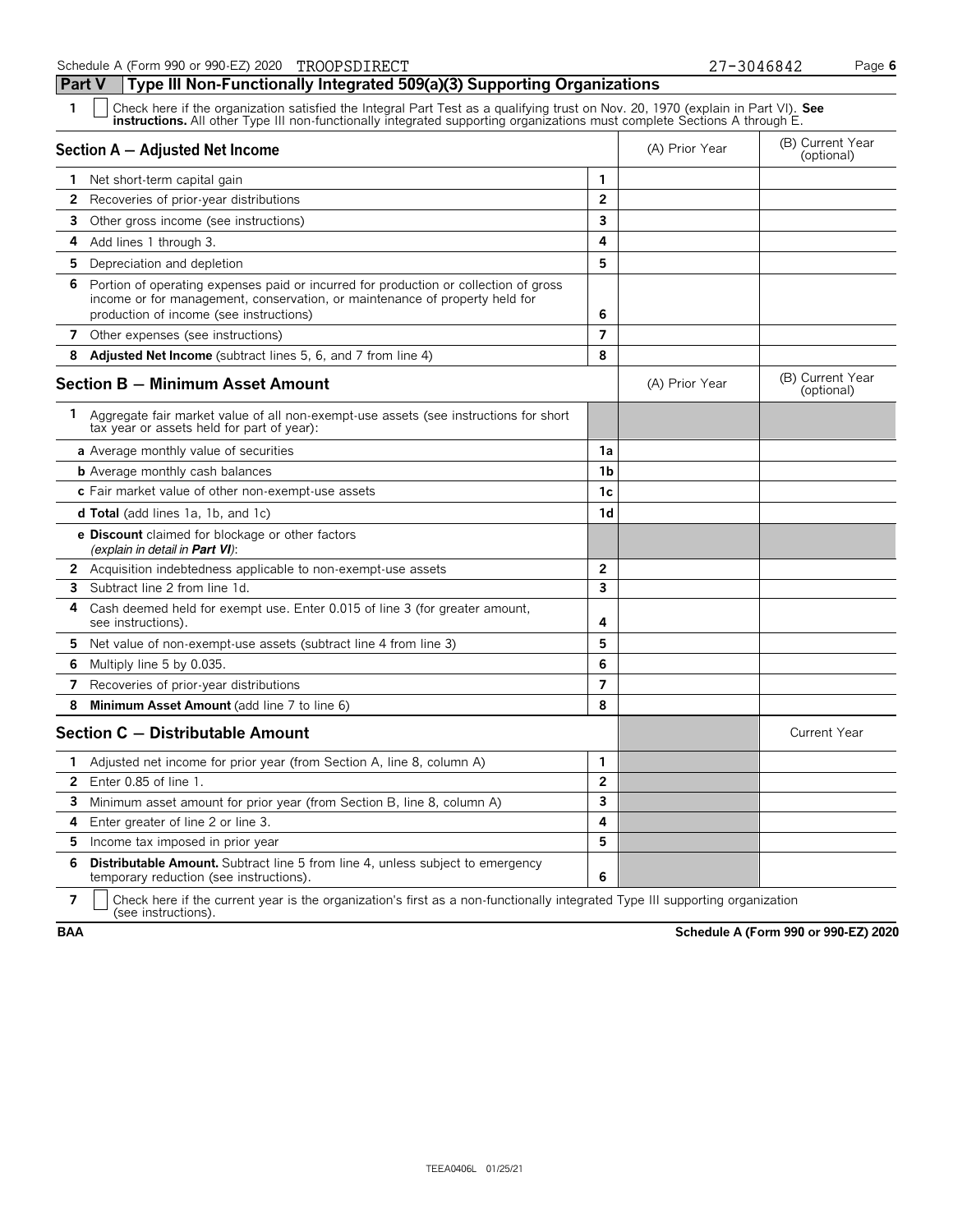|              | Type III Non-Functionally Integrated 509(a)(3) Supporting Organizations (continued)<br><b>Part V</b>                                                                          |                                              |                                              |                |                                                  |
|--------------|-------------------------------------------------------------------------------------------------------------------------------------------------------------------------------|----------------------------------------------|----------------------------------------------|----------------|--------------------------------------------------|
|              | <b>Section D - Distributions</b>                                                                                                                                              |                                              |                                              |                | <b>Current Year</b>                              |
| 1.           | Amounts paid to supported organizations to accomplish exempt purposes                                                                                                         |                                              |                                              | $\mathbf{1}$   |                                                  |
| $\mathbf{2}$ | Amounts paid to perform activity that directly furthers exempt purposes of supported organizations,                                                                           |                                              |                                              |                |                                                  |
|              | in excess of income from activity                                                                                                                                             |                                              |                                              | 2              |                                                  |
| 3            | Administrative expenses paid to accomplish exempt purposes of supported organizations                                                                                         |                                              |                                              | 3              |                                                  |
| 4            | Amounts paid to acquire exempt-use assets                                                                                                                                     |                                              |                                              | 4              |                                                  |
| 5            | Qualified set-aside amounts (prior IRS approval required $-$ provide details in <b>Part VI</b> )                                                                              |                                              |                                              | 5              |                                                  |
| 6            | Other distributions (describe in Part VI). See instructions.                                                                                                                  |                                              |                                              | 6              |                                                  |
| 7            | Total annual distributions. Add lines 1 through 6.                                                                                                                            |                                              |                                              | $\overline{7}$ |                                                  |
| 8            | Distributions to attentive supported organizations to which the organization is responsive (provide details<br>in Part VI). See instructions.                                 |                                              |                                              | 8              |                                                  |
| 9            | Distributable amount for 2020 from Section C, line 6                                                                                                                          |                                              |                                              | 9              |                                                  |
|              | 10 Line 8 amount divided by line 9 amount                                                                                                                                     |                                              |                                              | 10             |                                                  |
|              | Section E - Distribution Allocations (see instructions)                                                                                                                       | (i)<br><b>Excess</b><br><b>Distributions</b> | (i)<br><b>Underdistributions</b><br>Pre-2020 |                | (iii)<br><b>Distributable</b><br>Amount for 2020 |
| 1.           | Distributable amount for 2020 from Section C, line 6                                                                                                                          |                                              |                                              |                |                                                  |
|              | 2 Underdistributions, if any, for years prior to 2020 (reasonable<br>cause required $-$ explain in <b>Part VI</b> ). See instructions.                                        |                                              |                                              |                |                                                  |
|              | 3 Excess distributions carryover, if any, to 2020                                                                                                                             |                                              |                                              |                |                                                  |
|              | a From 2015.                                                                                                                                                                  |                                              |                                              |                |                                                  |
|              | <b>b</b> From 2016.                                                                                                                                                           |                                              |                                              |                |                                                  |
|              | C From 2017.                                                                                                                                                                  |                                              |                                              |                |                                                  |
|              | $d$ From 2018.                                                                                                                                                                |                                              |                                              |                |                                                  |
|              | e From 2019.                                                                                                                                                                  |                                              |                                              |                |                                                  |
|              | f Total of lines 3a through 3e                                                                                                                                                |                                              |                                              |                |                                                  |
|              | g Applied to underdistributions of prior years                                                                                                                                |                                              |                                              |                |                                                  |
|              | h Applied to 2020 distributable amount                                                                                                                                        |                                              |                                              |                |                                                  |
|              | i Carryover from 2015 not applied (see instructions)                                                                                                                          |                                              |                                              |                |                                                  |
|              | j Remainder. Subtract lines 3g, 3h, and 3i from line 3f.                                                                                                                      |                                              |                                              |                |                                                  |
| 4            | Distributions for 2020 from Section D.<br>\$<br>line $7:$                                                                                                                     |                                              |                                              |                |                                                  |
|              | a Applied to underdistributions of prior years                                                                                                                                |                                              |                                              |                |                                                  |
|              | <b>b</b> Applied to 2020 distributable amount                                                                                                                                 |                                              |                                              |                |                                                  |
|              | c Remainder. Subtract lines 4a and 4b from line 4.                                                                                                                            |                                              |                                              |                |                                                  |
| 5.           | Remaining underdistributions for years prior to 2020, if any.<br>Subtract lines 3g and 4a from line 2. For result greater than<br>zero, explain in Part VI. See instructions. |                                              |                                              |                |                                                  |
|              | 6 Remaining underdistributions for 2020. Subtract lines 3h and 4b<br>from line 1. For result greater than zero, explain in Part VI. See<br>instructions.                      |                                              |                                              |                |                                                  |
|              | 7 Excess distributions carryover to 2021. Add lines 3j and 4c.                                                                                                                |                                              |                                              |                |                                                  |
|              | 8 Breakdown of line 7:                                                                                                                                                        |                                              |                                              |                |                                                  |
|              | <b>a</b> Excess from 2016                                                                                                                                                     |                                              |                                              |                |                                                  |
|              | $b$ Excess from 2017.                                                                                                                                                         |                                              |                                              |                |                                                  |
|              | $c$ Excess from 2018                                                                                                                                                          |                                              |                                              |                |                                                  |
|              | <b>d</b> Excess from $2019$                                                                                                                                                   |                                              |                                              |                |                                                  |
|              | <b>e</b> Excess from 2020                                                                                                                                                     |                                              |                                              |                |                                                  |

**BAA Schedule A (Form 990 or 990-EZ) 2020**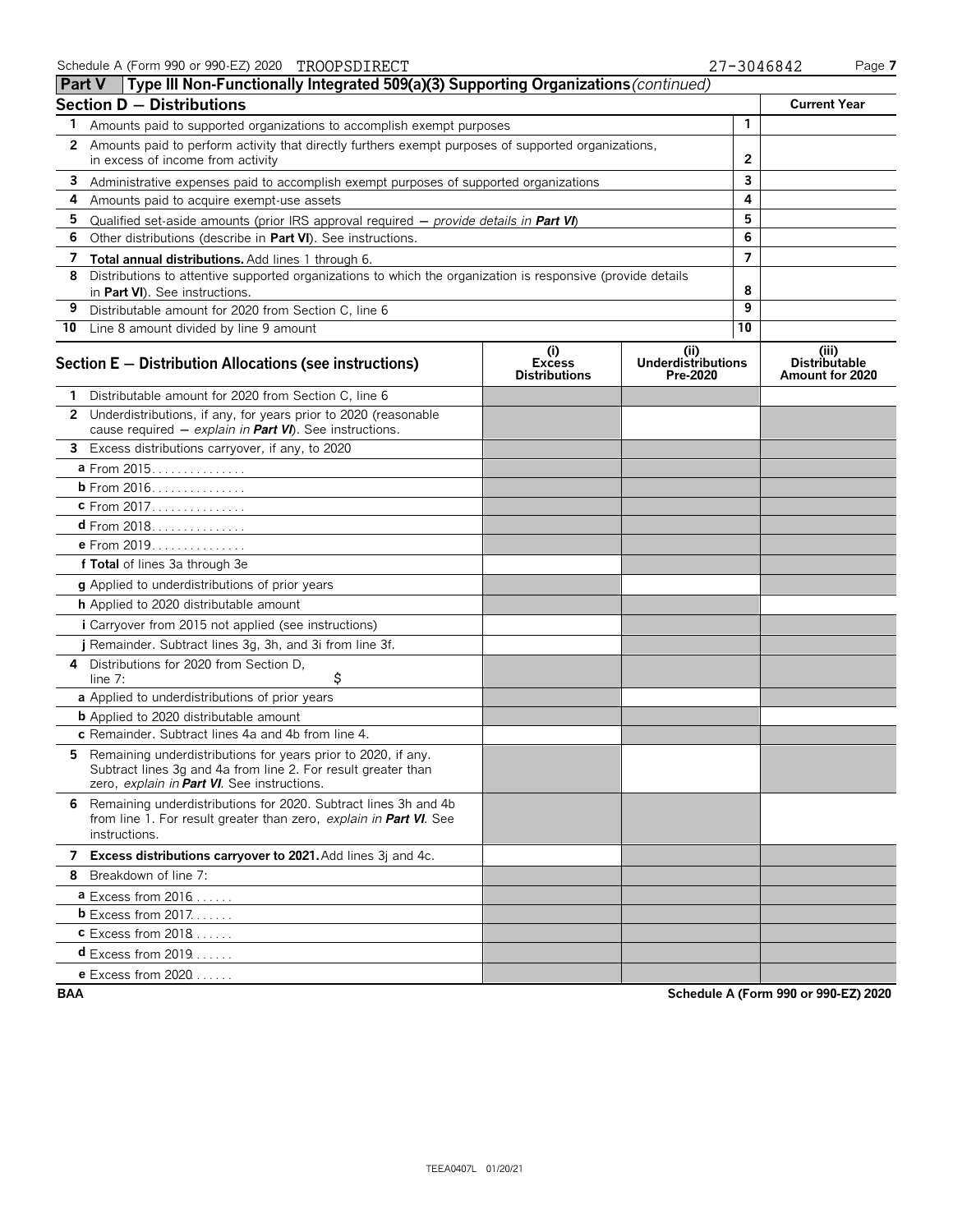**Part VI** | Supplemental Information. Provide the explanations required by Part II, line 10; Part II, line 17a or 17b; Part III, line 12; Part IV, Section A, lines 1, 2, 3b, 3c, 4b, 4c, 5a, 6, 9a, 9b, 9c, 11a, 11b, and 11c; Part IV, Section B, lines 1 and 2; Part IV, Section C, line 1; Part IV, Section D, lines 2 and 3; Part IV, Section E, lines 1c, 2a, 2b, 3a, and 3b; Part V, line 1; Part V, Section B, line 1e; Part V, Section D, lines 5, 6, and 8; and Part V, Section E, lines 2, 5, and 6. Also complete this part for any additional information. (See instructions.)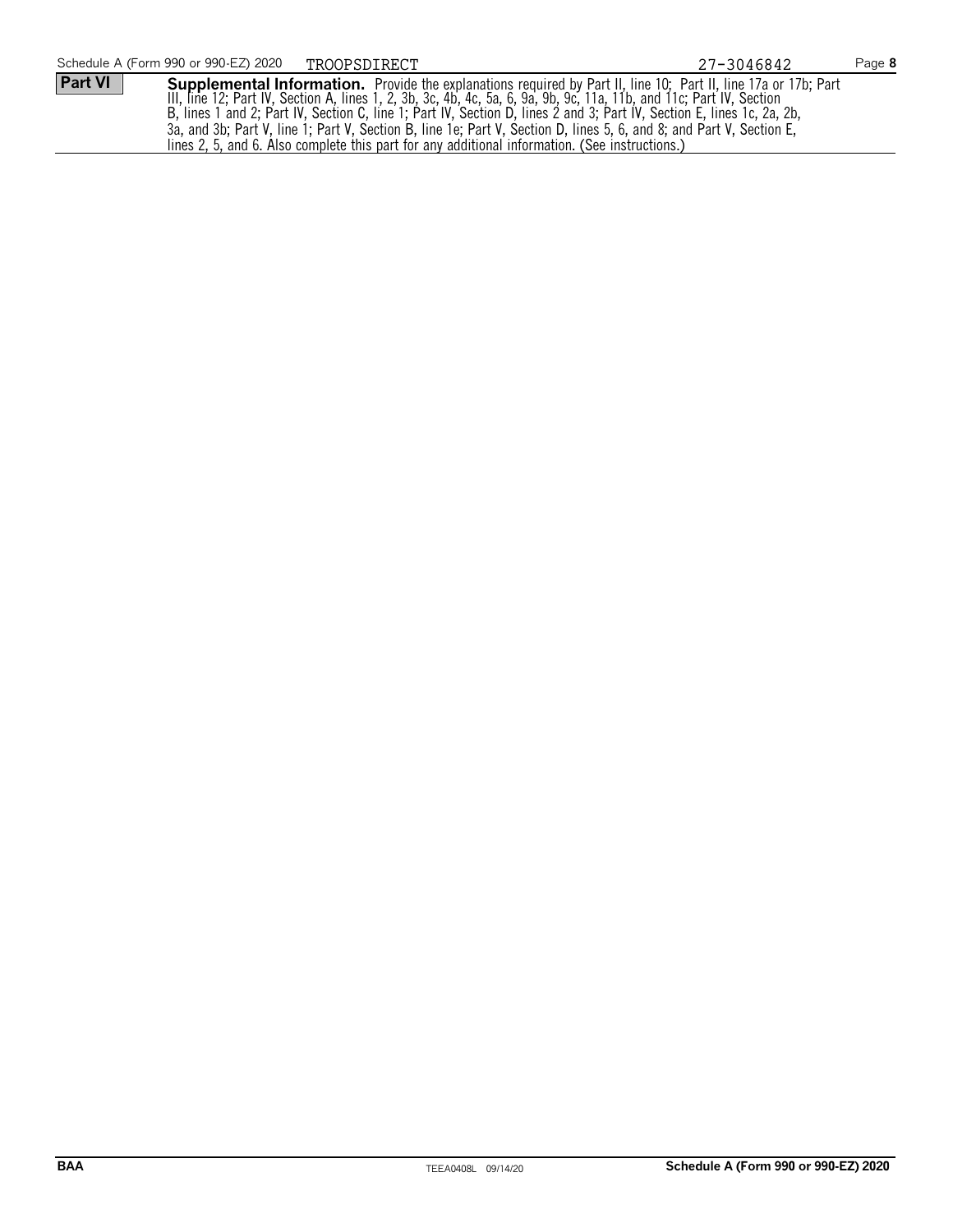# **(Form 990)**

## **SCHEDULE D**  $\begin{bmatrix} \text{OMB No. 1545-0047} \\ \text{OMB No. 1545-0047} \end{bmatrix}$

**Part IV, line 6, 7, 8, 9, 10, 11a, 11b, 11c, 11d, 11e, 11f, 12a, or 12b.**<br>
Part IV, line 6, 7, 8, 9, 10, 11a, 11b, 11c, 11d, 11e, 11f, 12a, or 12b.

G **Attach to Form 990.**

Department of the Treasury ★ Go to *www.irs.gov/Form990* for instructions and the latest information.<br>Internal Revenue Service ★ Go to *www.irs.gov/Form990* for instructions and the latest information. Inspection

|         | Name of the organization                                                                                                                                                                                                                                                                                                                                                                |                         |                                                | <b>Employer identification number</b>              |
|---------|-----------------------------------------------------------------------------------------------------------------------------------------------------------------------------------------------------------------------------------------------------------------------------------------------------------------------------------------------------------------------------------------|-------------------------|------------------------------------------------|----------------------------------------------------|
|         | TROOPSDIRECT                                                                                                                                                                                                                                                                                                                                                                            |                         |                                                | 27-3046842                                         |
| Part I  | Organizations Maintaining Donor Advised Funds or Other Similar Funds or Accounts.<br>Complete if the organization answered 'Yes' on Form 990, Part IV, line 6.                                                                                                                                                                                                                          |                         |                                                |                                                    |
|         |                                                                                                                                                                                                                                                                                                                                                                                         | (a) Donor advised funds |                                                | (b) Funds and other accounts                       |
| 1       | Total number at end of year $\ldots$                                                                                                                                                                                                                                                                                                                                                    |                         |                                                |                                                    |
| 2       | Aggregate value of contributions to (during year)                                                                                                                                                                                                                                                                                                                                       |                         |                                                |                                                    |
| 3       | Aggregate value of grants from (during year)                                                                                                                                                                                                                                                                                                                                            |                         |                                                |                                                    |
| 4       | Aggregate value at end of year                                                                                                                                                                                                                                                                                                                                                          |                         |                                                |                                                    |
| 5       | Did the organization inform all donors and donor advisors in writing that the assets held in donor advised funds<br>are the organization's property, subject to the organization's exclusive legal control?                                                                                                                                                                             |                         |                                                | Yes<br>No                                          |
| 6       | Did the organization inform all grantees, donors, and donor advisors in writing that grant funds can be used only<br>for charitable purposes and not for the benefit of the donor or donor advisor, or for any other purpose conf                                                                                                                                                       |                         |                                                | Yes<br>No                                          |
| Part II | <b>Conservation Easements.</b><br>Complete if the organization answered 'Yes' on Form 990, Part IV, line 7.                                                                                                                                                                                                                                                                             |                         |                                                |                                                    |
|         | Purpose(s) of conservation easements held by the organization (check all that apply).                                                                                                                                                                                                                                                                                                   |                         |                                                |                                                    |
|         | Preservation of land for public use (for example, recreation or education)                                                                                                                                                                                                                                                                                                              |                         |                                                | Preservation of a historically important land area |
|         | Protection of natural habitat                                                                                                                                                                                                                                                                                                                                                           |                         | Preservation of a certified historic structure |                                                    |
|         | Preservation of open space                                                                                                                                                                                                                                                                                                                                                              |                         |                                                |                                                    |
| 2       | Complete lines 2a through 2d if the organization held a qualified conservation contribution in the form of a conservation easement on the<br>last day of the tax year.                                                                                                                                                                                                                  |                         |                                                | Held at the End of the Tax Year                    |
|         |                                                                                                                                                                                                                                                                                                                                                                                         |                         | 2a                                             |                                                    |
|         |                                                                                                                                                                                                                                                                                                                                                                                         |                         | 2 <sub>b</sub>                                 |                                                    |
|         | c Number of conservation easements on a certified historic structure included in (a)                                                                                                                                                                                                                                                                                                    |                         | 2c                                             |                                                    |
|         | <b>d</b> Number of conservation easements included in (c) acquired after 7/25/06, and not on a historic                                                                                                                                                                                                                                                                                 |                         | 2d                                             |                                                    |
|         | 3 Number of conservation easements modified, transferred, released, extinguished, or terminated by the organization during the<br>tax year $\blacktriangleright$                                                                                                                                                                                                                        |                         |                                                |                                                    |
| 4       | Number of states where property subject to conservation easement is located $\blacktriangleright$                                                                                                                                                                                                                                                                                       |                         |                                                |                                                    |
| 5       | Does the organization have a written policy regarding the periodic monitoring, inspection, handling of violations,                                                                                                                                                                                                                                                                      |                         |                                                | Yes<br>No                                          |
|         | Staff and volunteer hours devoted to monitoring, inspecting, handling of violations, and enforcing conservation easements during the year                                                                                                                                                                                                                                               |                         |                                                |                                                    |
| 7       | Amount of expenses incurred in monitoring, inspecting, handling of violations, and enforcing conservation easements during the year<br>►S                                                                                                                                                                                                                                               |                         |                                                |                                                    |
| 8       | Does each conservation easement reported on line 2(d) above satisfy the requirements of section 170(h)(4)(B)(i)                                                                                                                                                                                                                                                                         |                         |                                                | No<br>Yes                                          |
| 9       | In Part XIII, describe how the organization reports conservation easements in its revenue and expense statement and balance sheet, and<br>include, if applicable, the text of the footnote to the organization's financial statements that describes the organization's accounting for<br>conservation easements.                                                                       |                         |                                                |                                                    |
|         | <b>Organizations Maintaining Collections of Art, Historical Treasures, or Other Similar Assets.</b><br>Part III<br>Complete if the organization answered 'Yes' on Form 990, Part IV, line 8.                                                                                                                                                                                            |                         |                                                |                                                    |
|         | 1 a If the organization elected, as permitted under FASB ASC 958, not to report in its revenue statement and balance sheet works of art,<br>historical treasures, or other similar assets held for public exhibition, education, or research in furtherance of public service, provide in<br>Part XIII the text of the footnote to its financial statements that describes these items. |                         |                                                |                                                    |
|         | <b>b</b> If the organization elected, as permitted under FASB ASC 958, to report in its revenue statement and balance sheet works of art,<br>historical treasures, or other similar assets held for public exhibition, education, or research in furtherance of public service, provide the<br>following amounts relating to these items:                                               |                         |                                                |                                                    |
|         |                                                                                                                                                                                                                                                                                                                                                                                         |                         |                                                |                                                    |
|         |                                                                                                                                                                                                                                                                                                                                                                                         |                         |                                                | $\blacktriangleright$ \$                           |
|         | 2 If the organization received or held works of art, historical treasures, or other similar assets for financial gain, provide the following<br>amounts required to be reported under FASB ASC 958 relating to these items:                                                                                                                                                             |                         |                                                |                                                    |
|         |                                                                                                                                                                                                                                                                                                                                                                                         |                         |                                                | $\triangleright$ \$                                |
|         |                                                                                                                                                                                                                                                                                                                                                                                         |                         |                                                |                                                    |

**BAA For Paperwork Reduction Act Notice, see the Instructions for Form 990.** TEEA3301L 08/18/20 Schedule D (Form 990) 2020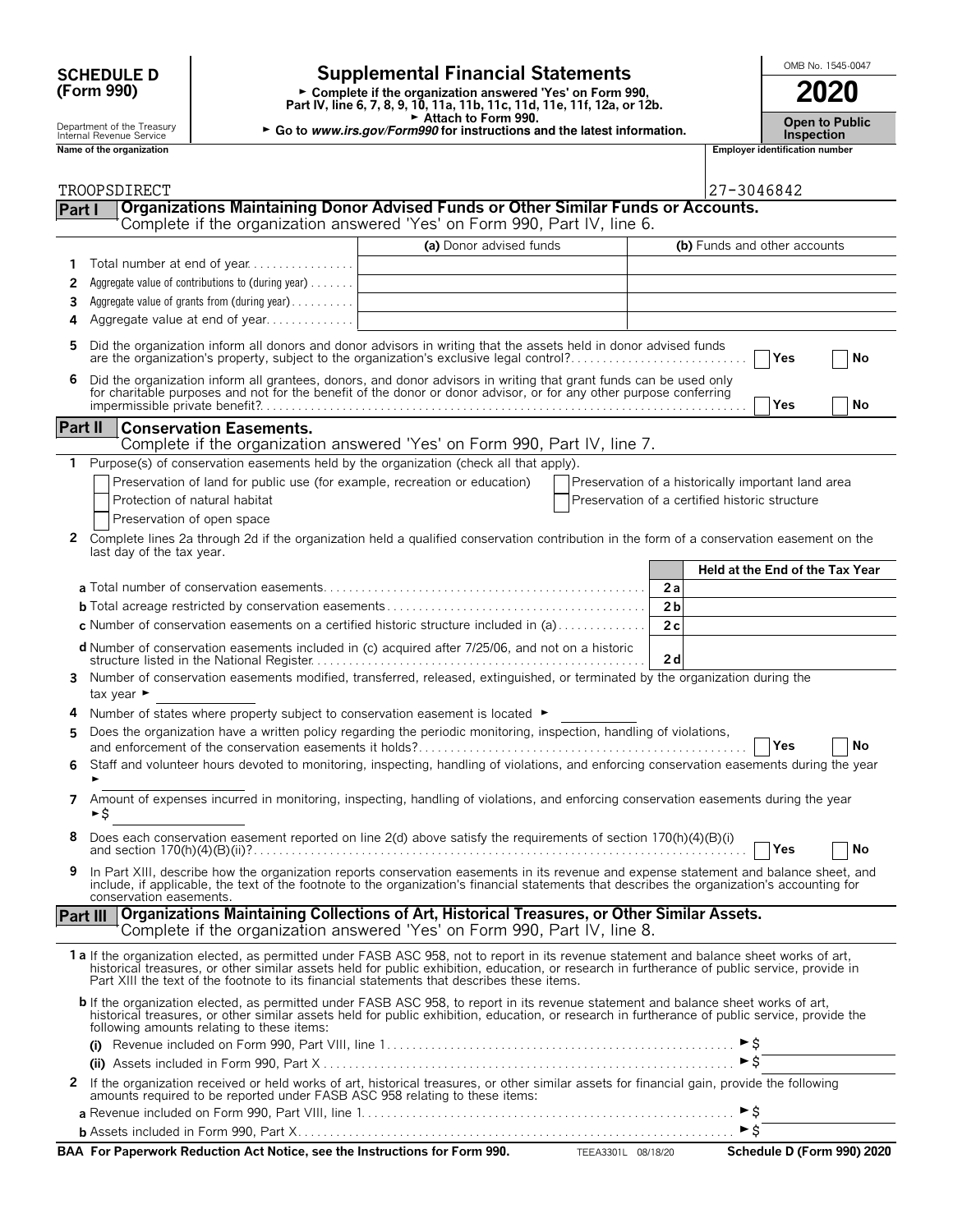| Schedule D (Form 990) 2020 TROOPSDIRECT<br>Organizations Maintaining Collections of Art, Historical Treasures, or Other Similar Assets (continued)<br>Part III                            |                  |                                         |                                    |                | 27-3046842                      |              |                     | Page 2                             |
|-------------------------------------------------------------------------------------------------------------------------------------------------------------------------------------------|------------------|-----------------------------------------|------------------------------------|----------------|---------------------------------|--------------|---------------------|------------------------------------|
| Using the organization's acquisition, accession, and other records, check any of the following that make significant use of its collection<br>3                                           |                  |                                         |                                    |                |                                 |              |                     |                                    |
| items (check all that apply):                                                                                                                                                             |                  |                                         |                                    |                |                                 |              |                     |                                    |
| Public exhibition<br>a                                                                                                                                                                    |                  | d                                       | Loan or exchange program           |                |                                 |              |                     |                                    |
| Scholarly research<br>b                                                                                                                                                                   |                  | Other<br>е                              |                                    |                |                                 |              |                     |                                    |
| Preservation for future generations<br>C.<br>Provide a description of the organization's collections and explain how they further the organization's exempt purpose in<br>4<br>Part XIII. |                  |                                         |                                    |                |                                 |              |                     |                                    |
| During the year, did the organization solicit or receive donations of art, historical treasures, or other similar assets<br>5                                                             |                  |                                         |                                    |                |                                 |              |                     |                                    |
| to be sold to raise funds rather than to be maintained as part of the organization's collection?                                                                                          |                  |                                         |                                    |                |                                 | <b>Yes</b>   |                     | No                                 |
| Part IV Escrow and Custodial Arrangements. Complete if the organization answered 'Yes' on Form 990, Part IV,<br>line 9, or reported an amount on Form 990, Part X, line 21.               |                  |                                         |                                    |                |                                 |              |                     |                                    |
| 1 a Is the organization an agent, trustee, custodian or other intermediary for contributions or other assets not included                                                                 |                  |                                         |                                    |                |                                 | Yes          |                     | No                                 |
| b If 'Yes,' explain the arrangement in Part XIII and complete the following table:                                                                                                        |                  |                                         |                                    |                |                                 |              |                     |                                    |
|                                                                                                                                                                                           |                  |                                         |                                    |                |                                 | Amount       |                     |                                    |
|                                                                                                                                                                                           |                  |                                         |                                    |                |                                 |              |                     |                                    |
|                                                                                                                                                                                           |                  |                                         |                                    | 1 <sub>d</sub> |                                 |              |                     |                                    |
|                                                                                                                                                                                           |                  |                                         |                                    | 1е             |                                 |              |                     |                                    |
|                                                                                                                                                                                           |                  |                                         |                                    | 1f             |                                 |              |                     |                                    |
| 2a Did the organization include an amount on Form 990, Part X, line 21, for escrow or custodial account liability?                                                                        |                  |                                         |                                    |                |                                 |              |                     | No                                 |
|                                                                                                                                                                                           |                  |                                         |                                    |                |                                 |              |                     |                                    |
| <b>Part V</b>                                                                                                                                                                             |                  |                                         |                                    |                |                                 |              |                     |                                    |
| <b>Endowment Funds.</b> Complete if the organization answered 'Yes' on Form 990, Part IV, line 10.                                                                                        | (a) Current year | (b) Prior year                          | (c) Two years back                 |                | (d) Three years back            |              | (e) Four years back |                                    |
| <b>1 a</b> Beginning of year balance                                                                                                                                                      |                  |                                         |                                    |                |                                 |              |                     |                                    |
| <b>b</b> Contributions. $\ldots \ldots \ldots \ldots \ldots$                                                                                                                              |                  |                                         |                                    |                |                                 |              |                     |                                    |
| <b>c</b> Net investment earnings, gains,                                                                                                                                                  |                  |                                         |                                    |                |                                 |              |                     |                                    |
| and losses                                                                                                                                                                                |                  |                                         |                                    |                |                                 |              |                     |                                    |
| d Grants or scholarships                                                                                                                                                                  |                  |                                         |                                    |                |                                 |              |                     |                                    |
| <b>e</b> Other expenditures for facilities<br>and programs                                                                                                                                |                  |                                         |                                    |                |                                 |              |                     |                                    |
| f Administrative expenses                                                                                                                                                                 |                  |                                         |                                    |                |                                 |              |                     |                                    |
| <b>q</b> End of year balance $\dots\dots\dots\dots$                                                                                                                                       |                  |                                         |                                    |                |                                 |              |                     |                                    |
| Provide the estimated percentage of the current year end balance (line 1g, column (a)) held as:                                                                                           |                  |                                         |                                    |                |                                 |              |                     |                                    |
| a Board designated or quasi-endowment $\blacktriangleright$                                                                                                                               |                  | ిం                                      |                                    |                |                                 |              |                     |                                    |
| <b>b</b> Permanent endowment ►                                                                                                                                                            | %                |                                         |                                    |                |                                 |              |                     |                                    |
| c Term endowment ►                                                                                                                                                                        | ٩                |                                         |                                    |                |                                 |              |                     |                                    |
| The percentages on lines 2a, 2b, and 2c should equal 100%.                                                                                                                                |                  |                                         |                                    |                |                                 |              |                     |                                    |
| 3a Are there endowment funds not in the possession of the organization that are held and administered for the                                                                             |                  |                                         |                                    |                |                                 |              |                     |                                    |
| organization by:                                                                                                                                                                          |                  |                                         |                                    |                |                                 |              | Yes                 | No                                 |
|                                                                                                                                                                                           |                  |                                         |                                    |                |                                 | 3a(i)        |                     |                                    |
|                                                                                                                                                                                           |                  |                                         |                                    |                |                                 | 3a(ii)<br>3b |                     |                                    |
| 4 Describe in Part XIII the intended uses of the organization's endowment funds.                                                                                                          |                  |                                         |                                    |                |                                 |              |                     |                                    |
| <b>Part VI   Land, Buildings, and Equipment.</b>                                                                                                                                          |                  |                                         |                                    |                |                                 |              |                     |                                    |
| Complete if the organization answered 'Yes' on Form 990, Part IV, line 11a. See Form 990, Part X, line 10.                                                                                |                  |                                         |                                    |                |                                 |              |                     |                                    |
| Description of property                                                                                                                                                                   |                  | (a) Cost or other basis<br>(investment) | (b) Cost or other<br>basis (other) |                | (c) Accumulated<br>depreciation |              | (d) Book value      |                                    |
|                                                                                                                                                                                           |                  |                                         |                                    |                |                                 |              |                     |                                    |
|                                                                                                                                                                                           |                  |                                         |                                    |                |                                 |              |                     |                                    |
| c Leasehold improvements                                                                                                                                                                  |                  |                                         |                                    |                |                                 |              |                     |                                    |
|                                                                                                                                                                                           |                  |                                         |                                    |                |                                 |              |                     |                                    |
|                                                                                                                                                                                           |                  |                                         | 3,691.                             |                | 3,075.                          |              |                     | 616.                               |
| Total. Add lines 1a through 1e. (Column (d) must equal Form 990, Part X, column (B), line 10c.)<br>BAA                                                                                    |                  |                                         |                                    |                |                                 |              |                     | 616.<br>Schedule D (Form 990) 2020 |
|                                                                                                                                                                                           |                  |                                         |                                    |                |                                 |              |                     |                                    |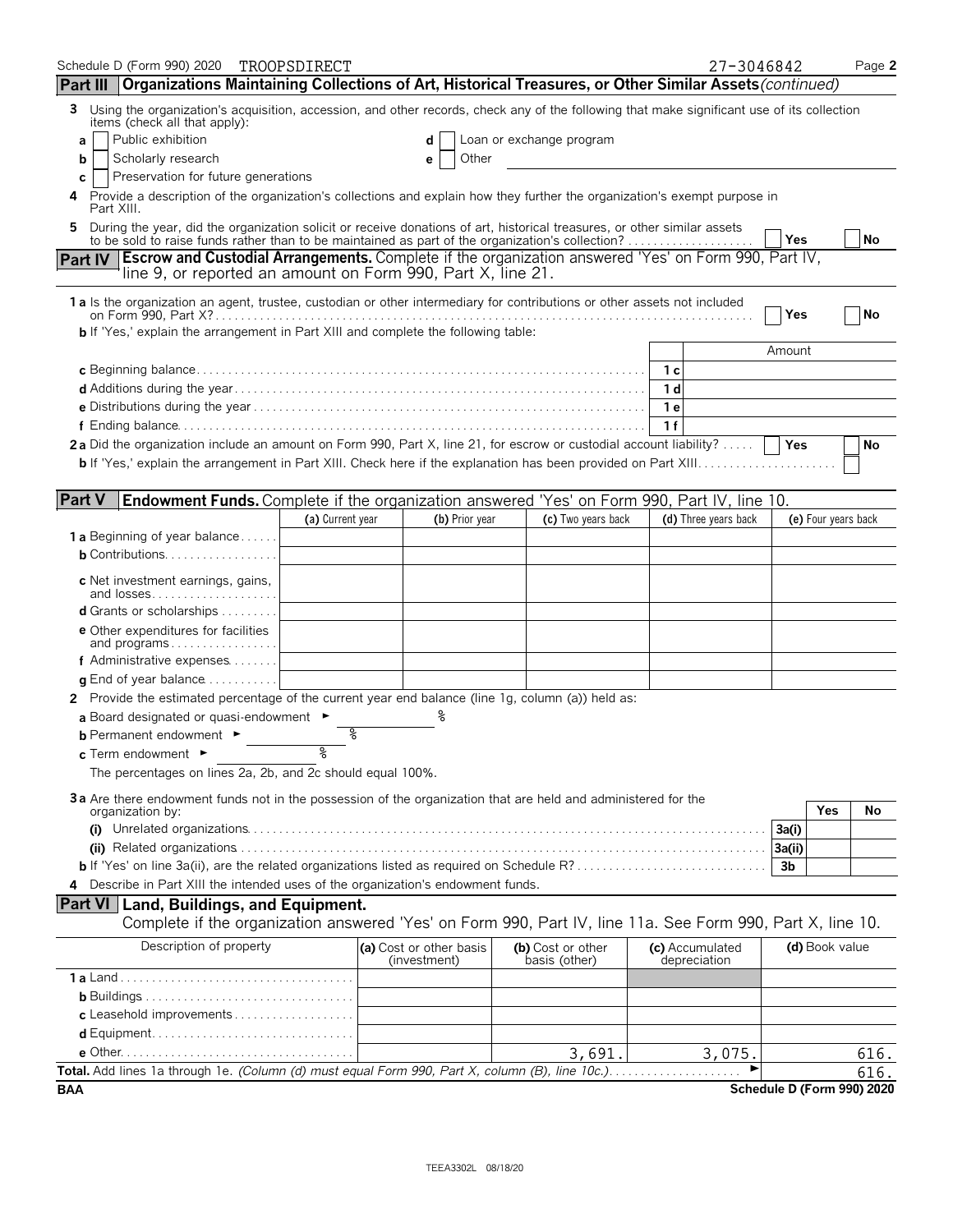|                           | Schedule D (Form 990) 2020    | TROOPSDIRECT                                                                                                                                                                                |                              |     | 27-3046842                                                | Page 3  |
|---------------------------|-------------------------------|---------------------------------------------------------------------------------------------------------------------------------------------------------------------------------------------|------------------------------|-----|-----------------------------------------------------------|---------|
|                           |                               | Part VII Investments - Other Securities.<br>Complete if the organization answered 'Yes' on Form 990, Part IV, line 11b. See Form 990, Part X, line 12.                                      |                              | N/A |                                                           |         |
|                           |                               | (a) Description of security or category (including name of security)                                                                                                                        | (b) Book value               |     | (c) Method of valuation: Cost or end-of-year market value |         |
|                           |                               | (1) Financial derivatives                                                                                                                                                                   |                              |     |                                                           |         |
|                           |                               |                                                                                                                                                                                             |                              |     |                                                           |         |
| (3) Other                 |                               |                                                                                                                                                                                             |                              |     |                                                           |         |
| (A)                       |                               |                                                                                                                                                                                             |                              |     |                                                           |         |
| (B)                       |                               |                                                                                                                                                                                             |                              |     |                                                           |         |
| $\overline{(\mathsf{C})}$ |                               |                                                                                                                                                                                             |                              |     |                                                           |         |
| (D)<br>(E)                |                               |                                                                                                                                                                                             |                              |     |                                                           |         |
| (F)                       |                               |                                                                                                                                                                                             |                              |     |                                                           |         |
| (G)                       |                               |                                                                                                                                                                                             |                              |     |                                                           |         |
| (H)                       |                               |                                                                                                                                                                                             |                              |     |                                                           |         |
| (1)                       |                               |                                                                                                                                                                                             |                              |     |                                                           |         |
|                           |                               | Total. (Column (b) must equal Form 990, Part X, column (B) line 12.)                                                                                                                        |                              |     |                                                           |         |
| Part VIII                 |                               | <b>Investments - Program Related.</b><br>Complete if the organization answered 'Yes' on Form 990, Part IV, line 11c. See Form 990, Part X, line 13.                                         |                              | N/A |                                                           |         |
|                           | (a) Description of investment |                                                                                                                                                                                             | (b) Book value               |     | (c) Method of valuation: Cost or end-of-year market value |         |
| (1)                       |                               |                                                                                                                                                                                             |                              |     |                                                           |         |
| (2)                       |                               |                                                                                                                                                                                             |                              |     |                                                           |         |
| (3)<br>(4)                |                               |                                                                                                                                                                                             |                              |     |                                                           |         |
| (5)                       |                               |                                                                                                                                                                                             |                              |     |                                                           |         |
| (6)                       |                               |                                                                                                                                                                                             |                              |     |                                                           |         |
| (7)                       |                               |                                                                                                                                                                                             |                              |     |                                                           |         |
| (8)                       |                               |                                                                                                                                                                                             |                              |     |                                                           |         |
| (9)                       |                               |                                                                                                                                                                                             |                              |     |                                                           |         |
| (10)                      |                               |                                                                                                                                                                                             |                              |     |                                                           |         |
|                           |                               | Total. (Column (b) must equal Form 990, Part X, column (B) line 13.)                                                                                                                        |                              |     |                                                           |         |
| <b>Part IX</b>            | <b>Other Assets.</b>          | Complete if the organization answered 'Yes' on Form 990, Part IV, line 11d. See Form 990, Part X, line 15.                                                                                  | N/A                          |     |                                                           |         |
|                           |                               |                                                                                                                                                                                             | (a) Description              |     | (b) Book value                                            |         |
| (1)                       |                               |                                                                                                                                                                                             |                              |     |                                                           |         |
| (2)                       |                               |                                                                                                                                                                                             |                              |     |                                                           |         |
| (3)<br>(4)                |                               |                                                                                                                                                                                             |                              |     |                                                           |         |
| (5)                       |                               |                                                                                                                                                                                             |                              |     |                                                           |         |
| (6)                       |                               |                                                                                                                                                                                             |                              |     |                                                           |         |
| (7)                       |                               |                                                                                                                                                                                             |                              |     |                                                           |         |
| (8)<br>(9)                |                               |                                                                                                                                                                                             |                              |     |                                                           |         |
| (10)                      |                               |                                                                                                                                                                                             |                              |     |                                                           |         |
|                           |                               |                                                                                                                                                                                             |                              |     | ▶                                                         |         |
| <b>Part X</b>             | <b>Other Liabilities.</b>     |                                                                                                                                                                                             |                              |     |                                                           |         |
|                           |                               | Complete if the organization answered 'Yes' on Form 990, Part IV, line 11e or 11f. See Form 990, Part X, line 25.                                                                           |                              |     |                                                           |         |
| 1.                        |                               |                                                                                                                                                                                             | (a) Description of liability |     | (b) Book value                                            |         |
|                           | (1) Federal income taxes      |                                                                                                                                                                                             |                              |     |                                                           |         |
| (3)                       | (2) REFUNDABLE ADVANCE        |                                                                                                                                                                                             |                              |     |                                                           | 71,542. |
| (4)                       |                               |                                                                                                                                                                                             |                              |     |                                                           |         |
| (5)                       |                               |                                                                                                                                                                                             |                              |     |                                                           |         |
| (6)                       |                               |                                                                                                                                                                                             |                              |     |                                                           |         |
| (7)                       |                               |                                                                                                                                                                                             |                              |     |                                                           |         |
| (8)                       |                               |                                                                                                                                                                                             |                              |     |                                                           |         |
| (9)<br>(10)               |                               |                                                                                                                                                                                             |                              |     |                                                           |         |
| (11)                      |                               |                                                                                                                                                                                             |                              |     |                                                           |         |
|                           |                               |                                                                                                                                                                                             |                              |     |                                                           | 71,542. |
|                           |                               | 2. Liability for uncertain tax positions. In Part XIII, provide the text of the footnote to the organization's financial statements that reports the organization's liability for uncertain |                              |     |                                                           |         |
|                           |                               |                                                                                                                                                                                             |                              |     |                                                           |         |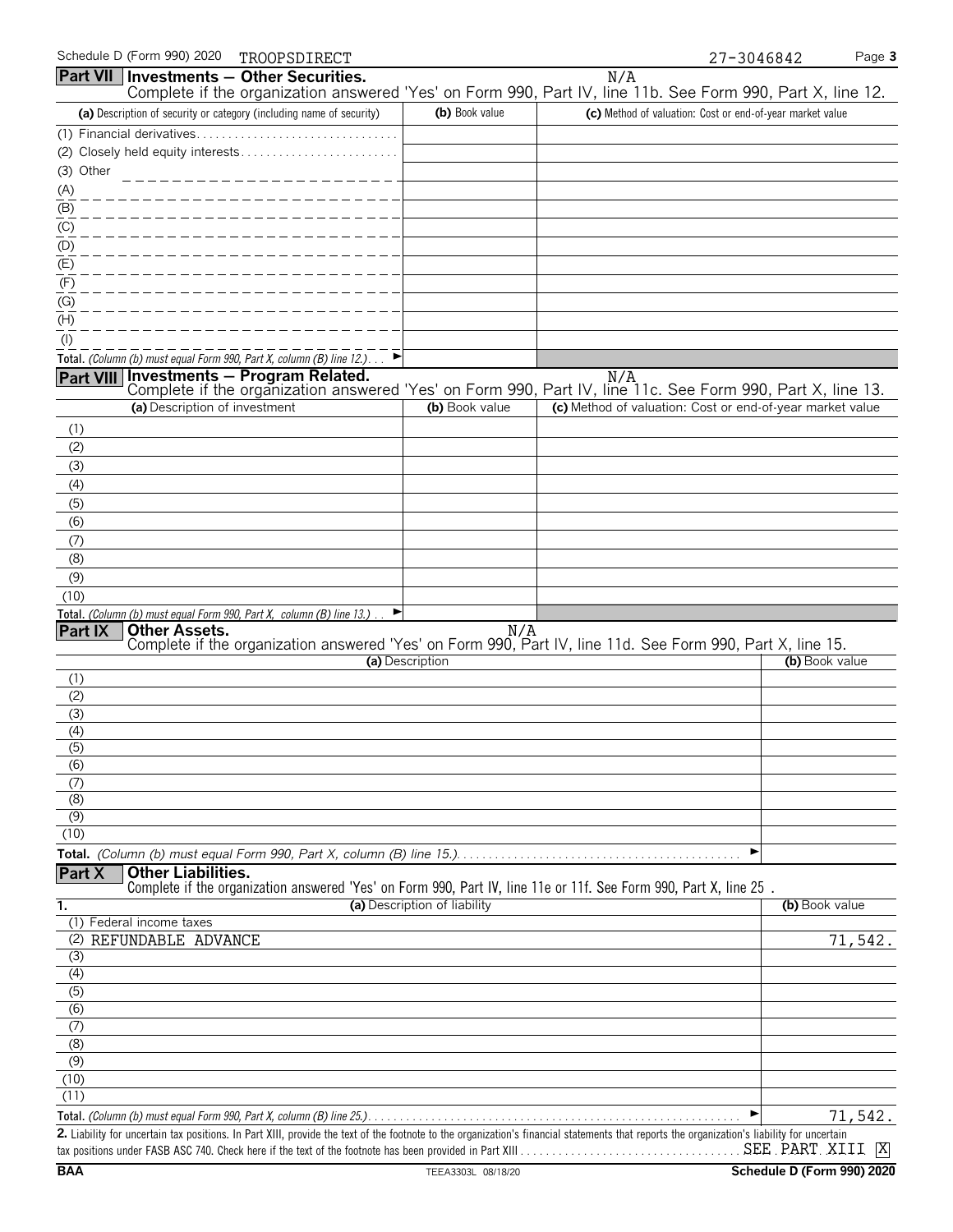| Schedule D (Form 990) 2020 TROOPSDIRECT                                                                 | 27-3046842     | Page 4       |
|---------------------------------------------------------------------------------------------------------|----------------|--------------|
| <b>Part XI</b>   Reconciliation of Revenue per Audited Financial Statements With Revenue per Return.    |                |              |
| Complete if the organization answered 'Yes' on Form 990, Part IV, line 12a.                             |                |              |
| 1                                                                                                       | $\overline{1}$ | 6, 224, 707. |
| Amounts included on line 1 but not on Form 990, Part VIII, line 12:<br>2                                |                |              |
|                                                                                                         |                |              |
| 2 <sub>b</sub>                                                                                          |                |              |
|                                                                                                         |                |              |
| 70,000.                                                                                                 |                |              |
|                                                                                                         | 2e             | 70,000.      |
| 3                                                                                                       | $\overline{3}$ | 6, 154, 707. |
| Amounts included on Form 990, Part VIII, line 12, but not on line 1:                                    |                |              |
| a Investment expenses not included on Form 990, Part VIII, line 7b. 4a                                  |                |              |
| <b>b</b> Other (Describe in Part XIII.). SEE PART XIII<br>4 <sub>h</sub><br>20,000.                     |                |              |
|                                                                                                         | 4 c            | 20,000.      |
| 5 Total revenue. Add lines 3 and 4c. (This must equal Form 990, Part I, line 12.)                       | 5              | 6, 174, 707. |
| <b>Part XII   Reconciliation of Expenses per Audited Financial Statements With Expenses per Return.</b> |                |              |
| Complete if the organization answered 'Yes' on Form 990, Part IV, line 12a.                             |                |              |
|                                                                                                         | $\mathbf{1}$   | 6, 343, 179. |
| Amounts included on line 1 but not on Form 990, Part IX, line 25:<br>2                                  |                |              |
| 2a                                                                                                      |                |              |
| 2 <sub>b</sub>                                                                                          |                |              |
|                                                                                                         |                |              |
|                                                                                                         |                |              |
|                                                                                                         | <b>2e</b>      |              |
| 3                                                                                                       | 3              | 6, 343, 179. |
| Amounts included on Form 990, Part IX, line 25, but not on line 1:<br>4                                 |                |              |
| a Investment expenses not included on Form 990, Part VIII, line 7b. 4a                                  |                |              |
|                                                                                                         |                |              |
|                                                                                                         | 4 c            |              |
| 5 Total expenses. Add lines 3 and 4c. (This must equal Form 990, Part I, line 18.)                      | 5              | 6, 343, 179. |
| <b>Part XIII Supplemental Information.</b>                                                              |                |              |

Provide the descriptions required for Part II, lines 3, 5, and 9; Part III, lines 1a and 4; Part IV, lines 1b and 2b; Part V,

line 4; Part X, line 2; Part XI, lines 2d and 4b; and Part XII, lines 2d and 4b. Also complete this part to provide any additional information.

## **PART X - FASB ASC 740 FOOTNOTE**

INCOME TAXES

FINANCIAL STATEMENT PRESENTATION FOLLOWS THE RECOMMENDATIONS OF ASC 740, INCOME TAXES. UNDER ASC 740, THE ORGANIZATION IS REQUIRED TO REPORT INFORMATION REGARDING ITS EXPOSURE TO VARIOUS TAX POSITIONS TAKEN BY THE ORGANIZATION AND REQUIRES A TWO-STEP PROCESS THAT SEPARATES RECOGNITION FROM MEASUREMENT. THE FIRST STEP IS DETERMINING WHETHER A TAX POSITION HAS MET THE RECOGNITION THRESHOLD; THE SECOND

**BAA Schedule D (Form 990) 2020** STEP IS MEASURING A TAX POSITION THAT MEETS THE RECOGNITION THRESHOLD. MANAGEMENT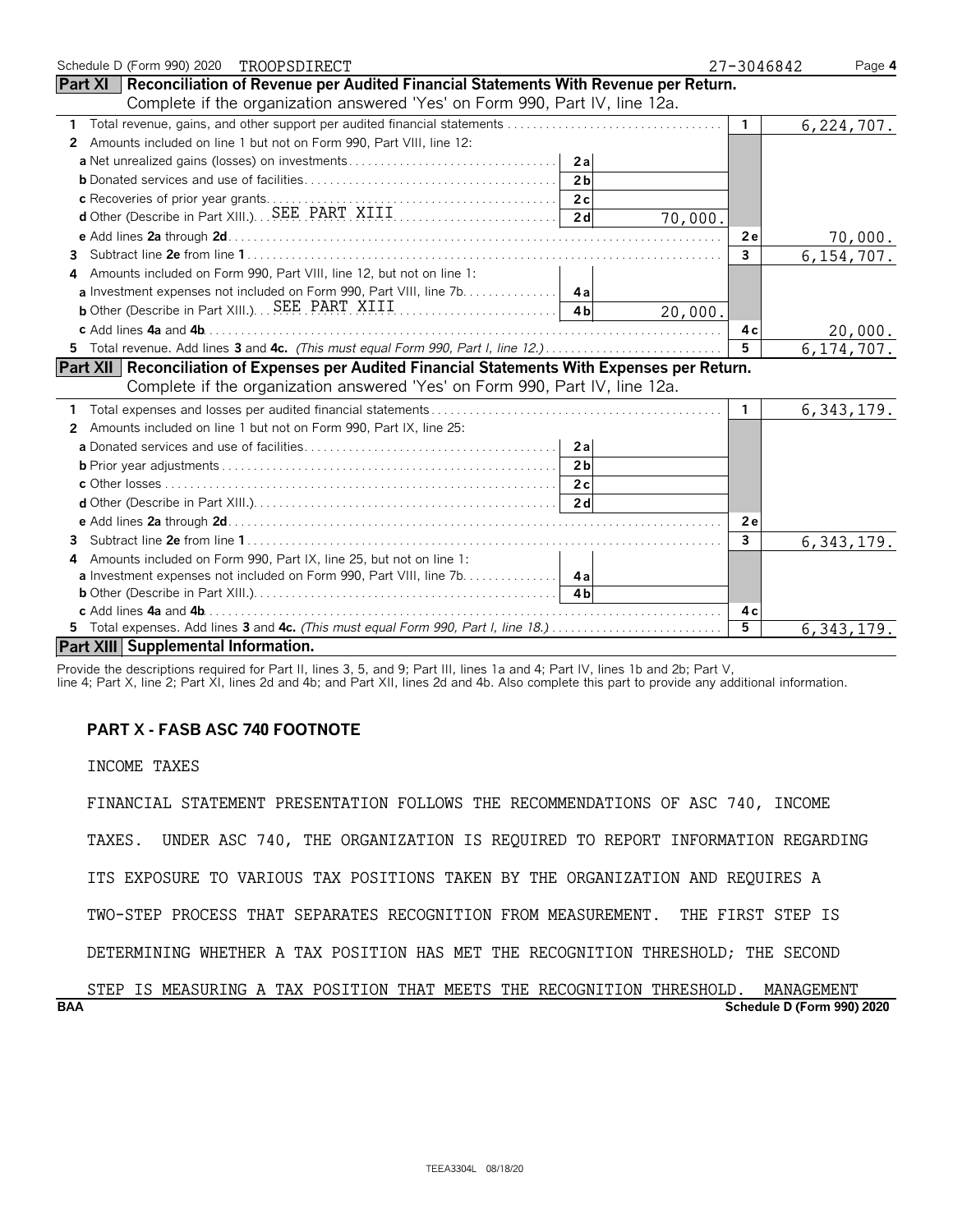#### **PART X - FASB ASC 740 FOOTNOTE (CONTINUED)**

BELIEVES THAT IT HAS ADEQUATELY EVALUATED ITS CURRENT TAX POSITIONS AND HAS CONCLUDED THAT AS OF JUNE 30, 2021, THE ORGANIZATION DOES NOT HAVE ANY UNCERTAIN TAX POSITIONS FOR WHICH A RESERVE OR AN ACCRUAL FOR A TAX LIABILITY WOULD BE NECESSARY. THE ORGANIZATION HAS RECEIVED NOTIFICATION FROM THE INTERNAL REVENUE SERVICE AND THE STATE OF CALIFORNIA THAT IT QUALIFIES FOR TAX-EXEMPT STATUS UNDER SECTION 501(C)(3) OF THE INTERNAL REVENUE CODE AND SECTION 23701D OF THE CALIFORNIA REVENUE AND TAXATION CODE. THE EXEMPTIONS ARE SUBJECT TO PERIODIC REVIEW BY THE FEDERAL AND STATE TAXING AUTHORITIES AND MANAGEMENT IS CONFIDENT THAT THE ORGANIZATION CONTINUES TO SATISFY ALL FEDERAL AND STATE STATUTES IN ORDER TO QUALIFY FOR CONTINUED TAX EXEMPTION STATUS. THE ORGANIZATION MAY PERIODICALLY RECEIVE UNRELATED BUSINESS INCOME (SUCH AS SUBLEASE RENTAL INCOME) REQUIRING THE ORGANIZATION TO FILE SEPARATE TAX RETURNS UNDER FEDERAL AND STATE STATUTES. UNDER SUCH CONDITIONS, THE ORGANIZATION CALCULATES AND ACCRUES THE APPLICABLE TAXES.

#### **SCHEDULE D, PART XI, LINE 2D OTHER REVENUE INCLUDED IN F/S BUT NOT INCLUDED ON FORM 990**

| TOTAL                                                                                             |  |        |
|---------------------------------------------------------------------------------------------------|--|--------|
| <b>SCHEDULE D, PART XI, LINE 4B</b><br>OTHER REVENUE INCLUDED ON FORM 990 BUT NOT INCLUDED IN F/S |  |        |
| RESTRICTED DONATIONS<br>TOTAL                                                                     |  | 20,000 |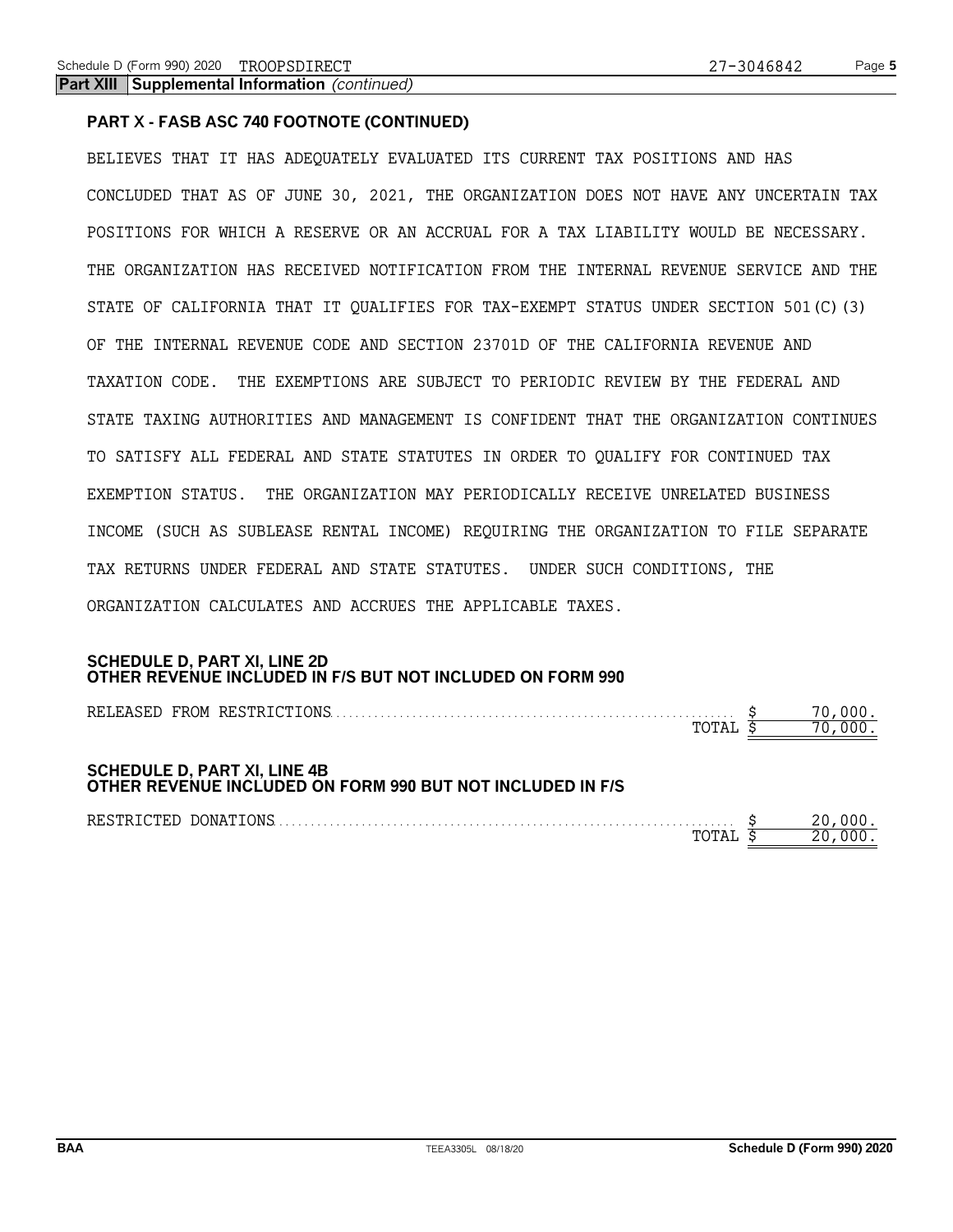| <b>SCHEDULE G</b>                                                                                                |                                                            |                                                                                                                |     |                                                                      | Supplemental Information Regarding Fundraising or Gaming Activities<br>Complete if the organization answered 'Yes' on Form 990, Part IV, line 17, 18, or 19, or if the                                                                   |                                                                              | OMB No. 1545-0047                                       |
|------------------------------------------------------------------------------------------------------------------|------------------------------------------------------------|----------------------------------------------------------------------------------------------------------------|-----|----------------------------------------------------------------------|------------------------------------------------------------------------------------------------------------------------------------------------------------------------------------------------------------------------------------------|------------------------------------------------------------------------------|---------------------------------------------------------|
| (Form 990 or 990-EZ)                                                                                             |                                                            | 2020<br><b>Open to Public</b>                                                                                  |     |                                                                      |                                                                                                                                                                                                                                          |                                                                              |                                                         |
| Department of the Treasury<br>Internal Revenue Service                                                           |                                                            | Attach to Form 990 or Form 990-EZ.<br>► Go to www.irs.gov/Form990 for instructions and the latest information. |     |                                                                      |                                                                                                                                                                                                                                          |                                                                              |                                                         |
| Name of the organization<br>TROOPSDIRECT                                                                         |                                                            |                                                                                                                |     |                                                                      |                                                                                                                                                                                                                                          | <b>Emplover identification number</b>                                        |                                                         |
|                                                                                                                  |                                                            |                                                                                                                |     |                                                                      | Fundraising Activities. Complete if the organization answered 'Yes' on Form 990, Part IV, line 17.                                                                                                                                       | 27-3046842                                                                   |                                                         |
| Part I<br>1.                                                                                                     | Form 990-EZ filers are not required to complete this part. |                                                                                                                |     |                                                                      | Indicate whether the organization raised funds through any of the following activities. Check all that apply,                                                                                                                            |                                                                              |                                                         |
| X Mail solicitations<br>a                                                                                        |                                                            |                                                                                                                |     |                                                                      | <b>e</b> $\overline{X}$ Solicitation of non-government grants                                                                                                                                                                            |                                                                              |                                                         |
| IX.<br>b                                                                                                         | Internet and email solicitations                           |                                                                                                                |     |                                                                      | Solicitation of government grants                                                                                                                                                                                                        |                                                                              |                                                         |
| Phone solicitations<br>C                                                                                         |                                                            |                                                                                                                |     |                                                                      | g X <br>Special fundraising events                                                                                                                                                                                                       |                                                                              |                                                         |
| In-person solicitations<br>d                                                                                     |                                                            |                                                                                                                |     |                                                                      |                                                                                                                                                                                                                                          |                                                                              |                                                         |
|                                                                                                                  |                                                            |                                                                                                                |     |                                                                      | 2a Did the organization have a written or oral agreement with any individual (including officers, directors, trustees, or key<br>employees listed in Form 990, Part VII) or entity in connection with professional fundraising services? |                                                                              | X Yes<br>  No                                           |
| compensated at least \$5,000 by the organization.                                                                |                                                            |                                                                                                                |     |                                                                      | b If 'Yes,' list the 10 highest paid individuals or entities (fundraisers) pursuant to agreements under which the fundraiser is to be                                                                                                    |                                                                              |                                                         |
| (i) Name and address of individual<br>or entity (fundraiser)                                                     |                                                            | (ii) Activity                                                                                                  |     | (iii) Did fundraiser<br>have custody or control<br>of contributions? | (iv) Gross receipts<br>from activity                                                                                                                                                                                                     | (v) Amount paid to<br>(or retained by)<br>fundraiser listed in<br>column (i) | (vi) Amount paid to<br>(or retained by)<br>organization |
| FUNDRAISING STRATEGIES                                                                                           |                                                            |                                                                                                                | Yes | No                                                                   |                                                                                                                                                                                                                                          |                                                                              |                                                         |
| 1.<br>1420 SPRING HILL RD #490<br>MCLEAN VA 22102                                                                |                                                            | FUNDRAISIN<br>G COUNSEL                                                                                        |     | X                                                                    | 1,735,575.                                                                                                                                                                                                                               | 149,476.                                                                     | 1,586,099.                                              |
|                                                                                                                  |                                                            |                                                                                                                |     |                                                                      |                                                                                                                                                                                                                                          |                                                                              |                                                         |
| $\overline{2}$                                                                                                   |                                                            |                                                                                                                |     |                                                                      |                                                                                                                                                                                                                                          |                                                                              |                                                         |
| 3                                                                                                                |                                                            |                                                                                                                |     |                                                                      |                                                                                                                                                                                                                                          |                                                                              |                                                         |
|                                                                                                                  |                                                            |                                                                                                                |     |                                                                      |                                                                                                                                                                                                                                          |                                                                              |                                                         |
| 4                                                                                                                |                                                            |                                                                                                                |     |                                                                      |                                                                                                                                                                                                                                          |                                                                              |                                                         |
| 5                                                                                                                |                                                            |                                                                                                                |     |                                                                      |                                                                                                                                                                                                                                          |                                                                              |                                                         |
| 6                                                                                                                |                                                            |                                                                                                                |     |                                                                      |                                                                                                                                                                                                                                          |                                                                              |                                                         |
| 7                                                                                                                |                                                            |                                                                                                                |     |                                                                      |                                                                                                                                                                                                                                          |                                                                              |                                                         |
|                                                                                                                  |                                                            |                                                                                                                |     |                                                                      |                                                                                                                                                                                                                                          |                                                                              |                                                         |
| 8                                                                                                                |                                                            |                                                                                                                |     |                                                                      |                                                                                                                                                                                                                                          |                                                                              |                                                         |
| 9                                                                                                                |                                                            |                                                                                                                |     |                                                                      |                                                                                                                                                                                                                                          |                                                                              |                                                         |
| 10                                                                                                               |                                                            |                                                                                                                |     |                                                                      |                                                                                                                                                                                                                                          |                                                                              |                                                         |
| $\mathsf{Total} \dots \dots \dots \dots \dots \dots \dots \dots \dots \dots \dots \dots \dots \dots \dots \dots$ |                                                            |                                                                                                                |     |                                                                      | 1,735,575.                                                                                                                                                                                                                               | 149,476.                                                                     | 1,586,099.                                              |
| 3<br>or licensing.                                                                                               |                                                            |                                                                                                                |     |                                                                      | List all states in which the organization is registered or licensed to solicit contributions or has been notified it is exempt from registration                                                                                         |                                                                              |                                                         |
|                                                                                                                  |                                                            |                                                                                                                |     |                                                                      | CA AL AK AZ AZ CO CT DE DC FL GA HI ID IL IN IA KS KY MD ME MA MN MS MO MT NC ND NE                                                                                                                                                      |                                                                              |                                                         |
|                                                                                                                  |                                                            |                                                                                                                |     |                                                                      | NH NJ NM NV NY OH OK OR PA RI SC SD TN TX UT VT VA WA WV WI WY                                                                                                                                                                           |                                                                              |                                                         |
|                                                                                                                  |                                                            |                                                                                                                |     |                                                                      |                                                                                                                                                                                                                                          |                                                                              |                                                         |
|                                                                                                                  |                                                            |                                                                                                                |     |                                                                      |                                                                                                                                                                                                                                          |                                                                              |                                                         |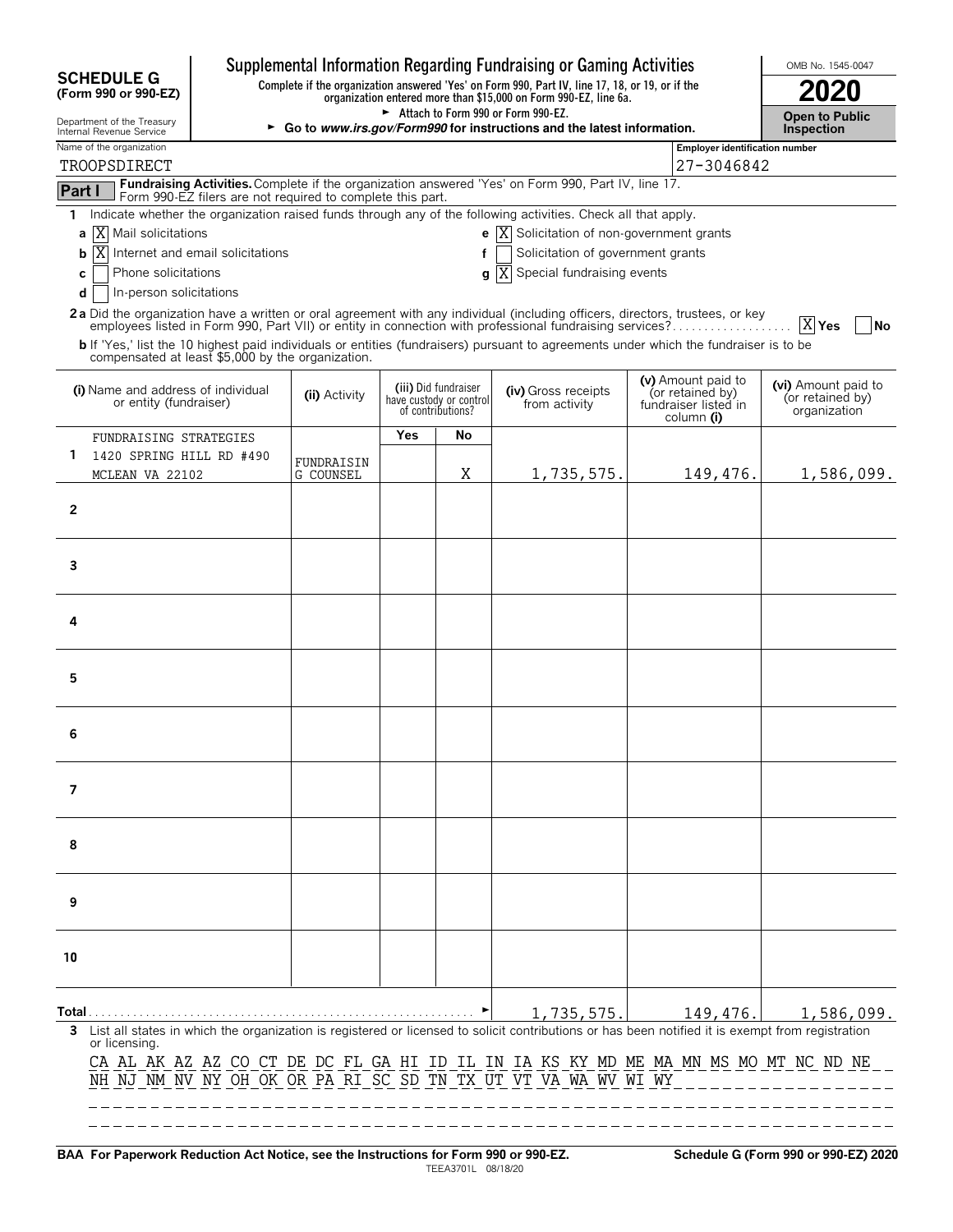#### Schedule G (Form 990 or 990-EZ) 2020 PROOPSDIRECT 27-3046842 Page 2

| 3046842 |
|---------|
|---------|

**Part II Fundraising Events.** Complete if the organization answered 'Yes' on Form 990, Part IV, line 18, or reported more than \$15,000 of fundraising event contributions and gross income on Form 990-EZ, lines 1 and 6b.

|                 |                                                                                                                                                                                                             | List events with gross receipts greater than \$5,000.                                                                    |                                       |                                                     |                                          |                                                             |  |  |
|-----------------|-------------------------------------------------------------------------------------------------------------------------------------------------------------------------------------------------------------|--------------------------------------------------------------------------------------------------------------------------|---------------------------------------|-----------------------------------------------------|------------------------------------------|-------------------------------------------------------------|--|--|
|                 |                                                                                                                                                                                                             |                                                                                                                          | (a) Event #1<br><b>GOLF CHALLENGE</b> | (b) Event $#2$                                      | (c) Other events<br><b>NONE</b>          | (d) Total events<br>(add column (a)<br>through column $(c)$ |  |  |
|                 |                                                                                                                                                                                                             |                                                                                                                          | (event type)                          | (event type)                                        | (total number)                           |                                                             |  |  |
| Revenue         | 1.                                                                                                                                                                                                          | Gross receipts                                                                                                           | 123,369.                              |                                                     |                                          | 123,369.                                                    |  |  |
|                 | 2                                                                                                                                                                                                           | Less: Contributions                                                                                                      | 75,484.                               |                                                     |                                          | 75,484.                                                     |  |  |
|                 | 3                                                                                                                                                                                                           | Gross income (line 1 minus line 2)                                                                                       | 47,885.                               |                                                     |                                          | 47,885.                                                     |  |  |
|                 | 4                                                                                                                                                                                                           |                                                                                                                          |                                       |                                                     |                                          |                                                             |  |  |
|                 | 5                                                                                                                                                                                                           | Noncash prizes                                                                                                           |                                       |                                                     |                                          |                                                             |  |  |
| Direct Expenses | 6                                                                                                                                                                                                           | Rent/facility costs                                                                                                      |                                       |                                                     |                                          |                                                             |  |  |
|                 | 7                                                                                                                                                                                                           | Food and beverages                                                                                                       | 39, 352.                              |                                                     |                                          | 39,352.                                                     |  |  |
|                 | 8                                                                                                                                                                                                           |                                                                                                                          |                                       |                                                     |                                          |                                                             |  |  |
|                 | 9                                                                                                                                                                                                           | Other direct expenses                                                                                                    | 36,765.                               |                                                     |                                          | 36,765.                                                     |  |  |
|                 | 10<br>11                                                                                                                                                                                                    |                                                                                                                          |                                       |                                                     |                                          | <u>76,117.</u><br>$-28, 232.$                               |  |  |
|                 |                                                                                                                                                                                                             | <b>Part III</b> Gaming. Complete if the organization answered 'Yes' on Form 990, Part IV, line 19, or reported more than |                                       |                                                     |                                          |                                                             |  |  |
|                 |                                                                                                                                                                                                             | \$15,000 on Form 990-EZ, line 6a.                                                                                        |                                       |                                                     |                                          |                                                             |  |  |
| Revenue         |                                                                                                                                                                                                             |                                                                                                                          | (a) Bingo                             | (b) Pull tabs/instant<br>bingo/progressive<br>bingo | (c) Other gaming                         | (d) Total gaming<br>(add column (a)<br>through column $(c)$ |  |  |
|                 | 1                                                                                                                                                                                                           |                                                                                                                          |                                       |                                                     |                                          |                                                             |  |  |
|                 | 2                                                                                                                                                                                                           |                                                                                                                          |                                       |                                                     |                                          |                                                             |  |  |
|                 | 3                                                                                                                                                                                                           | Noncash prizes                                                                                                           |                                       |                                                     |                                          |                                                             |  |  |
| Direct Expenses | 4                                                                                                                                                                                                           | Rent/facility costs                                                                                                      |                                       |                                                     |                                          |                                                             |  |  |
|                 | 5.                                                                                                                                                                                                          | Other direct expenses                                                                                                    |                                       |                                                     |                                          |                                                             |  |  |
|                 |                                                                                                                                                                                                             | Volunteer labor                                                                                                          | $\Box$ Yes<br>No                      | $\sqrt[8]{\frac{1}{8}}$       Yes<br>No             | $\sqrt{\frac{2}{1-\gamma}}$<br>್ಗಿ<br>No |                                                             |  |  |
|                 | 7                                                                                                                                                                                                           |                                                                                                                          |                                       |                                                     |                                          |                                                             |  |  |
|                 | 8                                                                                                                                                                                                           |                                                                                                                          |                                       |                                                     |                                          |                                                             |  |  |
| 9               | Enter the state(s) in which the organization conducts gaming activities:<br>a Is the organization licensed to conduct gaming activities in each of these states?<br>Yes<br>No<br><b>b</b> If 'No,' explain: |                                                                                                                          |                                       |                                                     |                                          |                                                             |  |  |
|                 | 10 a Were any of the organization's gaming licenses revoked, suspended, or terminated during the tax year?<br><b>No</b><br><b>b</b> If 'Yes,' explain:                                                      |                                                                                                                          |                                       |                                                     |                                          |                                                             |  |  |

**BAA** TEEA3702L 08/18/20 **Schedule G (Form 990 or 990-EZ) 2020**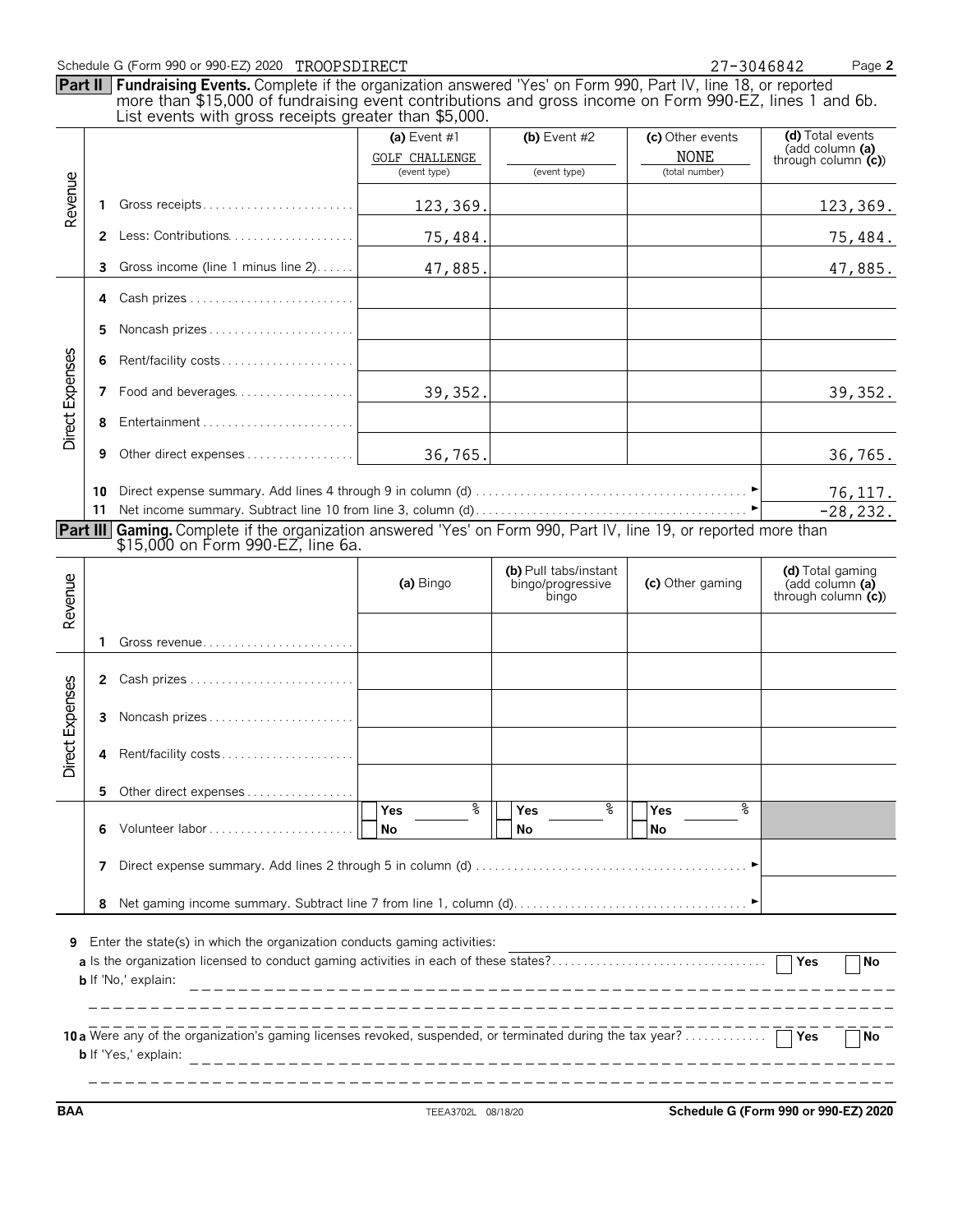|    | Schedule G (Form 990 or 990-EZ) 2020 TROOPSDIRECT                                                                                                                                                                                                                                                                                                                                                            | 27-3046842 |     | Page 3    |
|----|--------------------------------------------------------------------------------------------------------------------------------------------------------------------------------------------------------------------------------------------------------------------------------------------------------------------------------------------------------------------------------------------------------------|------------|-----|-----------|
|    |                                                                                                                                                                                                                                                                                                                                                                                                              |            | Yes | l No      |
|    | 12 Is the organization a grantor, beneficiary or trustee of a trust, or a member of a partnership or other entity formed to                                                                                                                                                                                                                                                                                  |            | Yes | <b>No</b> |
|    | 13 Indicate the percentage of gaming activity conducted in:                                                                                                                                                                                                                                                                                                                                                  |            |     |           |
|    |                                                                                                                                                                                                                                                                                                                                                                                                              |            |     | နွ        |
|    | 14 Enter the name and address of the person who prepares the organization's gaming/special events books and records:                                                                                                                                                                                                                                                                                         |            |     |           |
|    | Name $\blacktriangleright$                                                                                                                                                                                                                                                                                                                                                                                   |            |     |           |
|    | Address ►                                                                                                                                                                                                                                                                                                                                                                                                    |            |     |           |
|    | 15a Does the organization have a contract with a third party from whom the organization receives gaming revenue?      Yes<br><b>b</b> If 'Yes,' enter the amount of gaming revenue received by the organization $\rightarrow$ \$__________ and the amount<br>of gaming revenue retained by the third party $\begin{bmatrix} 5 \\ -2 \end{bmatrix}$<br>c If 'Yes,' enter name and address of the third party: |            |     | No        |
|    | Name $\blacktriangleright$                                                                                                                                                                                                                                                                                                                                                                                   |            |     |           |
|    | Address ►                                                                                                                                                                                                                                                                                                                                                                                                    |            |     |           |
| 16 | Gaming manager information:                                                                                                                                                                                                                                                                                                                                                                                  |            |     |           |
|    | Name $\blacktriangleright$                                                                                                                                                                                                                                                                                                                                                                                   |            |     |           |
|    |                                                                                                                                                                                                                                                                                                                                                                                                              |            |     |           |
|    | Description of services provided                                                                                                                                                                                                                                                                                                                                                                             |            |     |           |
|    | Director/officer<br>Employee<br>Independent contractor                                                                                                                                                                                                                                                                                                                                                       |            |     |           |
| 17 | Mandatory distributions:                                                                                                                                                                                                                                                                                                                                                                                     |            |     |           |
|    | a Is the organization required under state law to make charitable distributions from the gaming proceeds to retain the                                                                                                                                                                                                                                                                                       |            | Yes | No        |
|    | <b>b</b> Enter the amount of distributions required under state law to be distributed to other exempt organizations or spent in the                                                                                                                                                                                                                                                                          |            |     |           |
|    | organization's own exempt activities during the tax year $\triangleright$ $\sharp$                                                                                                                                                                                                                                                                                                                           |            |     |           |
|    | Supplemental Information. Provide the explanations required by Part I, line 2b, columns (iii) and (v);<br><b>Part IV</b><br>and Part III, lines 9, 9b, 10b, 15b, 15c, 16, and 17b, as applicable. Also provide any additional<br>information. See instructions.                                                                                                                                              |            |     |           |
|    | <b>PART I, LINE 2B - FUNDRAISER ADDITIONAL INFORMATION</b><br>TROOPS DIRECT UTILIZES THE SERVICES OF A THIRD-PARTY FUNDRAISING COMPANY SEPCIALIZING<br>IN HELPING NON-PROFIT ORGANIZATIONS:<br>FUND RAISING STRATEGIES, INC.<br>1420 SPRING HILL ROAD #490<br>MCLEAN, VA 22102<br>703-226-0212                                                                                                               |            |     |           |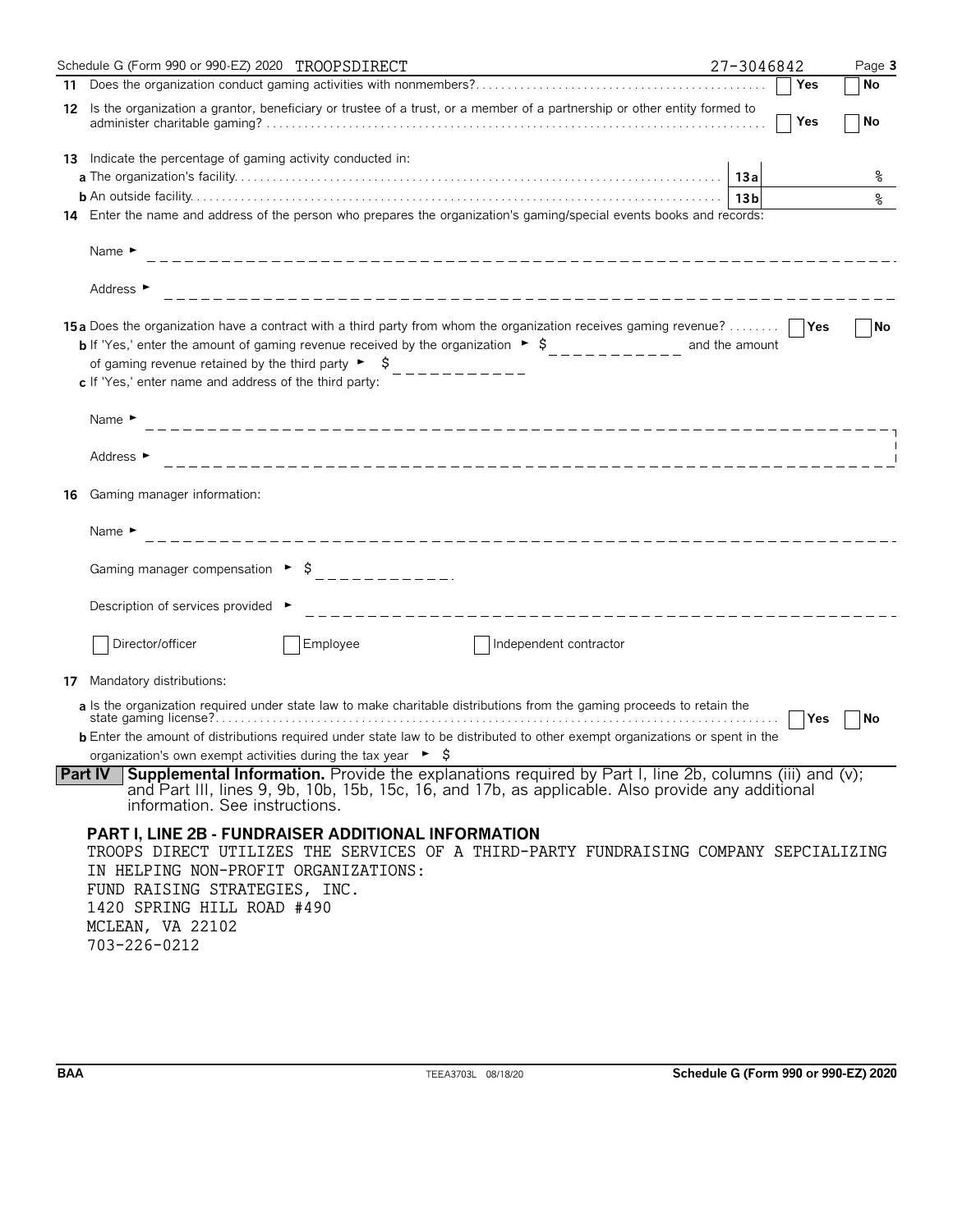| <b>SCHEDULE J</b>                                      |                                                                                                                                                                                                                                                                                                                             | OMB No. 1545-0047                     |                       |                  |  |  |
|--------------------------------------------------------|-----------------------------------------------------------------------------------------------------------------------------------------------------------------------------------------------------------------------------------------------------------------------------------------------------------------------------|---------------------------------------|-----------------------|------------------|--|--|
| (Form 990)                                             | For certain Officers, Directors, Trustees, Key Employees, and Highest Compensated Employees<br>Complete if the organization answered 'Yes' on Form 990, Part IV, line 23.                                                                                                                                                   |                                       |                       |                  |  |  |
|                                                        | Attach to Form 990.                                                                                                                                                                                                                                                                                                         |                                       | <b>Open to Public</b> |                  |  |  |
| Department of the Treasury<br>Internal Revenue Service | Go to www.irs.gov/Form990 for instructions and the latest information.                                                                                                                                                                                                                                                      |                                       | Inspection            |                  |  |  |
| Name of the organization                               |                                                                                                                                                                                                                                                                                                                             | <b>Employer identification number</b> |                       |                  |  |  |
| TROOPSDIRECT                                           | 27-3046842                                                                                                                                                                                                                                                                                                                  |                                       |                       |                  |  |  |
| Part I                                                 | <b>Questions Regarding Compensation</b>                                                                                                                                                                                                                                                                                     |                                       |                       |                  |  |  |
|                                                        |                                                                                                                                                                                                                                                                                                                             |                                       |                       | <b>Yes</b><br>No |  |  |
|                                                        | 1a Check the appropriate box(es) if the organization provided any of the following to or for a person listed on Form 990, Part<br>VII, Section A, line 1a. Complete Part III to provide any relevant information regarding these items.                                                                                     |                                       |                       |                  |  |  |
|                                                        | First-class or charter travel<br>Housing allowance or residence for personal use                                                                                                                                                                                                                                            |                                       |                       |                  |  |  |
| Travel for companions                                  | Payments for business use of personal residence                                                                                                                                                                                                                                                                             |                                       |                       |                  |  |  |
|                                                        | Tax indemnification and gross-up payments<br>Health or social club dues or initiation fees                                                                                                                                                                                                                                  |                                       |                       |                  |  |  |
|                                                        | Discretionary spending account<br>Personal services (such as maid, chauffeur, chef)                                                                                                                                                                                                                                         |                                       |                       |                  |  |  |
|                                                        | <b>b</b> If any of the boxes on line 1a are checked, did the organization follow a written policy regarding payment or<br>reimbursement or provision of all of the expenses described above? If 'No,' complete Part III to explain                                                                                          |                                       | 1 b                   |                  |  |  |
| 2                                                      | Did the organization require substantiation prior to reimbursing or allowing expenses incurred by all directors,                                                                                                                                                                                                            |                                       | $\overline{2}$        |                  |  |  |
| 3                                                      | Indicate which, if any, of the following the organization used to establish the compensation of the organization's CEO/<br>Executive Director. Check all that apply. Do not check any boxes for methods used by a related organization to<br>establish compensation of the CEO/Executive Director, but explain in Part III. |                                       |                       |                  |  |  |
|                                                        | Compensation committee<br>Written employment contract                                                                                                                                                                                                                                                                       |                                       |                       |                  |  |  |
|                                                        | Independent compensation consultant<br>Compensation survey or study                                                                                                                                                                                                                                                         |                                       |                       |                  |  |  |
|                                                        | Form 990 of other organizations<br>Approval by the board or compensation committee                                                                                                                                                                                                                                          |                                       |                       |                  |  |  |
|                                                        | During the year, did any person listed on Form 990, Part VII, Section A, line 1a, with respect to the filing<br>organization or a related organization:                                                                                                                                                                     |                                       |                       |                  |  |  |
|                                                        |                                                                                                                                                                                                                                                                                                                             |                                       | 4 a                   | Χ                |  |  |
|                                                        |                                                                                                                                                                                                                                                                                                                             |                                       | 4 <sub>b</sub>        | $\overline{X}$   |  |  |
|                                                        |                                                                                                                                                                                                                                                                                                                             |                                       | 4 c                   | X                |  |  |
|                                                        | If 'Yes' to any of lines 4a-c, list the persons and provide the applicable amounts for each item in Part III.                                                                                                                                                                                                               |                                       |                       |                  |  |  |
|                                                        | Only section 501(c)(3), 501(c)(4), and 501(c)(29) organizations must complete lines 5-9.                                                                                                                                                                                                                                    |                                       |                       |                  |  |  |
| contingent on the revenues of:                         | For persons listed on Form 990, Part VII, Section A, line 1a, did the organization pay or accrue any compensation                                                                                                                                                                                                           |                                       |                       |                  |  |  |
|                                                        |                                                                                                                                                                                                                                                                                                                             |                                       | 5a<br>5 b             | Χ<br>X           |  |  |
|                                                        | If 'Yes' on line 5a or 5b, describe in Part III.                                                                                                                                                                                                                                                                            |                                       |                       |                  |  |  |
| 6                                                      | For persons listed on Form 990, Part VII, Section A, line 1a, did the organization pay or accrue any compensation<br>contingent on the net earnings of:                                                                                                                                                                     |                                       |                       |                  |  |  |
|                                                        |                                                                                                                                                                                                                                                                                                                             |                                       | 6 a                   | Χ                |  |  |
|                                                        |                                                                                                                                                                                                                                                                                                                             |                                       | 6b                    | X                |  |  |
|                                                        | If 'Yes' on line 6a or 6b, describe in Part III.                                                                                                                                                                                                                                                                            |                                       |                       |                  |  |  |
|                                                        | 7 For persons listed on Form 990, Part VII, Section A, line 1a, did the organization provide any nonfixed                                                                                                                                                                                                                   |                                       | 7                     | X                |  |  |
| 8                                                      | Were any amounts reported on Form 990, Part VII, paid or accrued pursuant to a contract that was subject<br>to the initial contract exception described in Regulations section 53.4958-4(a)(3)?                                                                                                                             |                                       |                       |                  |  |  |
|                                                        |                                                                                                                                                                                                                                                                                                                             |                                       | 8                     | X                |  |  |
| 9                                                      | If 'Yes' on line 8, did the organization also follow the rebuttable presumption procedure described in Requlations                                                                                                                                                                                                          |                                       | 9                     |                  |  |  |
|                                                        | BAA For Paperwork Reduction Act Notice, see the Instructions for Form 990.                                                                                                                                                                                                                                                  | Schedule J (Form 990) 2020            |                       |                  |  |  |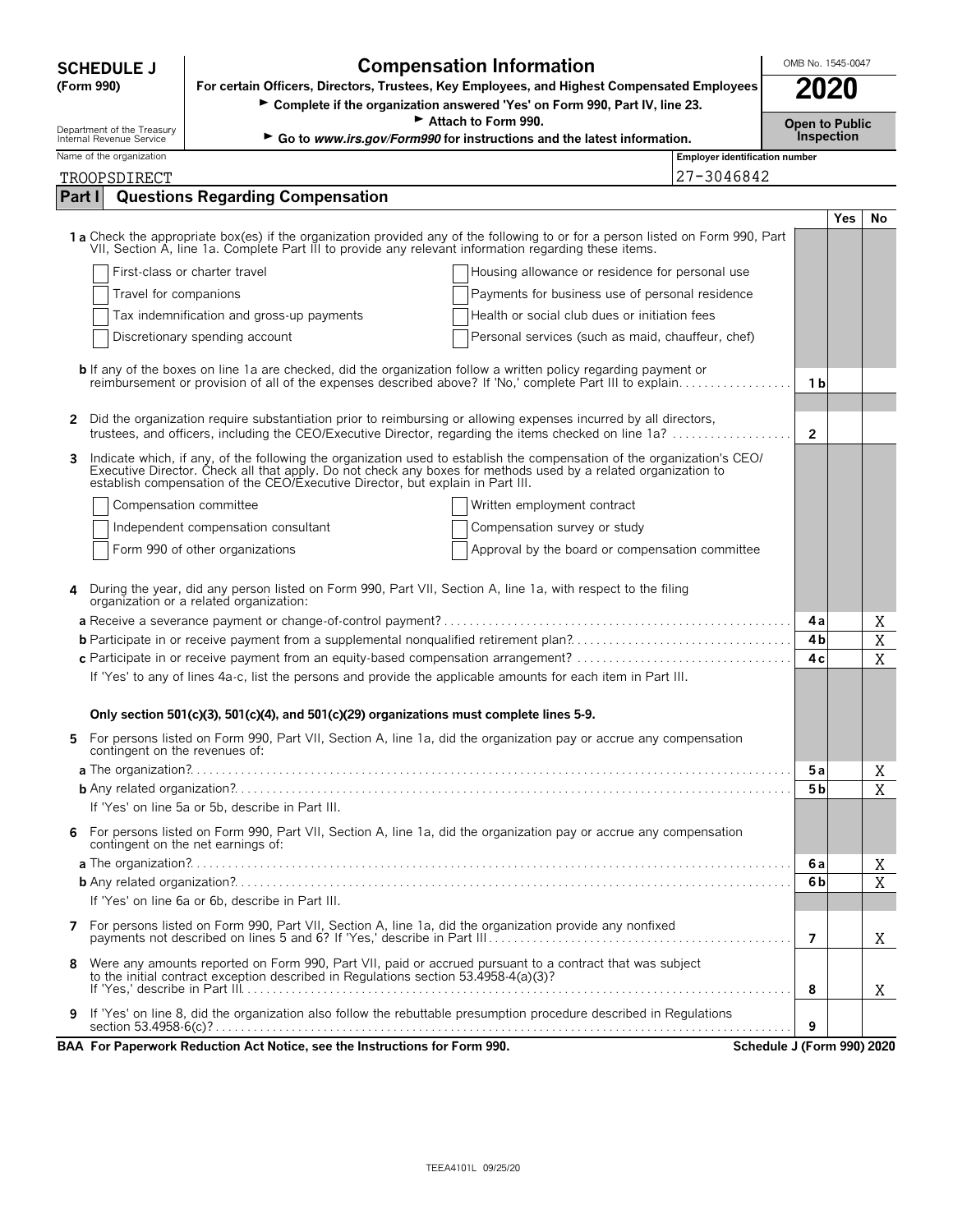## **Part II Officers, Directors, Trustees, Key Employees, and Highest Compensated Employees.** Use duplicate copies if additional space is needed.  $\frac{T}{T}$  27-3046842

For each individual whose compensation must be reported on Schedule J, report compensation from the organization on row (i) and from related organizations, described in the instructions,<br>on row (ii). Do not list any indivi

Note: The sum of columns (B)(i)-(iii) for each listed individual must equal the total amount of Form 990, Part VII, Section A, line 1a, applicable column (D) and (E) amounts for that individual.

| (A) Name and Title |                           |                          | (B) Breakdown of W-2 and/or 1099-MISC compensation |                                           |                                                         |                            |                                                                 |                                                                                   |
|--------------------|---------------------------|--------------------------|----------------------------------------------------|-------------------------------------------|---------------------------------------------------------|----------------------------|-----------------------------------------------------------------|-----------------------------------------------------------------------------------|
|                    |                           | (i) Base<br>compensation | (ii) Bonus & incentive<br>compensation             | (iii) Other<br>reportable<br>compensation | (C) Retirement<br>and other<br>deferred<br>compensation | (D) Nontaxable<br>benefits | $\begin{pmatrix} E \end{pmatrix}$ Total of<br>columns(B)(i)-(D) | (F) Compensation<br>in column (B)<br>reported as<br>deferred on prior<br>Form 990 |
| AARON NEGHERBON    | (i)                       | 156,000                  | $\mathbf 0$                                        | $0$ .                                     | $\mathbf{0}$                                            | 30,762.                    | 186, 762.                                                       | $0_{.}$                                                                           |
| 1 PRESIDENT        | (i)                       | 0                        | $\mathbf 0$                                        | 0.                                        | $\mathsf{O}$                                            | 0.                         | $\mathbf 0$                                                     | $\boldsymbol{0}$ .                                                                |
|                    | (i)                       |                          |                                                    |                                           |                                                         |                            |                                                                 |                                                                                   |
| $\mathbf{2}$       | (i)                       |                          |                                                    |                                           |                                                         |                            |                                                                 |                                                                                   |
|                    | (i)                       |                          |                                                    |                                           |                                                         |                            |                                                                 |                                                                                   |
| $\mathbf{3}$       | (i)                       |                          |                                                    |                                           |                                                         |                            |                                                                 |                                                                                   |
|                    | (i)                       |                          |                                                    |                                           |                                                         |                            |                                                                 |                                                                                   |
| 4                  | (i)                       |                          |                                                    |                                           |                                                         |                            |                                                                 |                                                                                   |
|                    | $\overline{(\mathsf{i})}$ |                          |                                                    |                                           |                                                         |                            |                                                                 |                                                                                   |
| $\sqrt{5}$         | (i)                       |                          |                                                    |                                           |                                                         |                            |                                                                 |                                                                                   |
|                    | (i)                       |                          |                                                    |                                           |                                                         |                            |                                                                 |                                                                                   |
| $\bf 6$            | (i)                       |                          |                                                    |                                           |                                                         |                            |                                                                 |                                                                                   |
|                    | (i)                       |                          |                                                    |                                           |                                                         |                            |                                                                 |                                                                                   |
| $\overline{7}$     | (i)                       |                          |                                                    |                                           |                                                         |                            |                                                                 |                                                                                   |
|                    | $\overline{(\mathsf{i})}$ |                          |                                                    |                                           |                                                         |                            |                                                                 |                                                                                   |
| 8                  | (i)                       |                          |                                                    |                                           |                                                         |                            |                                                                 |                                                                                   |
|                    | $\overline{(\mathsf{i})}$ |                          |                                                    |                                           |                                                         |                            |                                                                 |                                                                                   |
| 9                  | (i)                       |                          |                                                    |                                           |                                                         |                            |                                                                 |                                                                                   |
|                    | (i)                       |                          |                                                    |                                           |                                                         |                            |                                                                 |                                                                                   |
| 10                 | (i)                       |                          |                                                    |                                           |                                                         |                            |                                                                 |                                                                                   |
|                    | (i)                       |                          |                                                    |                                           |                                                         |                            |                                                                 |                                                                                   |
| 11                 | (i)                       |                          |                                                    |                                           |                                                         |                            |                                                                 |                                                                                   |
|                    | (i)                       |                          |                                                    |                                           |                                                         |                            |                                                                 |                                                                                   |
| 12                 | (i)                       |                          |                                                    |                                           |                                                         |                            |                                                                 |                                                                                   |
|                    | (i)                       |                          |                                                    |                                           |                                                         |                            |                                                                 |                                                                                   |
| 13                 | (i)                       |                          |                                                    |                                           |                                                         |                            |                                                                 |                                                                                   |
|                    | (i)                       |                          |                                                    |                                           |                                                         |                            |                                                                 |                                                                                   |
| 14                 | (ii)                      |                          |                                                    |                                           |                                                         |                            |                                                                 |                                                                                   |
|                    | (i)                       |                          |                                                    |                                           |                                                         |                            |                                                                 |                                                                                   |
| 15                 | (ii)                      |                          |                                                    |                                           |                                                         |                            |                                                                 |                                                                                   |
|                    | (i)                       |                          |                                                    |                                           |                                                         |                            |                                                                 |                                                                                   |
| $16\,$             | (i)                       |                          |                                                    |                                           |                                                         |                            |                                                                 |                                                                                   |
| <b>BAA</b>         |                           |                          | TEEA4102L 09/25/20                                 |                                           |                                                         |                            |                                                                 | Schedule J (Form 990) 2020                                                        |
|                    |                           |                          |                                                    |                                           |                                                         |                            |                                                                 |                                                                                   |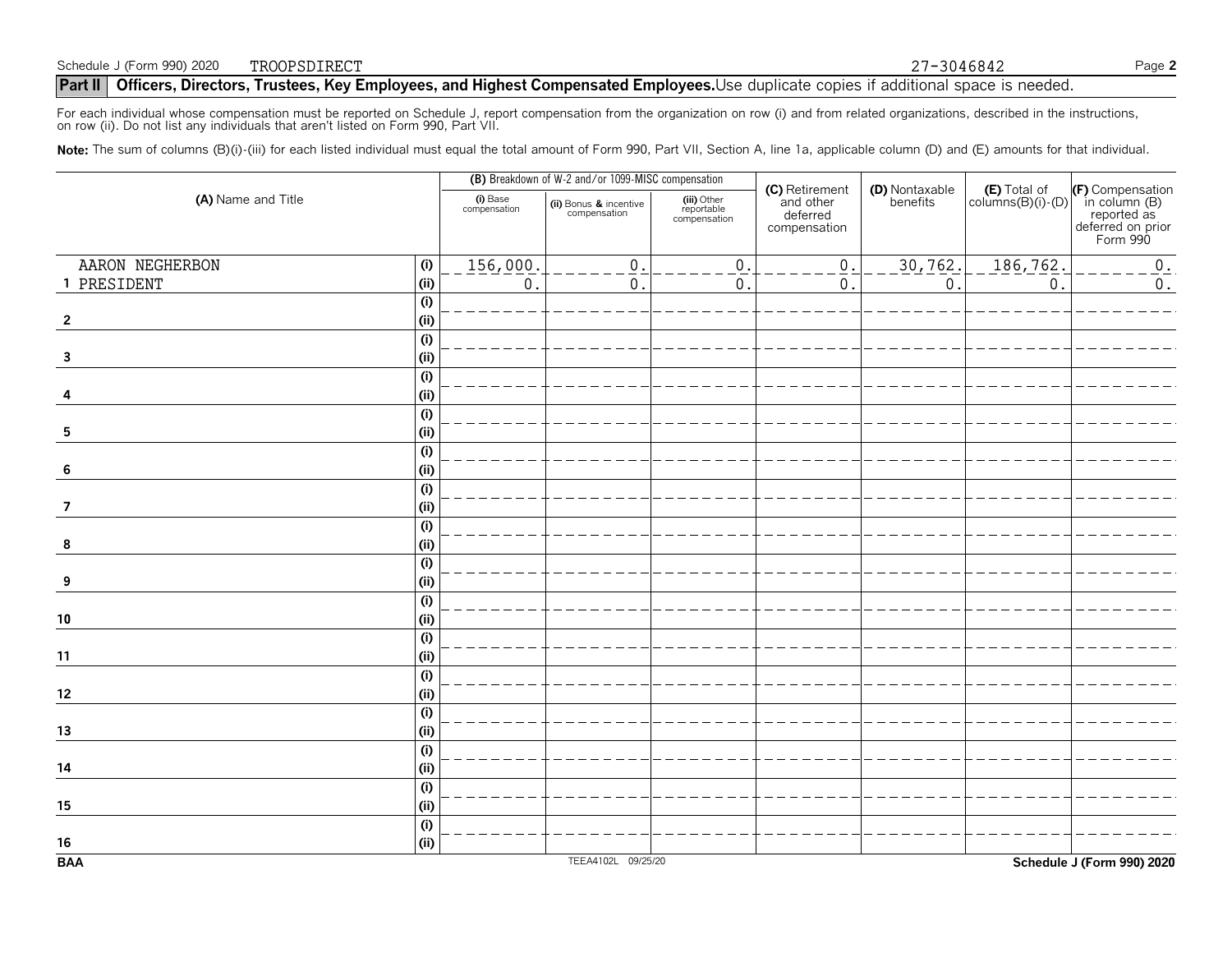Provide the information, explanation, or descriptions required for Part I, lines 1a, 1b, 3, 4a, 4b, 4c, 5a, 5b, 6a, 6b, 7, and 8, and for Part II. Also complete this part for any additional information.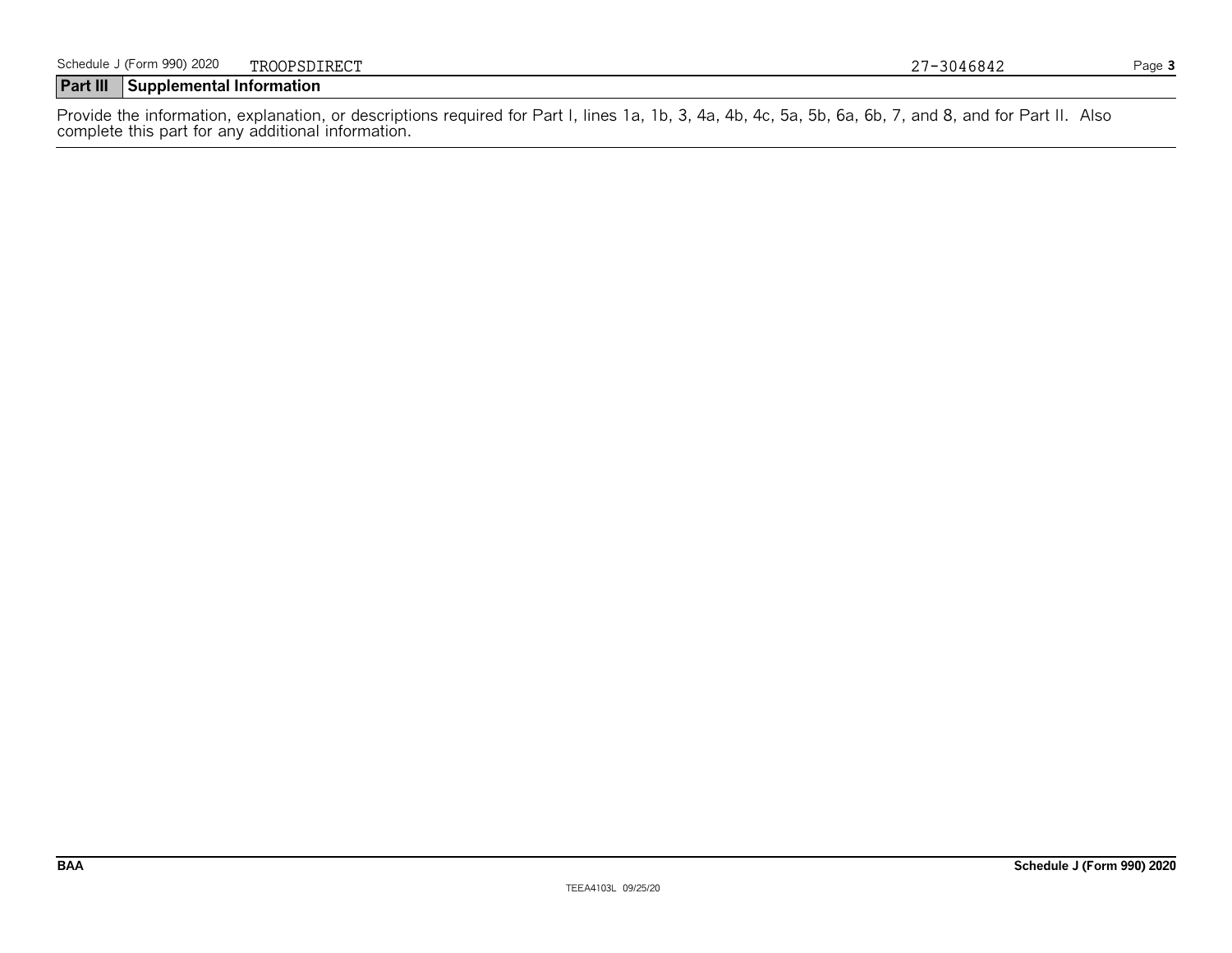| <b>SCHEDULE L</b>    |  |  |
|----------------------|--|--|
| (Form 990 or 990-EZ) |  |  |

# **Transactions With Interested Persons**  $\begin{bmatrix} \text{OMB NO. } 1545-0047 \end{bmatrix}$

<sup>G</sup> **Complete if the organization answered 'Yes' on Form 990, Part IV, line 25a, 25b, 26, 27, 28a, 2020 28b, or 28c, or Form 990-EZ, Part V, line 38a or 40b.** Department of the Treasury **Control of the Treasury Control of the Treasury Control of the Treasury Control of the Treasury Control of the Treasury <b>Control of the Treasury Control of the Treasury Control of the Treasury C** 

| ----                                                       |  |
|------------------------------------------------------------|--|
| <b>Open To Publi</b><br>المستحدث والقامس والمستحدث والمسار |  |

Name of the organization **Employer identification number Employer identification number** 

| Name of the organization | i Employer Igentification |
|--------------------------|---------------------------|
| TROOPSDIRECT             | 27-3046842                |

| ------------ |                                                                                                                             |  |
|--------------|-----------------------------------------------------------------------------------------------------------------------------|--|
|              | <b>Part I</b>   Excess Benefit Transactions (section 501(c)(3), section 501(c)(4), and section 501(c)(29) organizations     |  |
|              | only). Complete if the organization answered 'Yes' on Form 990, Part IV, line 25a or 25b, or Form 990-EZ, Part V, line 40b. |  |

|  | (a) Name of disqualified person | (b) Relationship between disqualified person and                                                                       | (c) Description of transaction | (d) Corrected? |    |
|--|---------------------------------|------------------------------------------------------------------------------------------------------------------------|--------------------------------|----------------|----|
|  |                                 | organization                                                                                                           |                                | Yes            | No |
|  |                                 |                                                                                                                        |                                |                |    |
|  | (2)                             |                                                                                                                        |                                |                |    |
|  | (3)                             |                                                                                                                        |                                |                |    |
|  | (4)                             |                                                                                                                        |                                |                |    |
|  | (5)                             |                                                                                                                        |                                |                |    |
|  | (6)                             |                                                                                                                        |                                |                |    |
|  |                                 | 0 Takes the care and of the increased building conceitables are accepted as discussioning analysis and the conceitable |                                |                |    |

**2** Enter the amount of tax incurred by the organization managers or disqualified persons during the year under section 4958. . . . . . . . . . . . . . . . . . . . . . . . . . . . . . . . . . . . . . . . . . . . . . . . . . . . . . . . . . . . . . . . . . . . . . . . . . . . . . . . . . . . . . . . . . . G\$

**<sup>3</sup>** Enter the amount of tax, if any, on line 2, above, reimbursed by the organization. . . . . . . . . . . . . . . . . . . . . . . . . . . . . G\$

#### **Part II Loans to and/or From Interested Persons.**

Complete if the organization answered 'Yes' on Form 990-EZ, Part V, line 38a or Form 990, Part IV, line 26; or if the organization reported an amount on Form 990, Part X, line 5, 6, or 22.

| (a) Name of interested person | (b) Relationship<br>with organization<br>(c) Purpose of<br>loan |  |    | (d) Loan to or<br>(e) Original<br>principal amount<br>from the<br>organization? |     | (f) Balance due | (g) In default? |    | (h) Approved<br>by board or<br>committee? |    |     | (i) Written<br>agreement? |  |
|-------------------------------|-----------------------------------------------------------------|--|----|---------------------------------------------------------------------------------|-----|-----------------|-----------------|----|-------------------------------------------|----|-----|---------------------------|--|
|                               |                                                                 |  | To | From                                                                            |     |                 | Yes             | No | Yes                                       | No | Yes | No                        |  |
| (1)                           |                                                                 |  |    |                                                                                 |     |                 |                 |    |                                           |    |     |                           |  |
| (2)                           |                                                                 |  |    |                                                                                 |     |                 |                 |    |                                           |    |     |                           |  |
| (3)                           |                                                                 |  |    |                                                                                 |     |                 |                 |    |                                           |    |     |                           |  |
| (4)                           |                                                                 |  |    |                                                                                 |     |                 |                 |    |                                           |    |     |                           |  |
| (5)                           |                                                                 |  |    |                                                                                 |     |                 |                 |    |                                           |    |     |                           |  |
| (6)                           |                                                                 |  |    |                                                                                 |     |                 |                 |    |                                           |    |     |                           |  |
| (7)                           |                                                                 |  |    |                                                                                 |     |                 |                 |    |                                           |    |     |                           |  |
| (8)                           |                                                                 |  |    |                                                                                 |     |                 |                 |    |                                           |    |     |                           |  |
| (9)                           |                                                                 |  |    |                                                                                 |     |                 |                 |    |                                           |    |     |                           |  |
| (10)                          |                                                                 |  |    |                                                                                 |     |                 |                 |    |                                           |    |     |                           |  |
| Total                         |                                                                 |  |    |                                                                                 | ►\$ |                 |                 |    |                                           |    |     |                           |  |

**Part III** Grants or Assistance Benefiting Interested Persons. Complete if the organization answered 'Yes' on Form 990, Part IV, line 27.

|      | (a) Name of interested person | (b) Relationship between interested<br>person and the organization | (c) Amount of assistance | (d) Type of assistance | (e) Purpose of assistance |
|------|-------------------------------|--------------------------------------------------------------------|--------------------------|------------------------|---------------------------|
| (1)  |                               |                                                                    |                          |                        |                           |
| (2)  |                               |                                                                    |                          |                        |                           |
| (3)  |                               |                                                                    |                          |                        |                           |
| (4)  |                               |                                                                    |                          |                        |                           |
| (5)  |                               |                                                                    |                          |                        |                           |
| (6)  |                               |                                                                    |                          |                        |                           |
| (7)  |                               |                                                                    |                          |                        |                           |
| (8)  |                               |                                                                    |                          |                        |                           |
| (9)  |                               |                                                                    |                          |                        |                           |
| (10) |                               |                                                                    |                          |                        |                           |

**BAA For Paperwork Reduction Act Notice, see the Instructions for Form 990 or 990-EZ. Schedule L (Form 990 or 990-EZ) 2020**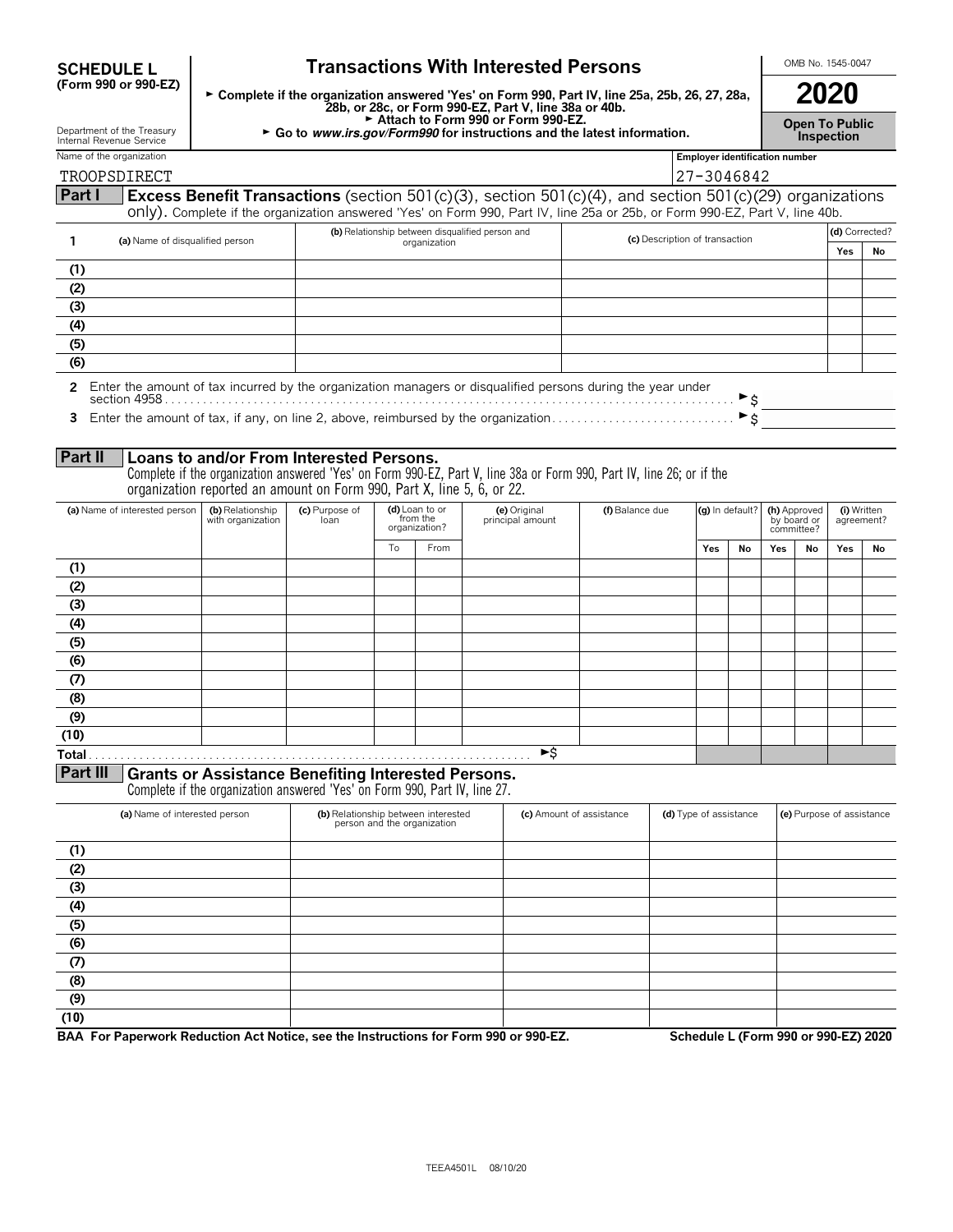#### **Part IV | Business Transactions Involving Interested Persons.**

Complete if the organization answered 'Yes' on Form 990, Part IV, line 28a, 28b, or 28c.

| (a) Name of interested person                       | (b) Relationship between<br>interested person and the<br>organization | (c) Amount of<br>transaction | (d) Description of transaction | (e) Sharing of<br>organization's<br>revenues? |    |
|-----------------------------------------------------|-----------------------------------------------------------------------|------------------------------|--------------------------------|-----------------------------------------------|----|
|                                                     |                                                                       |                              |                                | Yes                                           | No |
| (1) GJN MEDIA, LLC                                  | <b>RELATIVE</b>                                                       | 60,000.                      | CONSULTING SERVICES            |                                               | X  |
| $(2)$ SEMPER $\overline{SOZO}$ , $\overline{INC}$ . | BOARD MEMBER                                                          |                              | 265,028. LOGISTIC/SUPPLY CHAIN |                                               | Χ  |
| (3)                                                 |                                                                       |                              |                                |                                               |    |
| (4)                                                 |                                                                       |                              |                                |                                               |    |
| (5)                                                 |                                                                       |                              |                                |                                               |    |
| (6)                                                 |                                                                       |                              |                                |                                               |    |
| (7)                                                 |                                                                       |                              |                                |                                               |    |
| (8)                                                 |                                                                       |                              |                                |                                               |    |
| (9)                                                 |                                                                       |                              |                                |                                               |    |
| (10)                                                |                                                                       |                              |                                |                                               |    |
| Part V Supplemental Information.                    |                                                                       |                              |                                |                                               |    |

Provide additional information for responses to questions on Schedule L (see instructions).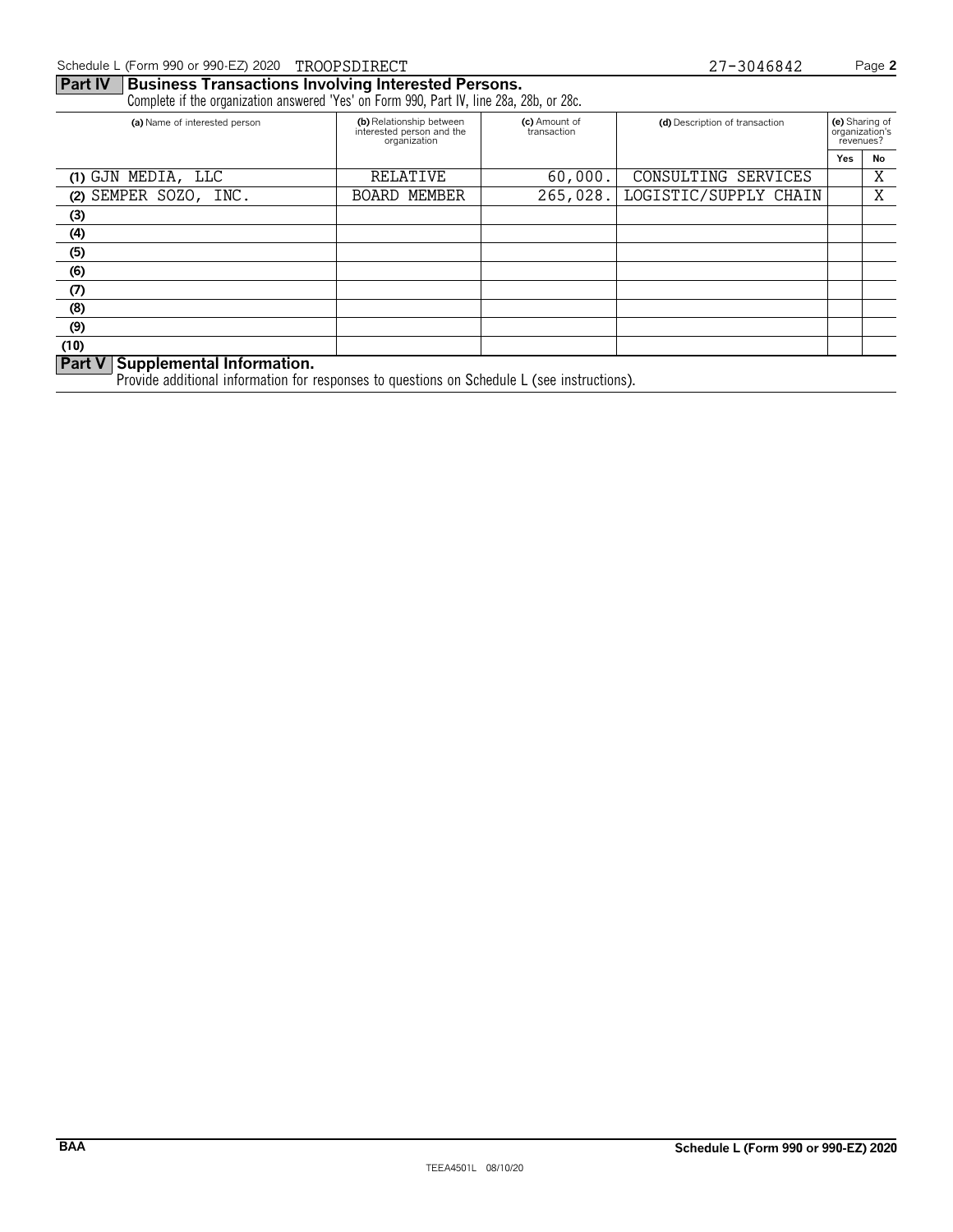| <b>SCHEDULE M</b> | <b>Noncash Contributions</b>                                                         | OMB No. 1545-0047 |
|-------------------|--------------------------------------------------------------------------------------|-------------------|
| (Form 990)        | ► Complete if the organizations answered 'Yes' on Form 990, Part IV, lines 29 or 30. | 2020              |
|                   | $\mathbf{A}$ Attack to Four 000                                                      |                   |

Department of the Treasury **Cause 1 Command Command Command Constructions and the latest information.<br>Internal Revenue Service <b>Inspection**<br>Inspection

| . .<br>Name<br>the<br>organization<br>. | <br>Employer identification<br>number |
|-----------------------------------------|---------------------------------------|
|                                         |                                       |

| TIMOT DRIIMOT |                          |  |  |  |  |  |
|---------------|--------------------------|--|--|--|--|--|
|               | Part I Types of Property |  |  |  |  |  |

|                             | TROOPSDIRECT<br>27-3046842                                                                                                                                               |                               |                                                           |                                                                                       |                              |                              |     |    |
|-----------------------------|--------------------------------------------------------------------------------------------------------------------------------------------------------------------------|-------------------------------|-----------------------------------------------------------|---------------------------------------------------------------------------------------|------------------------------|------------------------------|-----|----|
| Types of Property<br>Part I |                                                                                                                                                                          |                               |                                                           |                                                                                       |                              |                              |     |    |
|                             |                                                                                                                                                                          | (a)<br>Check if<br>applicable | (b)<br>Number of<br>contributions or<br>items contributed | (c)<br>Noncash contribution<br>amounts reported<br>on Form 990.<br>Part VIII, line 1q | noncash contribution amounts | (d)<br>Method of determining |     |    |
| 1                           |                                                                                                                                                                          |                               |                                                           |                                                                                       |                              |                              |     |    |
| 2                           | Art - Historical treasures                                                                                                                                               |                               |                                                           |                                                                                       |                              |                              |     |    |
| 3                           | Art - Fractional interests                                                                                                                                               |                               |                                                           |                                                                                       |                              |                              |     |    |
| 4                           | Books and publications                                                                                                                                                   |                               |                                                           |                                                                                       |                              |                              |     |    |
| 5                           | Clothing and household goods                                                                                                                                             |                               |                                                           |                                                                                       |                              |                              |     |    |
| 6                           | Cars and other vehicles                                                                                                                                                  |                               |                                                           |                                                                                       |                              |                              |     |    |
| 7                           | Boats and planes                                                                                                                                                         |                               |                                                           |                                                                                       |                              |                              |     |    |
| 8                           |                                                                                                                                                                          |                               |                                                           |                                                                                       |                              |                              |     |    |
| 9                           | Securities - Publicly traded                                                                                                                                             |                               |                                                           |                                                                                       |                              |                              |     |    |
| 10                          | Securities - Closely held stock                                                                                                                                          |                               |                                                           |                                                                                       |                              |                              |     |    |
| 11                          | Securities - Partnership, LLC, or trust interests                                                                                                                        |                               |                                                           |                                                                                       |                              |                              |     |    |
| 12                          | Securities - Miscellaneous                                                                                                                                               |                               |                                                           |                                                                                       |                              |                              |     |    |
| 13                          | Qualified conservation contribution -                                                                                                                                    |                               |                                                           |                                                                                       |                              |                              |     |    |
| 14                          | Qualified conservation contribution $-$ Other $\dots$                                                                                                                    |                               |                                                           |                                                                                       |                              |                              |     |    |
| 15                          | Real estate - Residential                                                                                                                                                |                               |                                                           |                                                                                       |                              |                              |     |    |
| 16                          | Real estate - Commercial                                                                                                                                                 |                               |                                                           |                                                                                       |                              |                              |     |    |
| 17                          |                                                                                                                                                                          |                               |                                                           |                                                                                       |                              |                              |     |    |
| 18                          |                                                                                                                                                                          |                               |                                                           |                                                                                       |                              |                              |     |    |
| 19                          |                                                                                                                                                                          | $\overline{\text{X}}$         | 2                                                         | 3,859,951.                                                                            | <b>FMV</b>                   |                              |     |    |
| 20                          | Drugs and medical supplies                                                                                                                                               |                               |                                                           |                                                                                       |                              |                              |     |    |
| 21                          |                                                                                                                                                                          |                               |                                                           |                                                                                       |                              |                              |     |    |
| 22                          |                                                                                                                                                                          |                               |                                                           |                                                                                       |                              |                              |     |    |
| 23                          | Scientific specimens                                                                                                                                                     |                               |                                                           |                                                                                       |                              |                              |     |    |
| 24                          | Archeological artifacts                                                                                                                                                  |                               |                                                           |                                                                                       |                              |                              |     |    |
| 25                          | Other $\triangleright$ (SAFETY GEAR ________)                                                                                                                            | Χ                             | 1                                                         | 7,500.                                                                                | <b>FMV</b>                   |                              |     |    |
| 26                          |                                                                                                                                                                          | $\overline{X}$                | 1                                                         | 2,900.                                                                                | <b>FMV</b>                   |                              |     |    |
| 27                          | $)$<br>Other $\blacktriangleright$<br>$\left($<br>______________                                                                                                         |                               |                                                           |                                                                                       |                              |                              |     |    |
| 28                          | $) \ldots$<br>Other $\blacktriangleright$                                                                                                                                |                               |                                                           |                                                                                       |                              |                              |     |    |
| 29                          | Number of Forms 8283 received by the organization during the tax year for contributions for which the<br>organization completed Form 8283, Part V, Donee Acknowledgement |                               |                                                           |                                                                                       | 29                           |                              |     |    |
|                             |                                                                                                                                                                          |                               |                                                           |                                                                                       |                              |                              | Yes | No |
|                             | <b>30a</b> During the year, did the organization receive by contribution any property reported in Part I, lines 1 through 28, that                                       |                               |                                                           |                                                                                       |                              |                              |     |    |
|                             | it must hold for at least three years from the date of the initial contribution, and which isn't required to be used                                                     |                               |                                                           |                                                                                       |                              | 30a                          |     | Χ  |
|                             | <b>b</b> If 'Yes,' describe the arrangement in Part II.                                                                                                                  |                               |                                                           |                                                                                       |                              |                              |     |    |
|                             | 31 Does the organization have a gift acceptance policy that requires the review of any nonstandard contributions?                                                        |                               |                                                           |                                                                                       |                              |                              |     | X  |
|                             | <b>32a</b> Does the organization hire or use third parties or related organizations to solicit, process, or sell                                                         |                               |                                                           |                                                                                       |                              |                              |     | X  |
|                             | <b>b</b> If 'Yes,' describe in Part II.                                                                                                                                  |                               |                                                           |                                                                                       |                              |                              |     |    |
|                             | 33 If the organization didn't report an amount in column (c) for a type of property for which column (a) is checked,<br>describe in Part II.                             |                               |                                                           |                                                                                       |                              |                              |     |    |
|                             | BAA For Paperwork Reduction Act Notice, see the Instructions for Form 990.                                                                                               |                               |                                                           |                                                                                       | Schedule M (Form 990) 2020   |                              |     |    |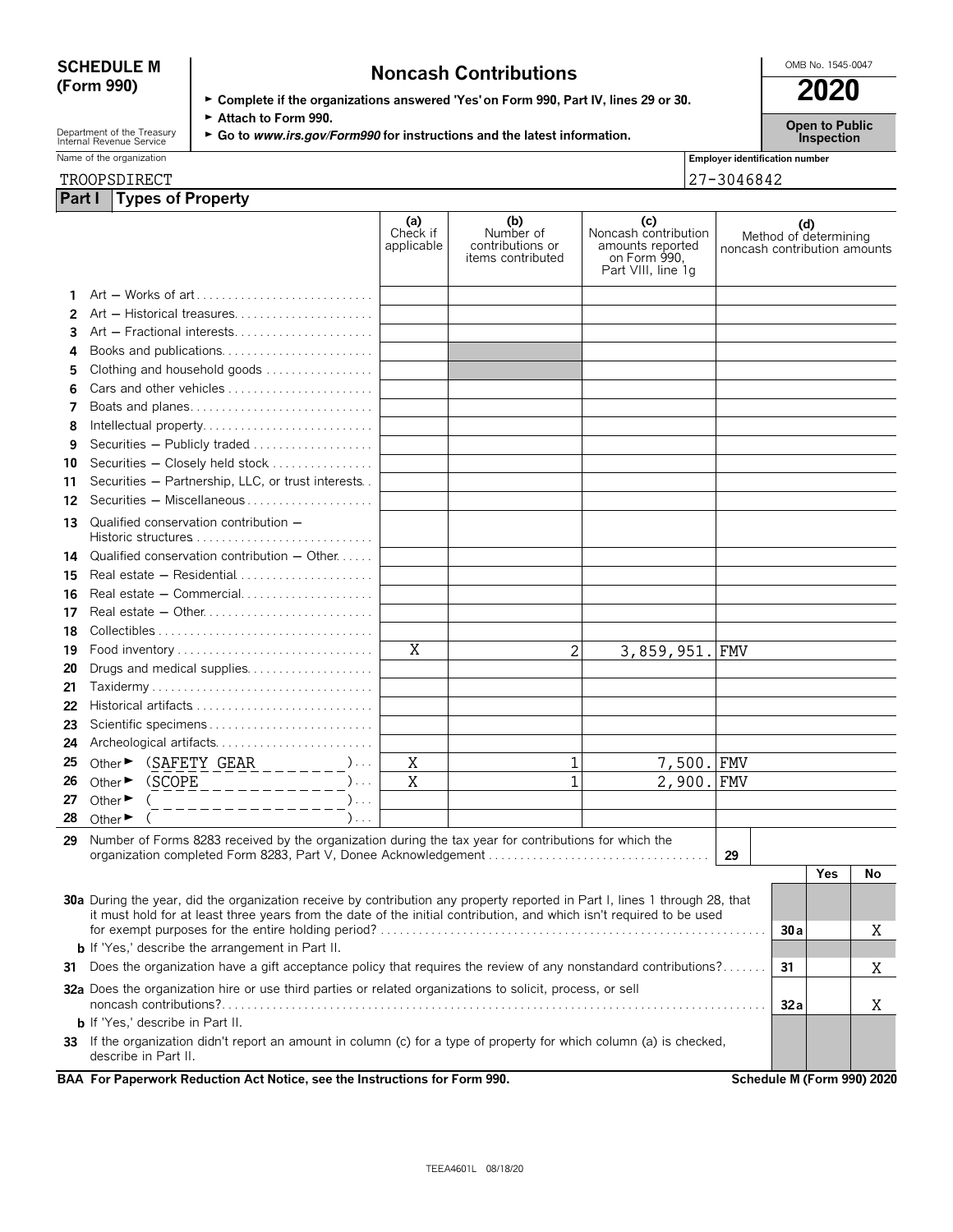**Part II Supplemental Information.** Provide the information required by Part I, lines 30b, 32b, and 33, and whether the organization is reporting in Part I, column (b), the number of contributions, the number of items received, or a combination of both. Also complete this part for any additional information.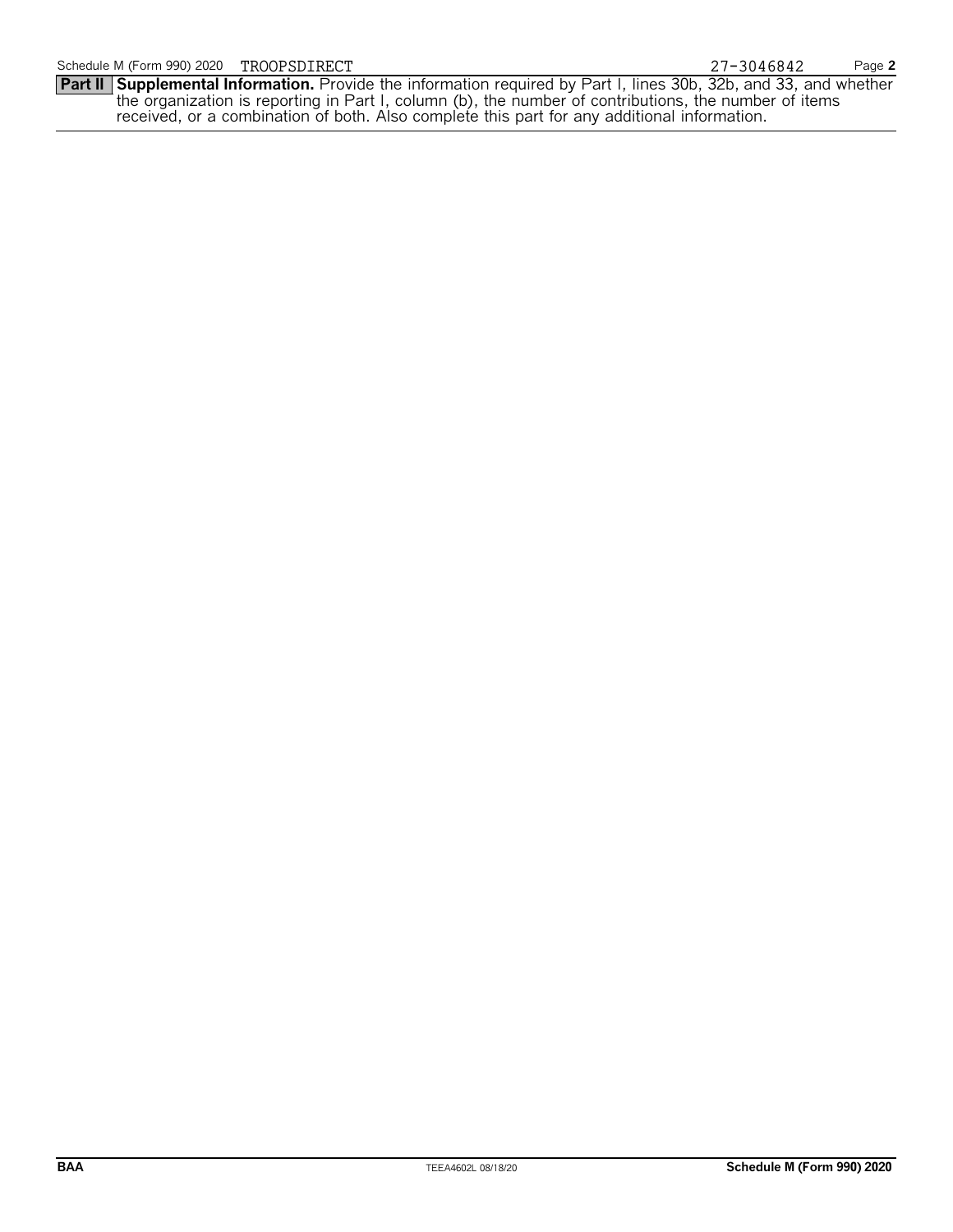SCHEDULE O **No. 25 Supplemental Information to Form 990 or 990-EZ (Form 990 or 990-EZ) Complete to provide information for responses to specific questions on Form 990 or 990-EZ or to provide any additional information. 2020** Attach to Form 990 or 990-EZ. Department of the Treasury **GGO to Sublic**<br>Internal Revenue Service **Inspection**<br>Internal Revenue Service

| OMB No. 1545-0047                    |  |  |  |  |
|--------------------------------------|--|--|--|--|
| 2020                                 |  |  |  |  |
| <b>Open to Public<br/>Inspection</b> |  |  |  |  |

Name of the organization **Employer identification number** TROOPSDIRECT 27-3046842

#### **FORM 990, PART VI, LINE 11B - FORM 990 REVIEW PROCESS**

FORM 990 IS PREPARED BY AN OUTSIDE TAX PROFESSIONAL. THE FORM IS THEN REVIEWED BY THE ORGANIZATION'S MANAGEMENT (A MEMBER OF THE BOARD OF DIRECTORS). THE CONTENTS OF THE TAX RETURN ARE DISCUSSED/REVIEWED WITH THE OUTSIDE TAX PROFESSIONAL. AFTER A FULL REVIEW, THE FINAL VERSION OF THE TAX RETURN IS PROVIDED TO ALL MEMBERS OF THE ORGANIZATION'S VOTING BODY. A REPRESENTATIVE OF MANAGEMENT AUTHORIZES THE FINAL FORM 990 WHICH IS THEN E-FILED WITH THE INTERNAL REVENUE SERVICE.

**FORM 990, PART VI, LINE 12C - EXPLANATION OF MONITORING AND ENFORCEMENT OF CONFLICTS** MEMBERS OF THE BOARD OF DIRECTORS REVIEW ALL POTENTIAL CONFLICTS OF INTEREST AT LEAST ANNUALLY. ALL PERSONNEL AND BOARD MEMBERS ARE REQUIRED TO DISCLOSE (IN WRITING) POTENTIAL CONFLICTS AND ANY RELATED PARTY AFFILIATIONS. THE ORGANIZATION SEEKS FULL TRANSPARENCY ON ALL RELATIONSHIPS. ANY POTENTIAL CONFLICTS (IN FACT OR APPEARANCE) ARE DISCUSSED OPENLY AND RESOLVED IN ACCORDANCE WITH THE ORGANIZATION'S POLICIES AND PROCEDURES.

**FORM 990, PART VI, LINE 15A - COMPENSATION REVIEW & APPROVAL PROCESS - CEO & TOP MANAGEMENT** MEMBERS OF THE BOARD OF DIRECTORS REVIEW THE COMPENSATION OF ALL HIGH-LEVEL PERSONNEL PERIODICALLY IN ACCORDANCE WITH IRS RULES AND REGULATIONS. EFFORTS ARE MADE TO SECURE COMPENSATION DATA FROM INDUSTRY SOURCES IN ORDER TO DETERMINE COMPETITIVENESS AND APPROPRIATENESS OF SALARIES. EVERY EFFORT IS MADE TO ENSURE THAT THE PROCESS IS THOROUGH AND TRANSPARENT IN ACCORDANCE WITH IRS GUIDELINES AND THE ORGANIZATION'S POLICIES AND PROCEDURES.

**FORM 990, PART VI, LINE 15B - COMPENSATION REVIEW & APPROVAL PROCESS - OFFICERS & KEY EMPLOYEES** COMPENSATION OF OTHER PERSONNEL, EMPLOYEES, AND OUTSIDE CONTRACTORS IS REVIEWED PERIODICALLY BY MEMBERS OF MANAGEMENT. EFFORTS ARE MADE TO SECURE COMPENSATION DATA FROM INDUSTRY SOURCES IN ORDER TO DETERMINE COMPETITIVENESS AND APPROPRIATENESS OF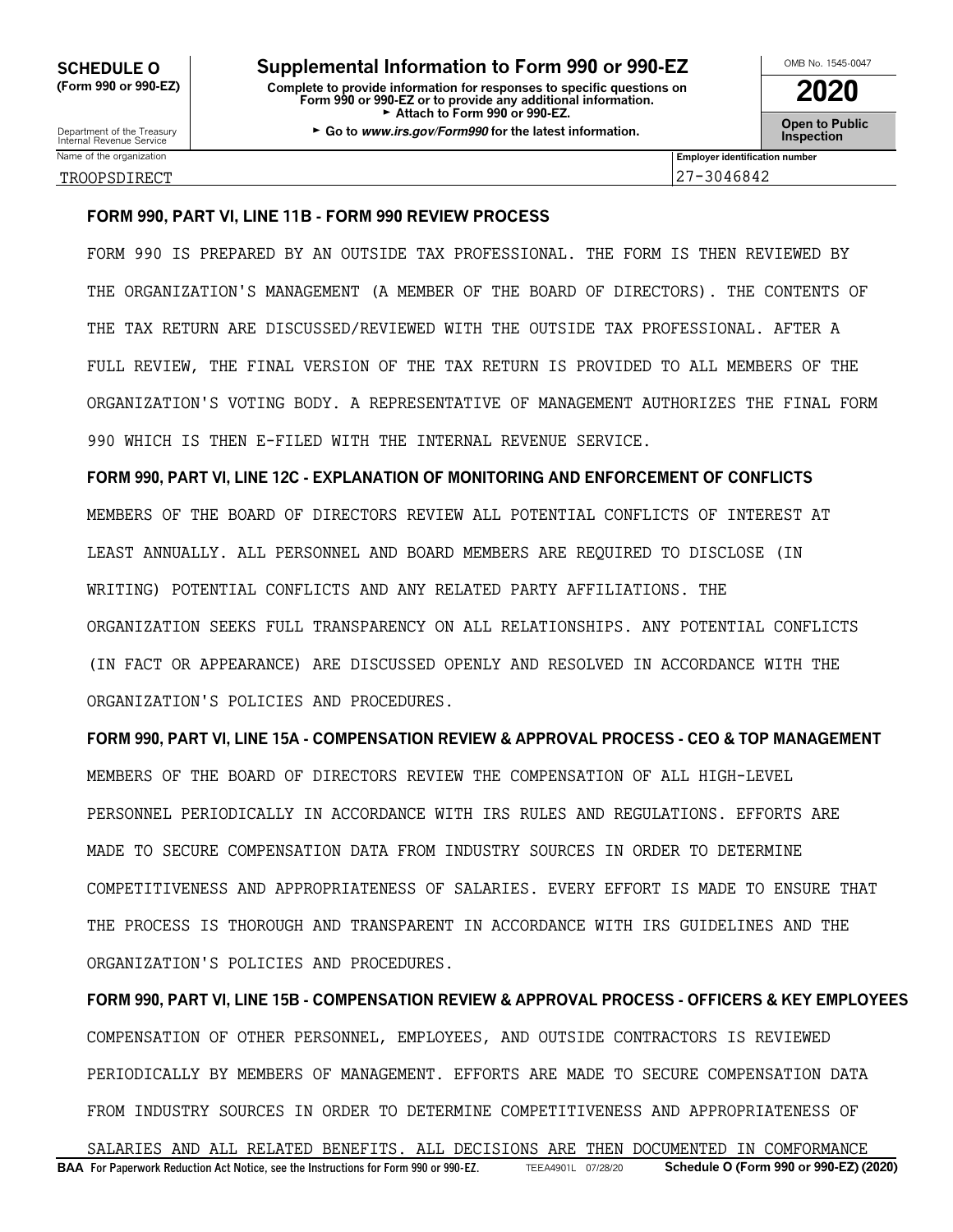FORM 990, PART VI, LINE 15B - COMPENSATION REVIEW & APPROVAL PROCESS - OFFICERS & KEY EMPLOYEES (CON WITH "BEST PRACTICES."

#### **FORM 990 , PART VI, LINE 17 - LIST OF STATES WHICH THIS RETURN IS FILED**

 CA AL AR CT FL GA HI IL KS KY MD MA MN MS NH NJ NM NY NC ND OR PA RI SC TN UT VA WV WI

#### **FORM 990, PART VI, LINE 19 - OTHER ORGANIZATION DOCUMENTS PUBLICLY AVAILABLE**

ALL OF THE ORGANIZATION'S GOVERNING DOCUMENTS, FINANCIAL STATEMENTS AND OTHER LEGAL FILINGS ARE MAINTAINED IN A SECURE ENVIRONMENT AND HELD AVAILABLE FOR INSPECTION BY TAX AUTHORITIES AND THE GENERAL PUBLIC. TAX RETURNS ARE POSTED ANNUALLY TO WWW.GUIDESTAR.ORG (WHERE THEY ARE AVAILABLE FOR VIEWING AS ELECTRONIC COPIES) AND ARE ALSO AVAILABLE UPON REQUEST FROM THE ORGANIZATION'S OFFICE IN SAN RAMON, CALIFORNIA.

#### **FORM 990 PAGE 10 TRAVEL EXPENSES**

TRAVEL EXPENSES REFLECTED IN FORM 990 ON PAGE 10 LINE 17 CONSIST OF EXPENDITURES PRIMARILY RELATED TO THE FULFILLMENT OF THE ORGANIZATION'S EXEMPT PURPOSE OF ACQUIRING AND DISTRIBUTING PRODUCTS IN SUPPORT OF U.S. TROOPS AND INCLUDE:

MEETINGS WITH RETURNING UNIT COMMANDERS TO EVALUATE AND IMPROVE TROOPSDIRECT SERVICES TO FUTURE DEPLOYED UNITS.

MEETINGS WITH SOON-TO-BE-DEPLOYED UNIT COMMANDERS TO DISCUSS TROOPSDIRECT INTENT TO SUPPORT THE UNIT, DISCUSS OUR CAPABILITIES, AND LEARN ABOUT THEIR PROSPECTIVE NEEDS.

\* MEETINGS WITH COMPANIES PROVIDING IN-KIND SUPPORT THE VALUE OF WHICH FAR EXCEEDS THE CORRESPONDING TRAVEL EXPENSES. THESE MEETINGS WITH LARGE DONORS OR AWARD GIVERS ARE CONDUCTED AT THE LOCATION OF THEIR REQUEST.

### **MISSION STATEMENT (CONTINUED)**

ASSOCIATED WITH THEIR SERVICE. THIS OUTREACH EMPOWERS AMERICANS TO LET OUR SERVICE MEMBERS KNOW THAT THEY ARE ACKNOWLEDGED AND SUPPORTED.